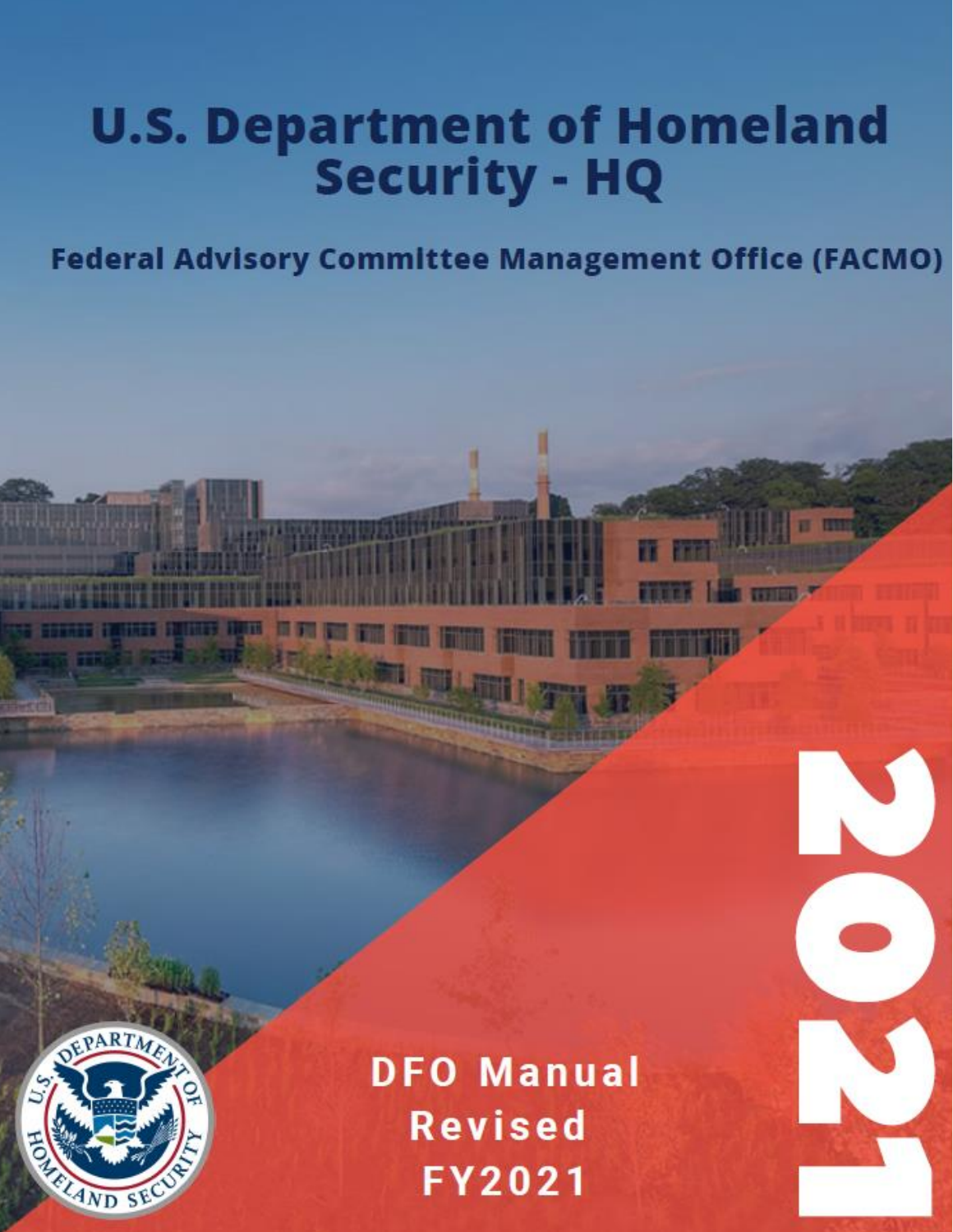#### **TABLE OF CONTENTS**

| <b>MEMBERS</b>                                   |  |
|--------------------------------------------------|--|
| <b>SUPPORT STAFF</b>                             |  |
|                                                  |  |
| <b>RENEWALS</b>                                  |  |
| RE-ESTABLISHMENT                                 |  |
| <b>TERMINATION</b>                               |  |
|                                                  |  |
| <b>MEETINGS</b>                                  |  |
| CLOSED MEETINGS / GOVERNMENT IN THE SUNSHINE ACT |  |
| <b>COMMITTEE RECORDS</b>                         |  |
| <b>ROBERTS RULES OF ORDER</b>                    |  |
| <b>SUBCOMMITTEES</b>                             |  |
| FEDERAL REGISTER NOTICES                         |  |
|                                                  |  |
|                                                  |  |
| <b>ROLES &amp; RESPONSIBILITIES</b>              |  |
|                                                  |  |
| <b>ACCESS</b>                                    |  |
| <b>TRAINING</b>                                  |  |
| <b>ACR</b>                                       |  |
|                                                  |  |
|                                                  |  |
|                                                  |  |
|                                                  |  |
|                                                  |  |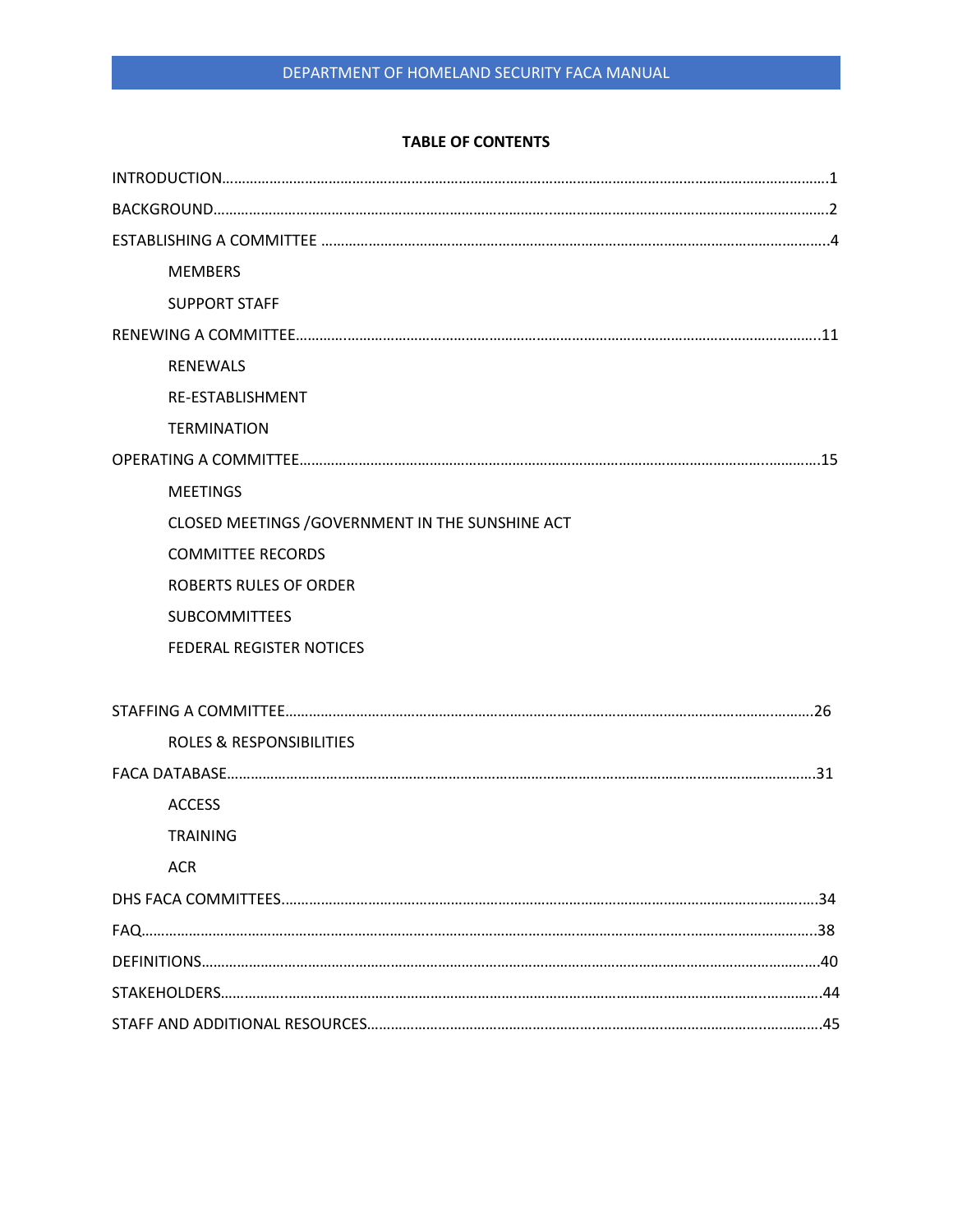#### **INTRODUCTION**

Welcome to the Federal Advisory Committee Act Community. As a new member, you are joining a team that has made advisory committees an asset to the fulfillment of the DHS mission.

We hope that your experience here will be challenging and enjoyable. This manual should not be misconstrued as a contract or an agreement. The information we have included in this handbook is necessarily detailed and may be subject to change; however, all laws, rules, and U.S. General Services Administration (GSA) resolutions from which this handbook is derived can be found on the GSA website. If any information contained in this handbook conflicts with any of the above, those laws, rules and policies take precedence over the information provided in this handbook.

We wish you success in your new job, and we hope that you quickly feel at home. At DHS, every position is important. We hope you will immediately connect with our core values of people, learning, partnerships, relationships, sustainability and stewardship. Your commitment to these values is critical for our mutual success of advisory committee quality and success, research and innovation, and community and economic development

Each federal agency that sponsors advisory committees must adhere to the requirements established by the FACA, as well as regulations promulgated by the U.S. General Services Administration's (GSA) Committee Management Secretariat. Any advisory group, with limited exceptions, that is established or utilized by a federal agency and that has at least one member who is not a federal employee, must comply with the FACA.

To ensure the advisory committee's success in accomplishing its mission, this manual has been prepared to provide you with a comprehensive understanding of the FACA mission, vision, policies, and your responsibilities as a supportive member. It was prepared to make you aware of what you can expect from your role – and what DHS will expect from you.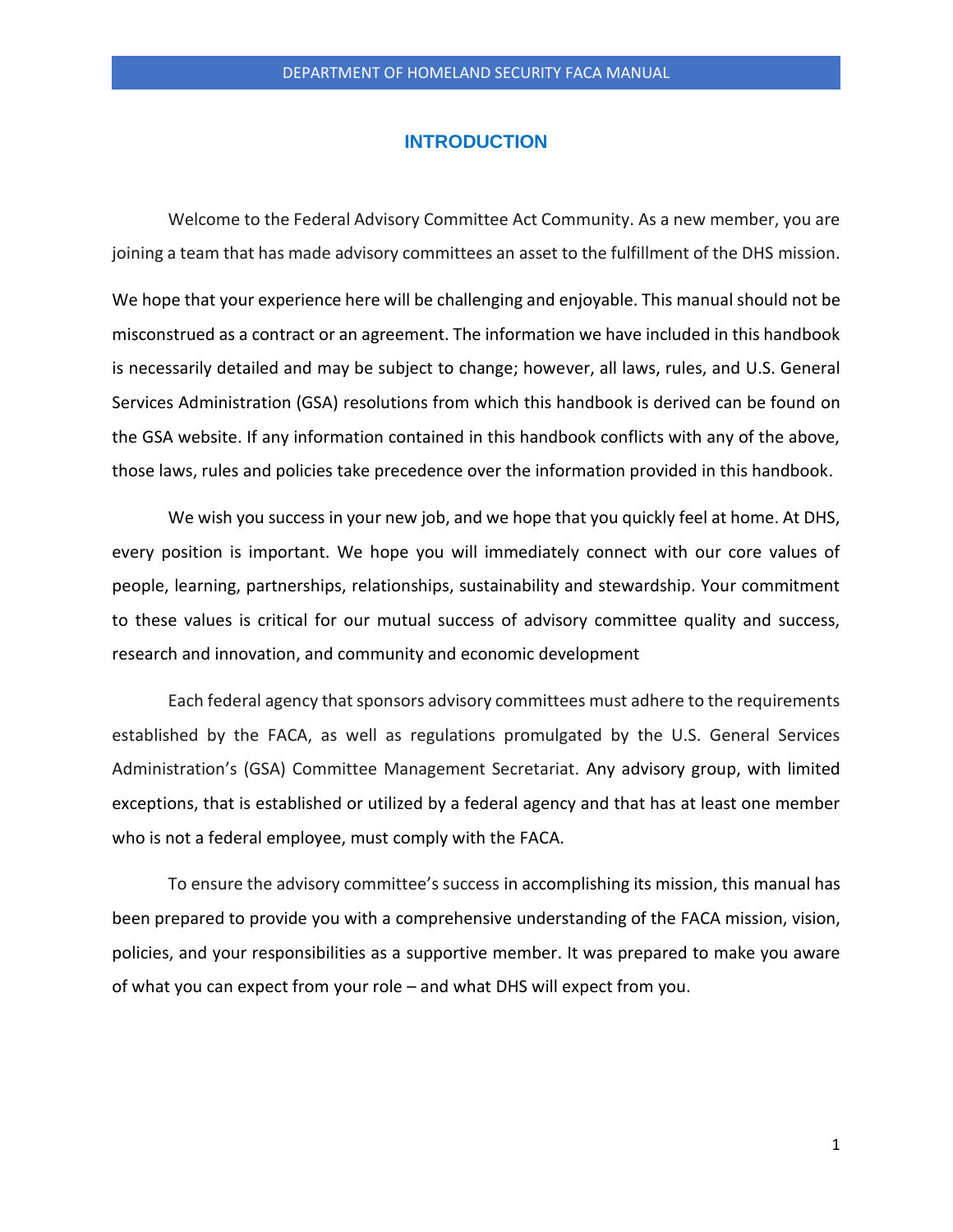#### **BACKGROUND**

Federal advisory committees—which may be designated as commissions, councils, or task forces—are created as provisional advisory bodies to collect viewpoints on various policy issues. Advisory bodies have been created to address a host of issues and can help the government manage and solve complex or divisive issues. Congress, the President, or an agency head may create a federal advisory committee to render independent advice or make policy recommendations to various federal agencies or departments.

In 1972, Congress enacted the Federal Advisory Committee Act (FACA; 5 U.S.C. Appendix— Federal Advisory Committee Act; 86 Stat.770, as amended). Enactment of FACA was prompted by the perception that advisory committees were duplicative, inefficient, and lacked adequate control or oversight. FACA mandates certain formal structural and operational requirements, including formal reporting and oversight procedures. Additionally, FACA requires committee meetings be open to the public, unless they meet certain requirements. Also, FACA committee records are to be accessible to the public. Pursuant to statute, the General Services Administration (GSA) maintains and administers management guidelines for federal advisory committees. During FY2011, 1,029 active committees reported a total of 69,750 members. Operating costs for those committees reportedly was \$395,179,373, of which \$188,342,083 was reportedly spent on federal staff to support the committees' operations.

FACA was originally enacted to make executive branch advisory committee operations more accessible and transparent. Congress can decide, however, to apply FACA's requirements to a legislative branch advisory committee. Existing statutes are sometimes unclear as to whether a congressionally created committee would have to comply with FACA's requirements—except in cases when the statute includes language that indicates whether the act is to apply.

In the 112th Congress, one bill has been introduced that would modify FACA's implementation and administration. On October 6, 2011, Representative William Lacy Clay introduced H.R. 3124, the Federal Advisory Committee Act Amendments of 2011. Among other changes, the bill would require the selection of advisory committee members without regard to their partisan affiliation.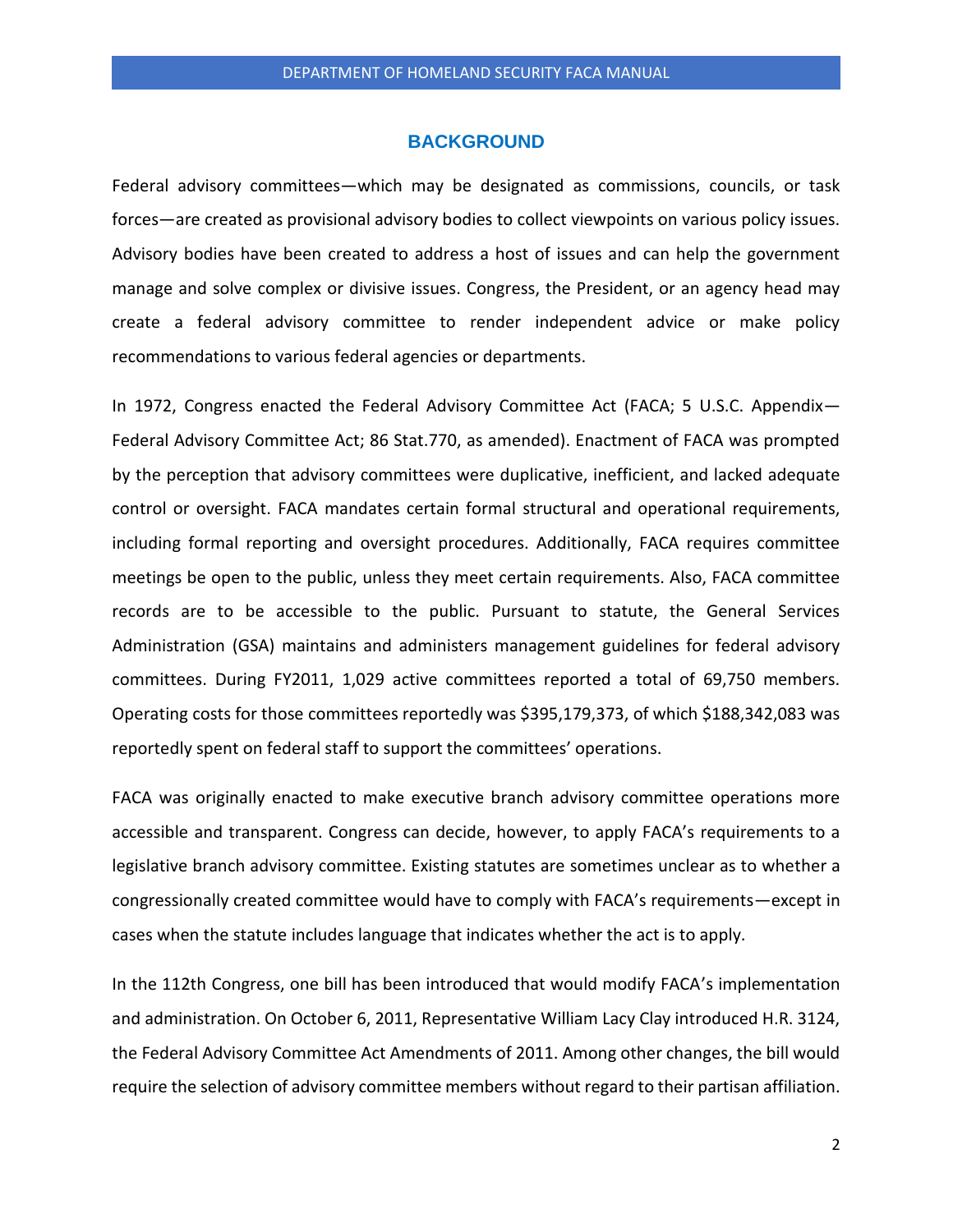#### DEPARTMENT OF HOMELAND SECURITY FACA MANUAL

In addition, H.R. 3124 would create a formal process for the public to recommend potential advisory committee members. The bill seeks to clarify the ethics requirements placed on committee members, and the bill increases records access requirements. On October 6, 2011, the bill was concurrently referred to the House Committee on Oversight and Government Reform and the House Committee on Ways and Means. On October 13, 2011, the House Committee on Oversight and Government Reform ordered the bill to be reported by unanimous consent. No further action has been taken on the bill.

In addition to considering H.R. 3124, the 112th Congress may create new advisory bodies as well as oversee the operations of existing bodies. This report offers a history of the Federal Advisory Committee Act, examines its current requirements, and analyzes various advisory body design elements and operations.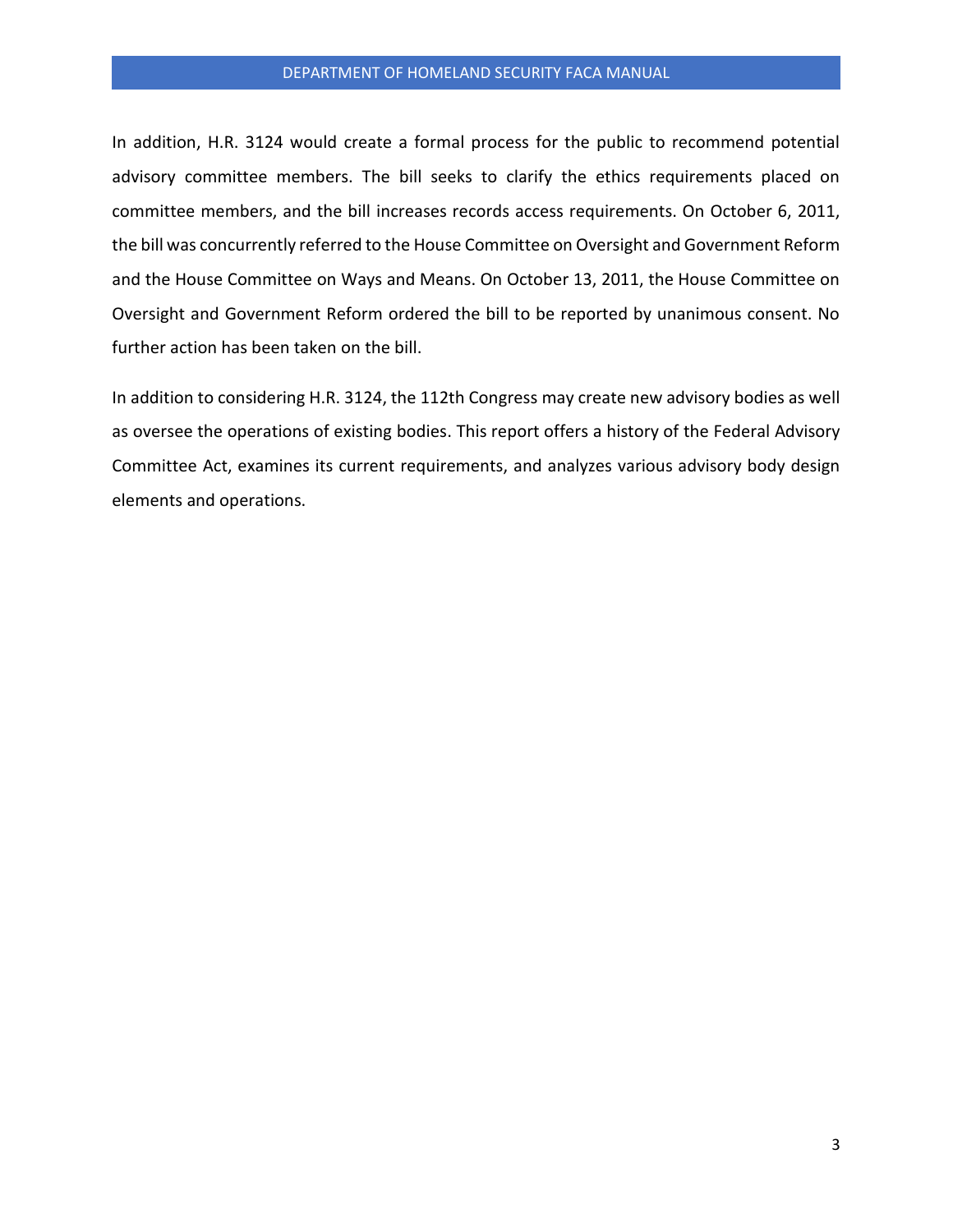# **ESTABLISHING A NEW ADVISORY COMMITTEE**

The Secretary is the approving authority for the establishment of all advisory committees within DHS. Typically, the establishment of a FACA committee takes between 3-4 months, depending on how quickly documents move through the approval process.

The following documents are required for the establishment of an advisory committee (refer to CMO intranet page for examples):

- Memorandum from Component head requesting the establishment of a committee
- Draft Charter
- Federal Register notice of establishment (notice may also include request for candidates)
- Bylaws
- Membership Balance Plan (MBP)

The CMO staff is responsible for handling the establishment of all DHS Federal advisory committees. If a program office believes there is a need for a new advisory committee, their leadership should consult with DHS CMO for guidance.

# **No advisory committee may meet or take any action until a charter has been filed by DHS's CMO in accordance with FACA.**

The purpose of the advisory committee charter is to specify the committee's mission or charge and general operational characteristics (not membership behavior). Requests for establishment of discretionary committees should include its specific purpose (to make recommendations, produce a report) and a termination date, when applicable. The 15 sections of the charter, in order, are as follows:

- Committee's Official Designation (Title). Provide the committee's exact legal name.
- Authority. Provide the authority for the establishment of the committee (e.g., cite the statute, Executive Order, or note that the committee is agency authority) and reference that the committee is being established in accordance with the provisions of FACA.
- Objectives and Scope of Activities. Describe the objectives and scope of the committee's mission or charge.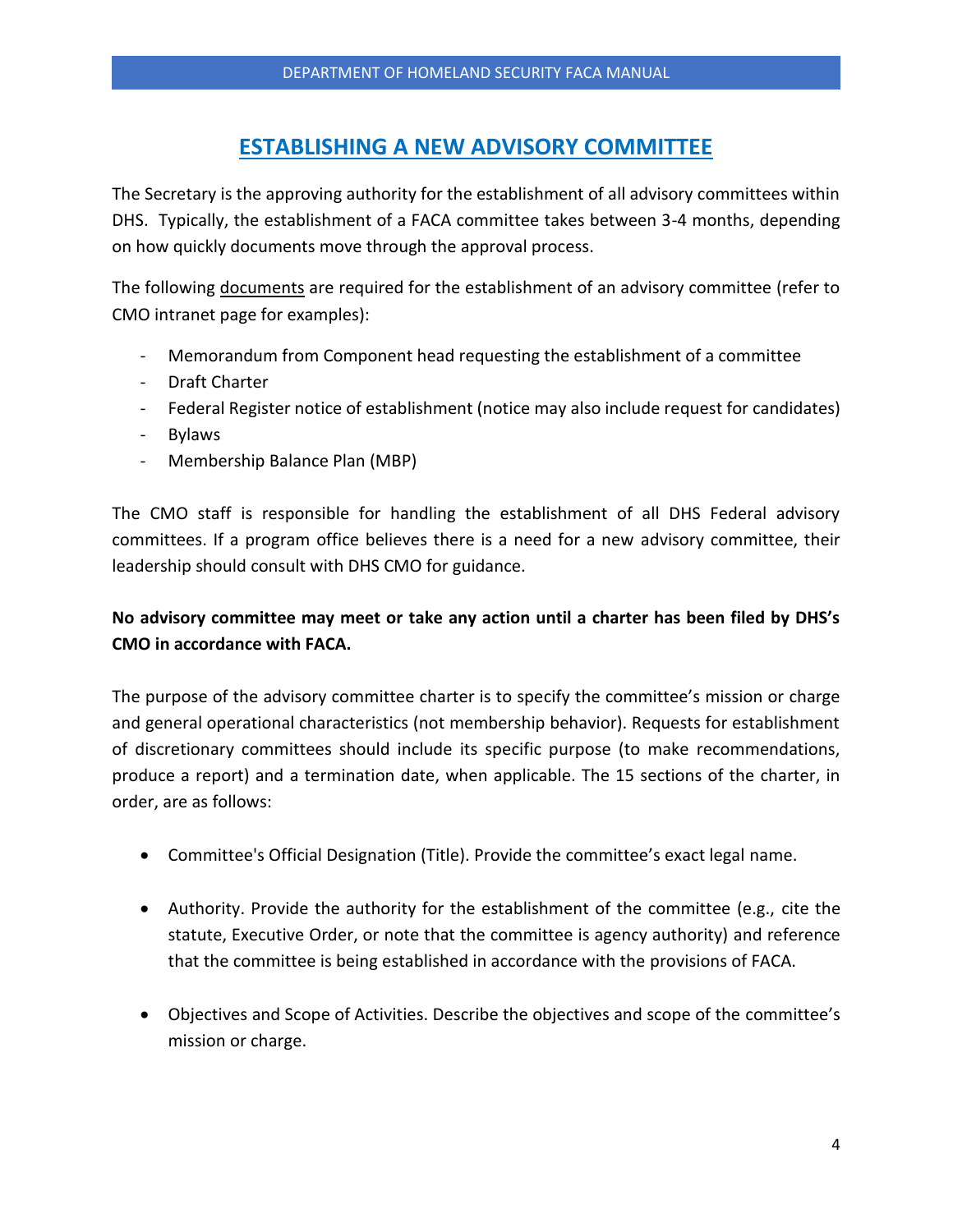- Description of Duties. Describe the functions the committee is expected to perform. In the absence of specific statutory authority or Presidential directive to the contrary, these duties must be advisory only.
- Agency or Official to Whom the Committee Reports. Identify the agency or official (by title or position) to whom the advisory committee provides its advice. Normally, this is the agency head.
- Support. Identify the agency (and component/office) responsible for providing necessary support for the committee.
- Estimated Annual Operating Costs and Staff Years. Provide the estimated annual fiscal year costs to operate the advisory committee in dollars and staff years (in full-time equivalent). The cost expenditure categories used in the Annual Comprehensive Review of Federal advisory committees should be used
- to estimate these costs. The cost estimates include the salary cost of staff support with benefits.
- DFO. This paragraph should indicate that a full-time or permanent part-time employee, appointed in accordance with agency procedures, will serve as the DFO (or designee). It should also state that the DFO will approve or call the advisory committee's and subcommittees' meetings, prepare and approve all meeting agendas, attend all committee and subcommittee meetings, adjourn any meeting when the DFO determines adjournment to be in the public interest, and chair meetings when directed to do so by the official to whom the advisory committee reports.
- Estimated Number and Frequency of Meetings. Provide the estimated number of meetings anticipated within a fiscal year and, if known, how frequently (e.g., "approximately every 4 months") the meetings will occur.
- Duration. State the time period anticipated to be necessary for the advisory committee to carry out its purposes. For a committee that will exist for a longer period, "continuing" is appropriate.
- Termination. Provide the committee's termination date, if less than 2 years from the date of the committee's establishment.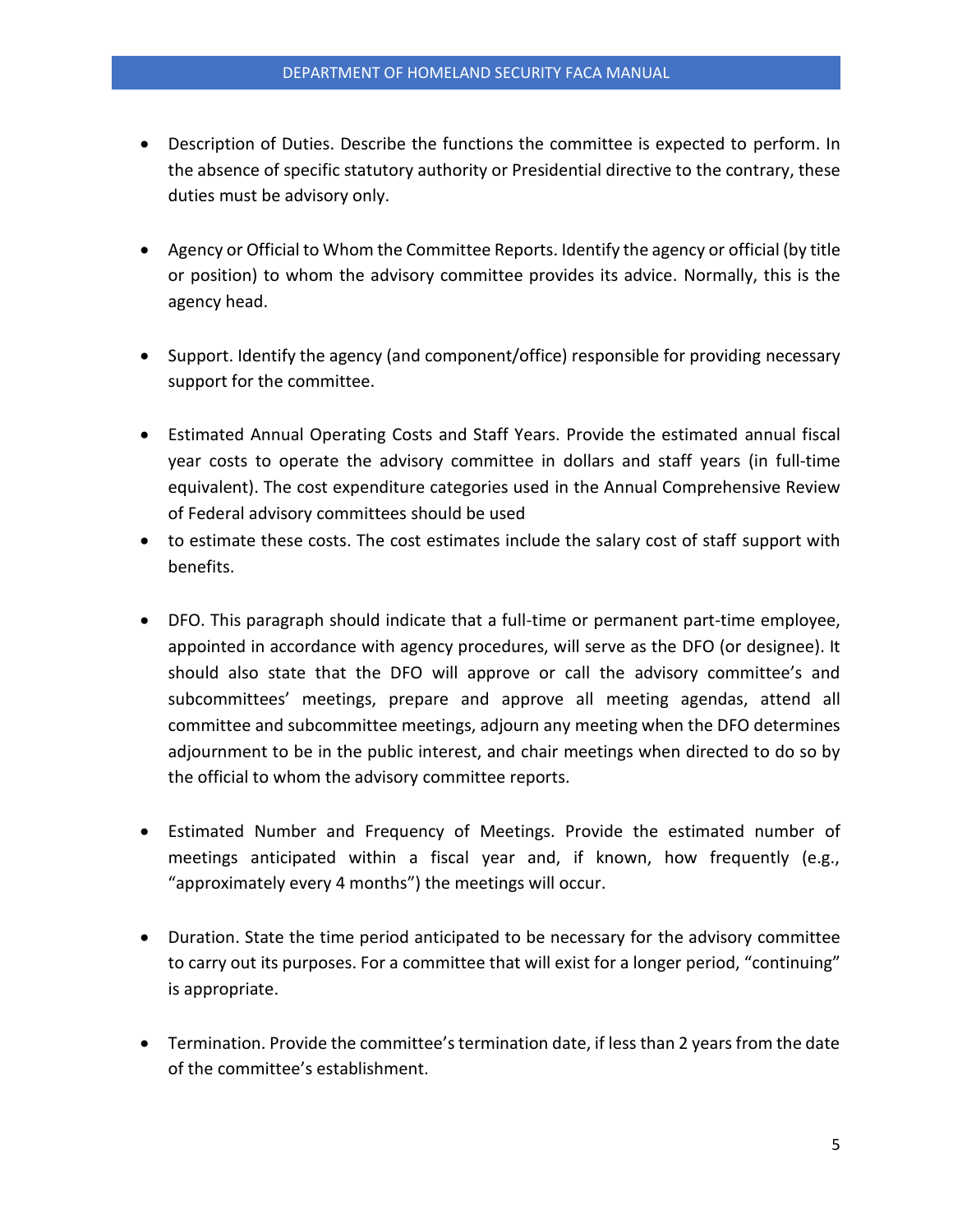- Membership and Designation. Provide the estimated number of members, a description of the expertise required, and/or groups to be represented to achieve a fairly balanced membership and whether the committee will be composed of SGEs, Representative members, Regular Government Employees, or members from several categories.
- Subcommittees. Provide a statement as to whom (the agency) has the authority to create subcommittees and states that subcommittees must report back to the parent committee and must not provide advice or work products directly to the agency.
- Recordkeeping. State that the records of the committee, formally and informally established subcommittees, or other subgroups of the committee, shall be handled in accordance with General Records Schedule 6.2, Item 2, or other approved agency records disposition schedule. These records shall be available for public inspection and copying, subject to FOIA.
- Filing Date. This is the date that the charter is filed with Congress. Charters may contain additional information, such as the roles and responsibilities of members and staff and may define the quorum for meetings. Like other advisory committee records, charters are public documents.

#### **Purpose**

Persons are nominated, selected, and appointed to a DHS Federal advisory committee based on their qualifications and ability to contribute to the accomplishment of the committee's objectives. The statutory authority or charter that establishes the committee often includes specific requirements for committee membership.

#### **Selection Criteria**

One of DHS's principal objectives in managing its advisory committees is to ensure that committee members appropriately reflect the diversity of American society. In the selection of members for discretionary committees, DHS is required to consider a cross-section of those directly affected, interested, and qualified, as appropriate to the nature of the advisory committee. Committees requiring technical expertise should include persons with demonstrated professional or personal qualifications and experience relevant to the functions and tasks to be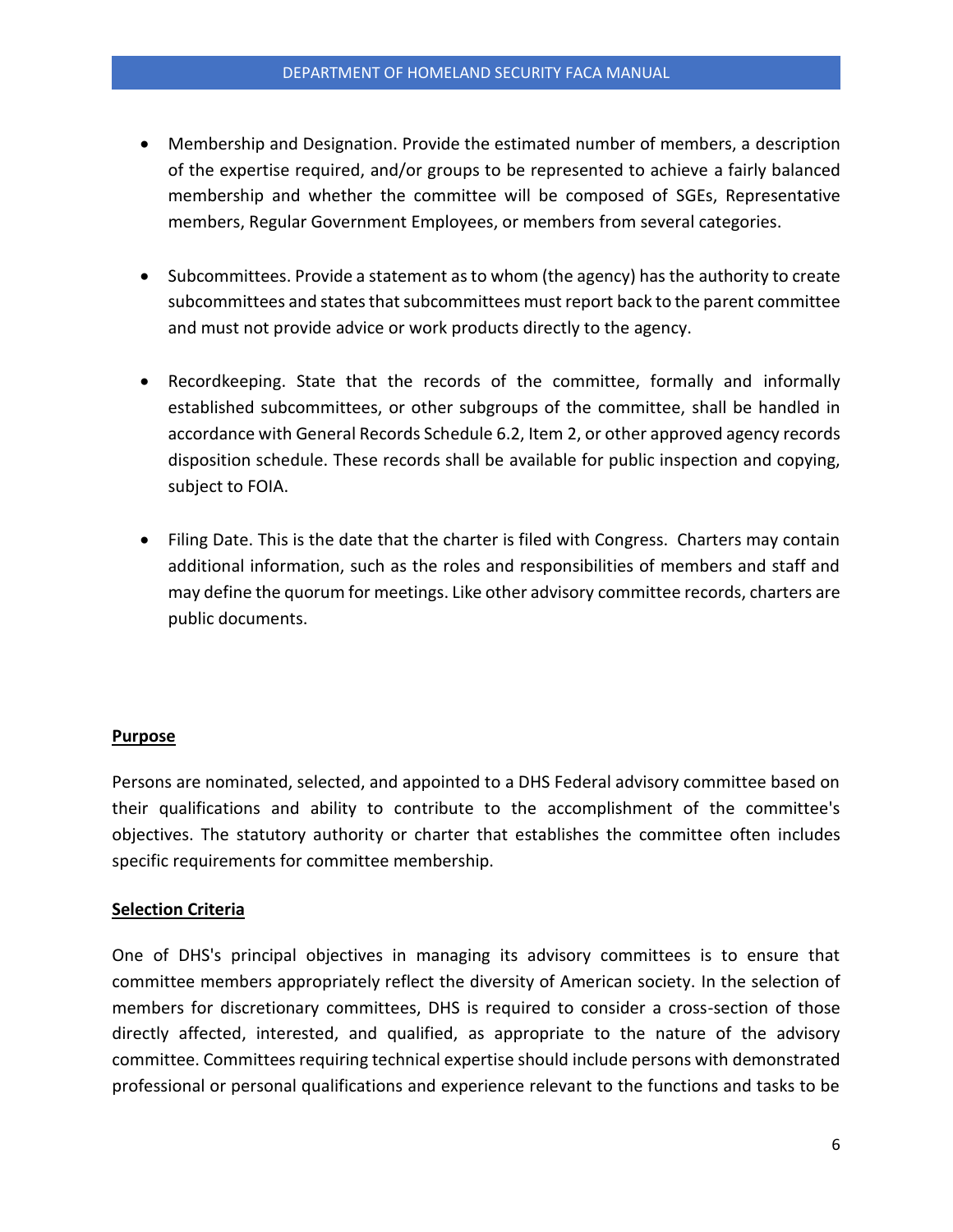performed. Each committee shall represent, to the extent possible, members with diverse professional and personal qualifications and experience.

As you continue to make progress with your work as a DFO, it is important for you to keep up to date with the membership of your committee. Three portions of the charter development process must be completed before considering membership for your committee. These include a signed:

- 1. Charter
- 2. Membership Balance Plan (MBP)
- 3. ByLaws

All the required details for potential membership to your committee will be included in these documents. Once your documents have been approved, you as the DFO should prepare a solicitation for membership as a draft Federal Register Notice (FRN) and submit the document to the committee management office for review. Your solicitation for membership should include details from your Charter, MBP, & Bylaws, that support the requirements to fulfill for a fairly balanced membership. The Federal Register has provided an example of how your solicitation for nomination should look. Please use this resource below as a guide when completing this step.

## **[https://www.federalregister.gov/documents/2019/07/01/2019-14015/solicitation-of](https://www.federalregister.gov/documents/2019/07/01/2019-14015/solicitation-of-nomination-for-appointment-to-the-advisory-committee-on-women-veterans)[nomination-for-appointment-to-the-advisory-committee-on-women-veterans](https://www.federalregister.gov/documents/2019/07/01/2019-14015/solicitation-of-nomination-for-appointment-to-the-advisory-committee-on-women-veterans)**

When you submit your FRN for membership solicitation, you will receive resumes and bios from potential members. Once received, you will select the most qualified candidates based on the needs of the committee which are guided by your committee Charter, MBP, and Bylaws. As you filter through your potential candidates, it is important to have a good understanding of the types of members you can solicit for your committee.

Members can be:

- 1. Special Government Employees (SGE)
- 2. Representatives of non-governmental organizations or other groups, including state, local, or tribal governments
- 3. Regular Government Employees (RGE)or
- 4. Ex officio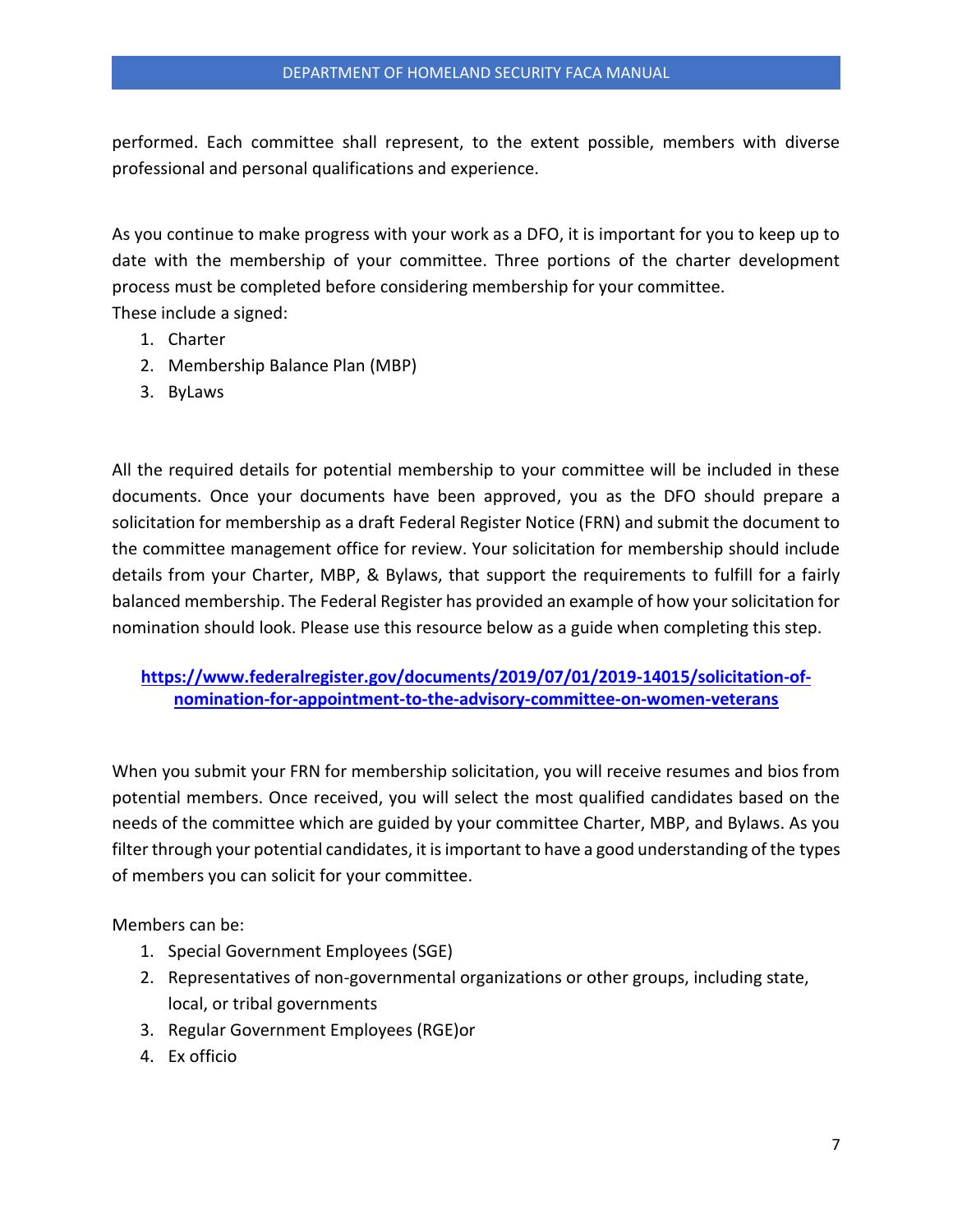#### DEPARTMENT OF HOMELAND SECURITY FACA MANUAL

Once your selections have been made, you will send primary and alternate candidate's information in a vetting chart along with their resumes or bios to the CMO for approval. Once the candidates have been cleared by the CMO and properly vetted by the vetting authority the White House Liaisons Office, the CMO will return the cleared candidate list back to the DFO.

#### Candidates for Appointment/Reappointment to the **Committee Name** FY2021

#### POSITION:

| <b>NAME</b>         | <b>HOME ADDRESS</b> | <b>OCCUPATION</b> | <b>COMPANY</b> | <b>COMPANY ADDRESS</b> |
|---------------------|---------------------|-------------------|----------------|------------------------|
| PRIMARY Candidate   |                     |                   |                |                        |
| PRIMARY Candidate   |                     |                   |                |                        |
| PRIMARY Candidate   |                     |                   |                |                        |
| ALTERNATE Candidate |                     |                   |                |                        |

Following this, the DFO will need to create an appointment memo and an appointment letter for each selected member and submit them to the CMO for approval. Once the appointment memo has been approved by the CMO the appointment memo and letters are sent to the component head or DHS Secretary for signature. An appointment is not valid until the appointment letters are signed by the component head or DHS Secretary. Once signed, the appointment letters are mailed to the selected members.

#### **SUPPORT STAFF**

Advisory committee staff must be assembled quickly if the entity is to complete its mission in the time allotted. Most committees include an executive director, staff members, committee members, and—occasionally—outside consultants. While committee staff may draft most of what will become a committee's final report, committee members approve the final product.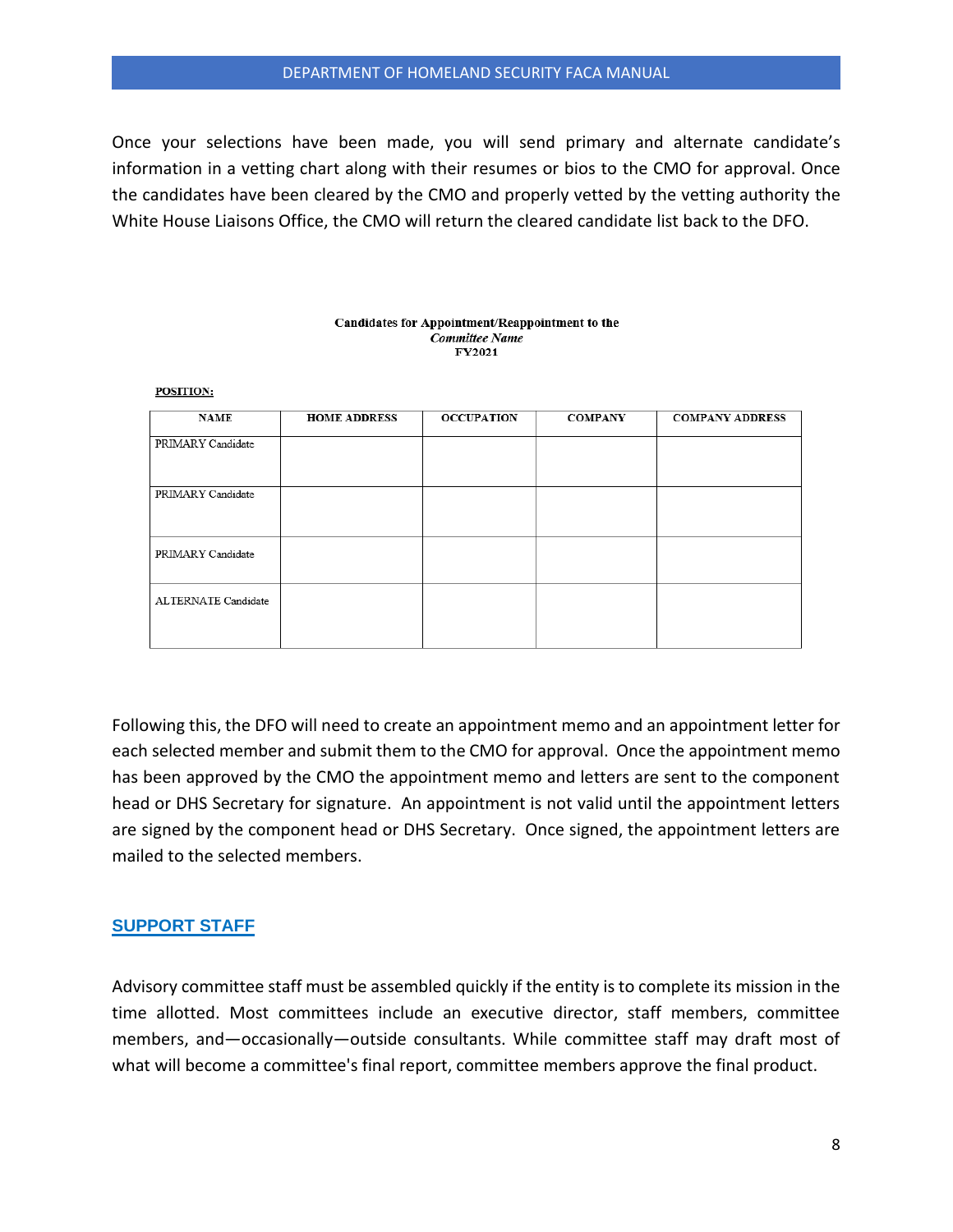Please see below for the appointment document process and sample appointment letter:



Incoming Document Flow

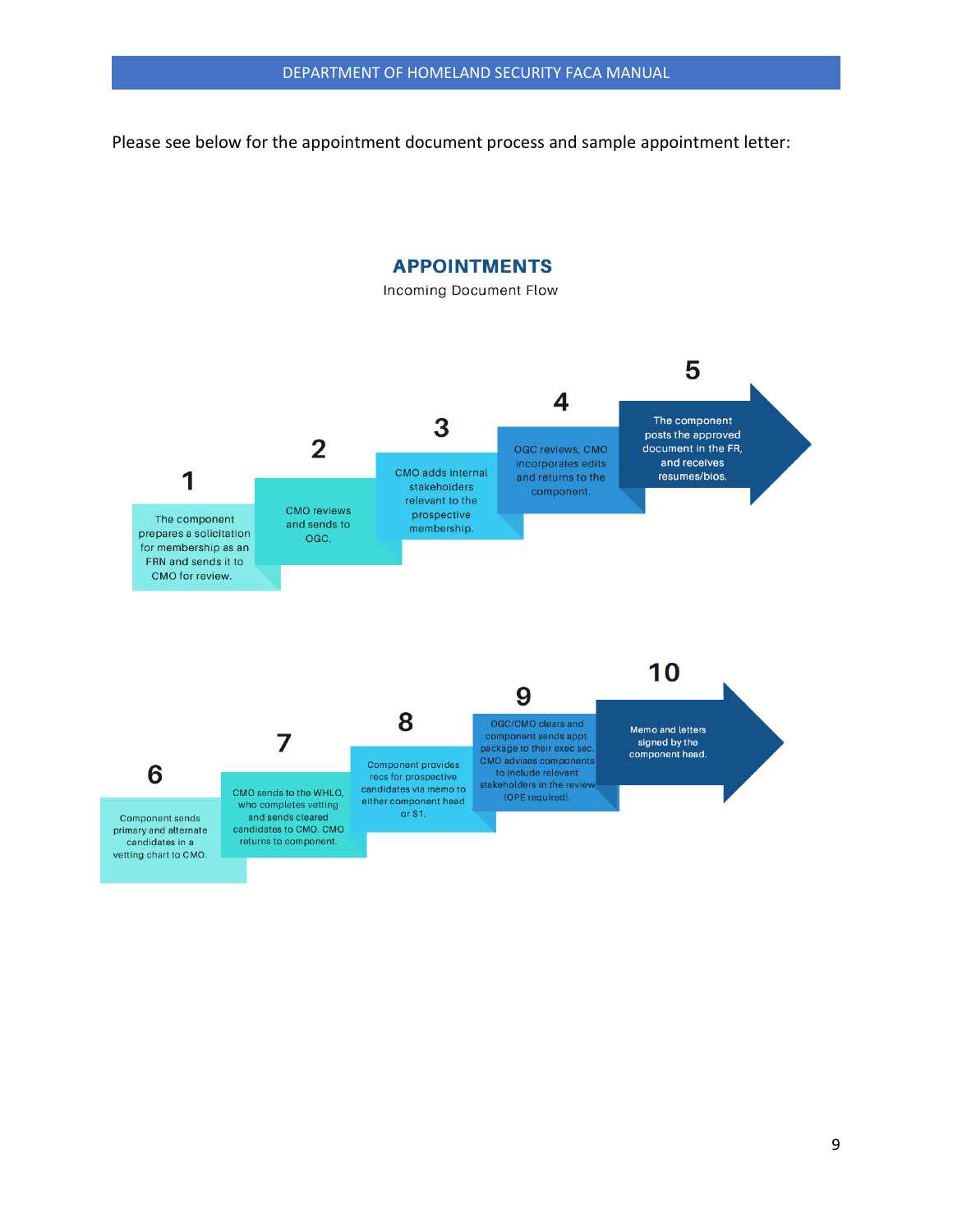#### SAMPLE OF A LETTER APPOINTING A MEMBER

Mr. Selected Member Inter-Tribal Economic Alliance PO Box 930 2508 Highway 72 Mandaree, ND 58757

Dear Mr. Member:

You are invited to serve as a Representative Member from the Inter-Tribal Economic Alliance on the GSA SBAC for a term to begin on upon acceptance of this invitation and to end on August 31, 2008.

As an appointed Representative Member of the SBAC, you are asked to represent the viewpoints of your organization in the area of small business issues and doing business with the GSA and the Federal Government and to develop recommendations for GSA's consideration.

Thank you for agreeing to serve as a member of the General Services Administration (GSA) Small Business Advisory Committee (SBAC).

Please contact Mr. Daniel Coleman, Designated Federal Officer, in the GSA Office of Small Business Utilization to confirm acceptance of this appointment. He may be reached at (202) 501-3456 or via e-mail at Daniel.coleman@qsa.qov.

Cordially,

Appointed Head of Agency

U.S. General Services Administration 1800 F Street, NW Washington, DC 20405-0002 Telephone: (202) 501-1234 Fax: (202) 219-5678 www.gsa.gov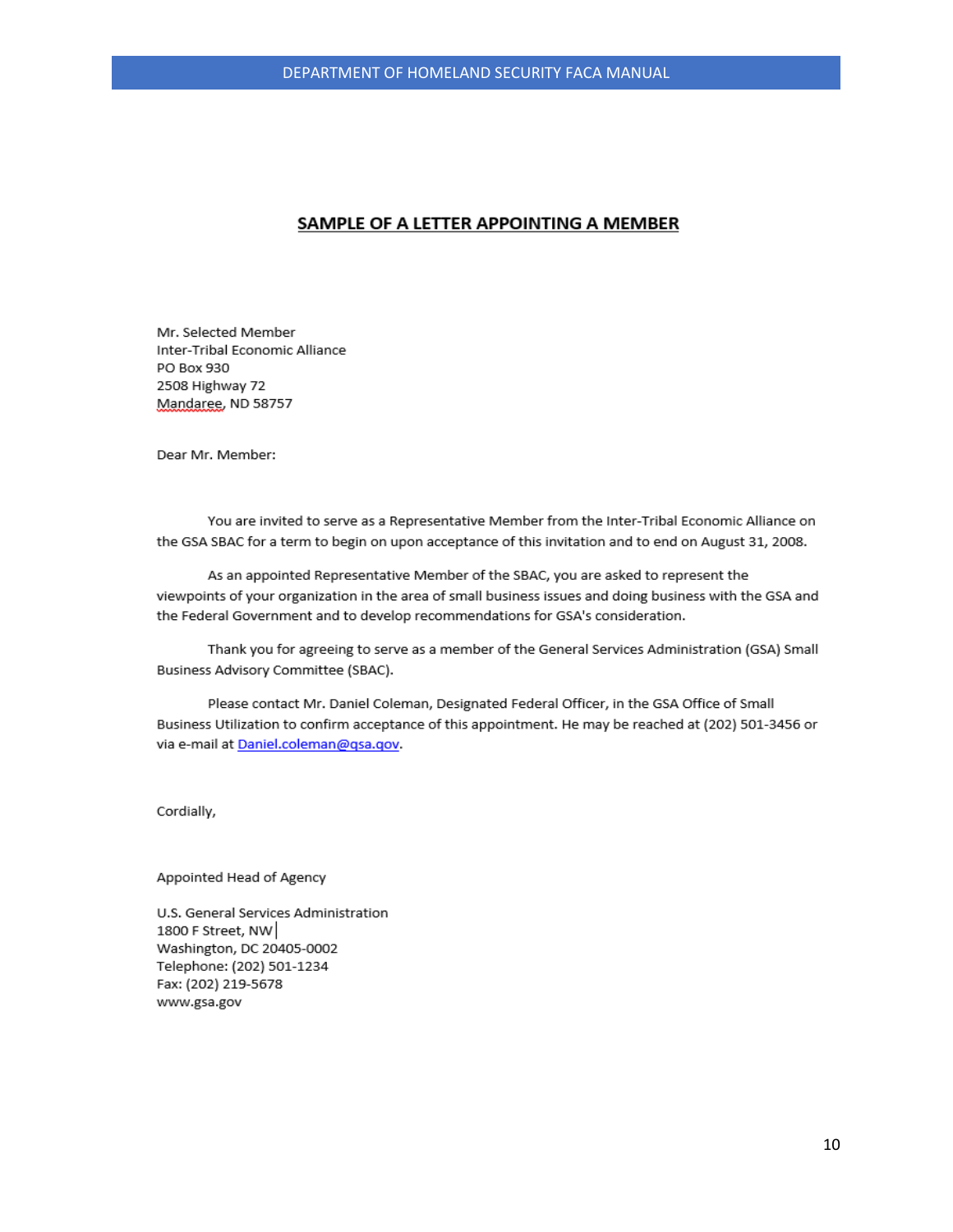# **RENEWING YOUR ADVISORY COMMITTEE**

Once your committee has completed the length of the proposed term, in your committee charter, you may decide that the committee has not completed the work needed to fulfill their objectives. If this is the case, you will need to think about preparing for the renewal of your charter. This length of time can be found in your committee's charter documents. If you have determined that your committee needs to be renewed for another term, it is best to begin preparing a few months in advance of the date that your charter will expire. If you overlook this renewal date and your charter expires, your committee will not be able to move forward with any actions until it has been re-established. The re-establishment process may take some time and the ability to fulfill committee objectives will come to a standstill. With this in mind, we advise you as the DFO to be aware of the renewal date and prepare to file accordingly.

#### **RENEWALS**

As your committee gets closer to their renewal date, you will need to revisit your charter. While you are not required to update your MBP or Bylaws you may if it fits your committee needs. *A minimum of three months* prior to the charter expiration date, the DFO should consult with the CMO to review the need for continuing their advisory committee. The CMO will then conduct the required consultation with OGC and/or the Committee Management Secretariat in GSA, as appropriate.

- Draft or revise the charter using the required elements for DHS charters.
- Draft an action memorandum from the Component head to the Secretary requesting establishment or renewal of the committee.
- Email the draft memorandum, charter, bylaws, and MBP to your component OGC for review. Make any necessary edits.
- Email the final draft memorandum draft charter, bylaws, and MBP in Word format to the CMO. The CMO's office will review the draft documents will advise the DFO of any required edits.
- Incorporate all edits and comments and provide the revised drafts to the CMO for final clearance (if requested). After final clearance by the CMO, submit the action memo charter package to the Component head for signature.

## *A minimum of two months* **prior to the charter expiration date:**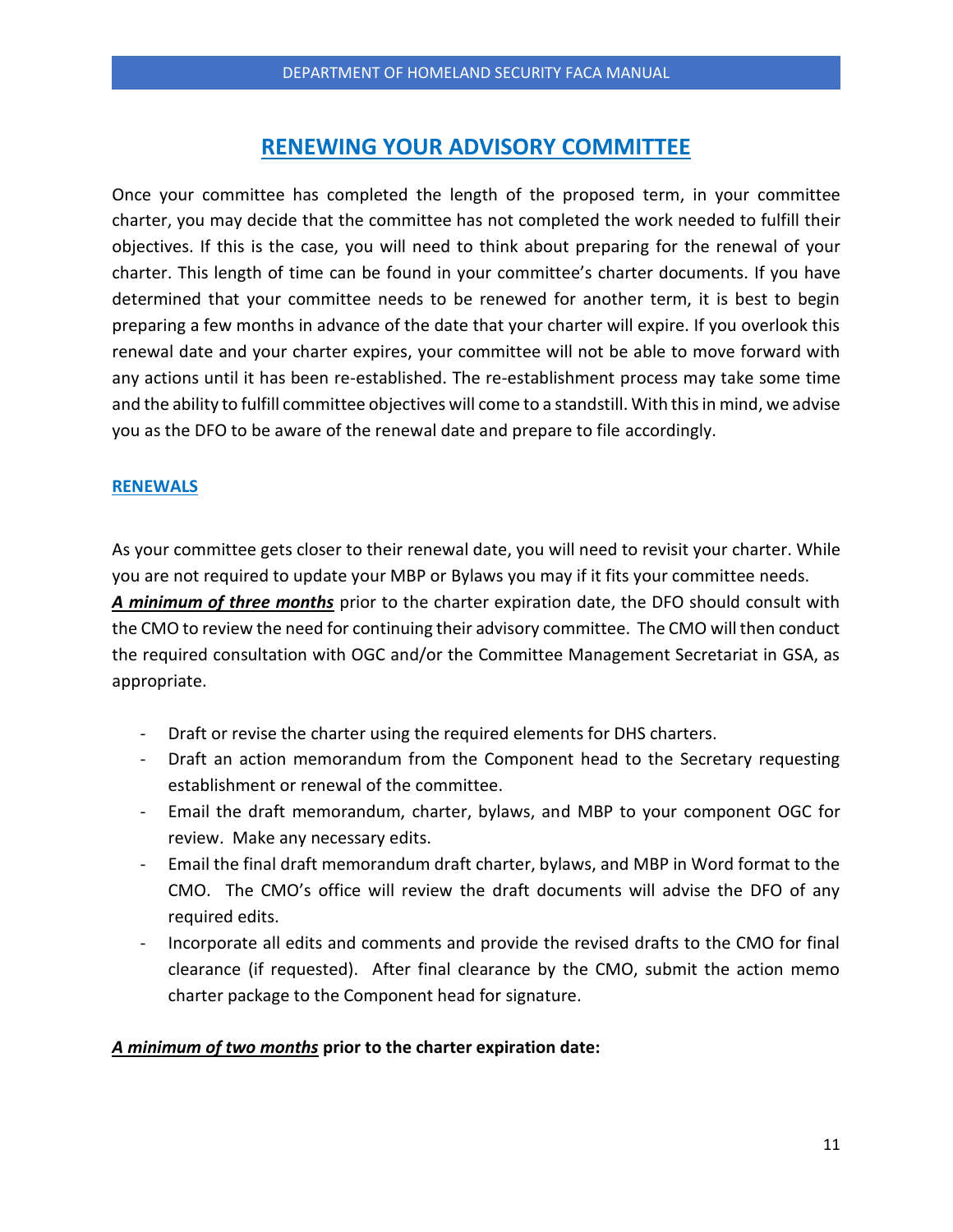- Your component ExecSec uploads the memorandum signed by the Component head and the draft charter into IQ. DHS ESEC will enter documents into clearance and any issues/comments will be resolved through your Component's ExecSec.
- While the package is being processed for the Secretary's approval, prepare a Federal Register Notice of the charter renewal and submit to the CMO for review. Publication of a notice of charter renewal in the Federal Register is required for discretionary committees and is considered a best practice for statutory advisory committees.
- After the charter has been approved by the Secretary, the CMO will advise the DFO to proceed with the publication of the Federal Register notice of charter renewal. The CMO will file the charter with the appropriate Congressional oversight committees and the Library of Congress. Notices of charter renewals may be published concurrently with the filing of the charter.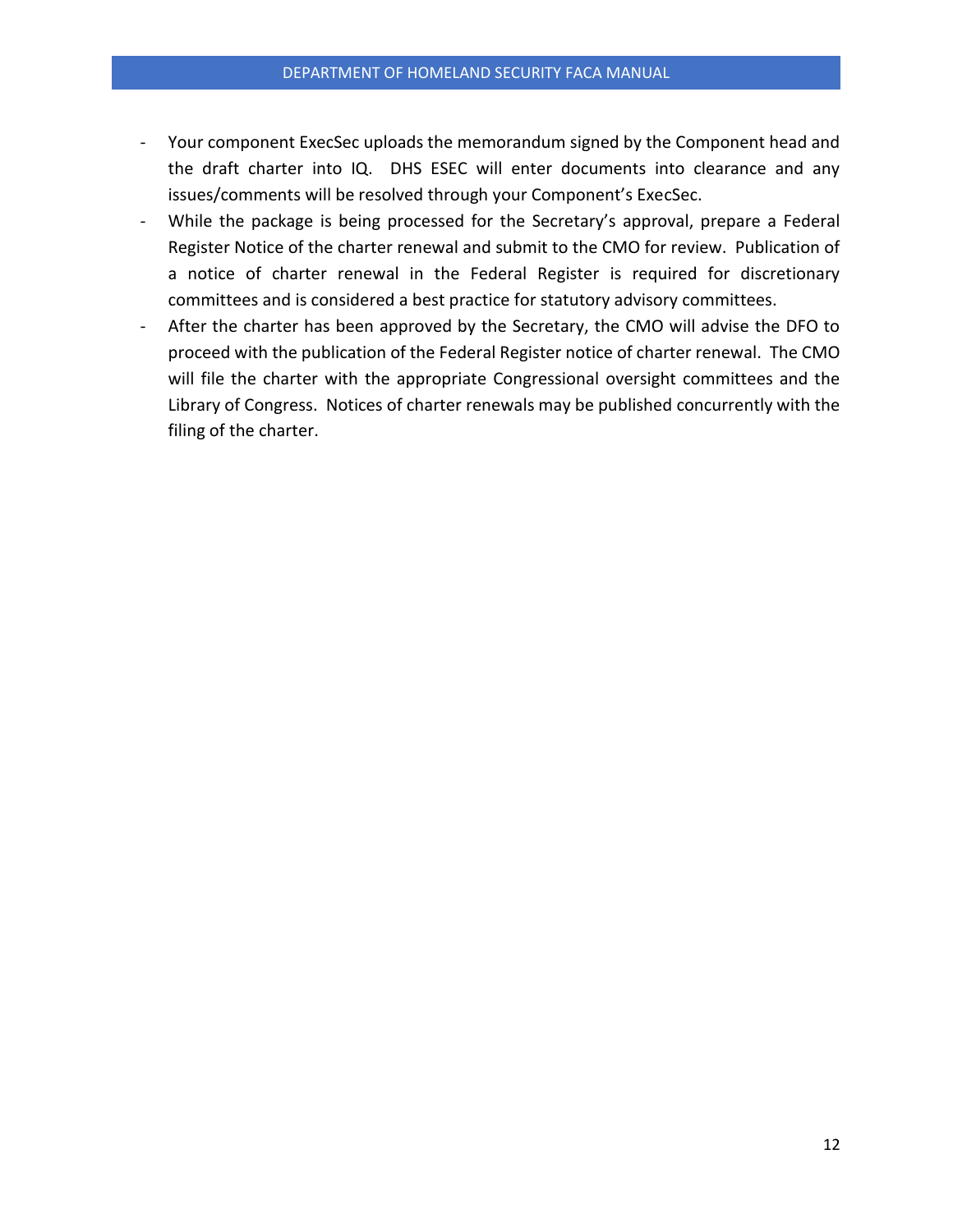**CHARTERS** 

Please also see the below flow chart for guidance on charter renewal processing.

#### Incoming Document Flow 5 4 **Component sends** 3 package through  $\overline{2}$ exec sec for All edits reconciled CMO sends the by CMO are component head 1 package to OGC, approval. returned to the **CMO** reviews AdLaw, & Ethics. CMO component. charter & OGC discuss MBP and membership package once Component sends all elements are categories. recieved. draft charter, action memo, MBP, & bylaws to CMO. 10 9 CMO emails a copy of 8 the final charter with 7 dates to the GSA clears & CMO component & uploads prepares/mails CMO sends email & to the FACA database. charter filing 6 uploads charter S1 approves and documents. package to GSA component sends OPE Exec Sec sends desk officer for CMO the signed package to CMO for review/clearance. action memo and clearance. CMO clears  $\operatorname{\sf final}$  charter & component moves package forward for S1 approval/signature.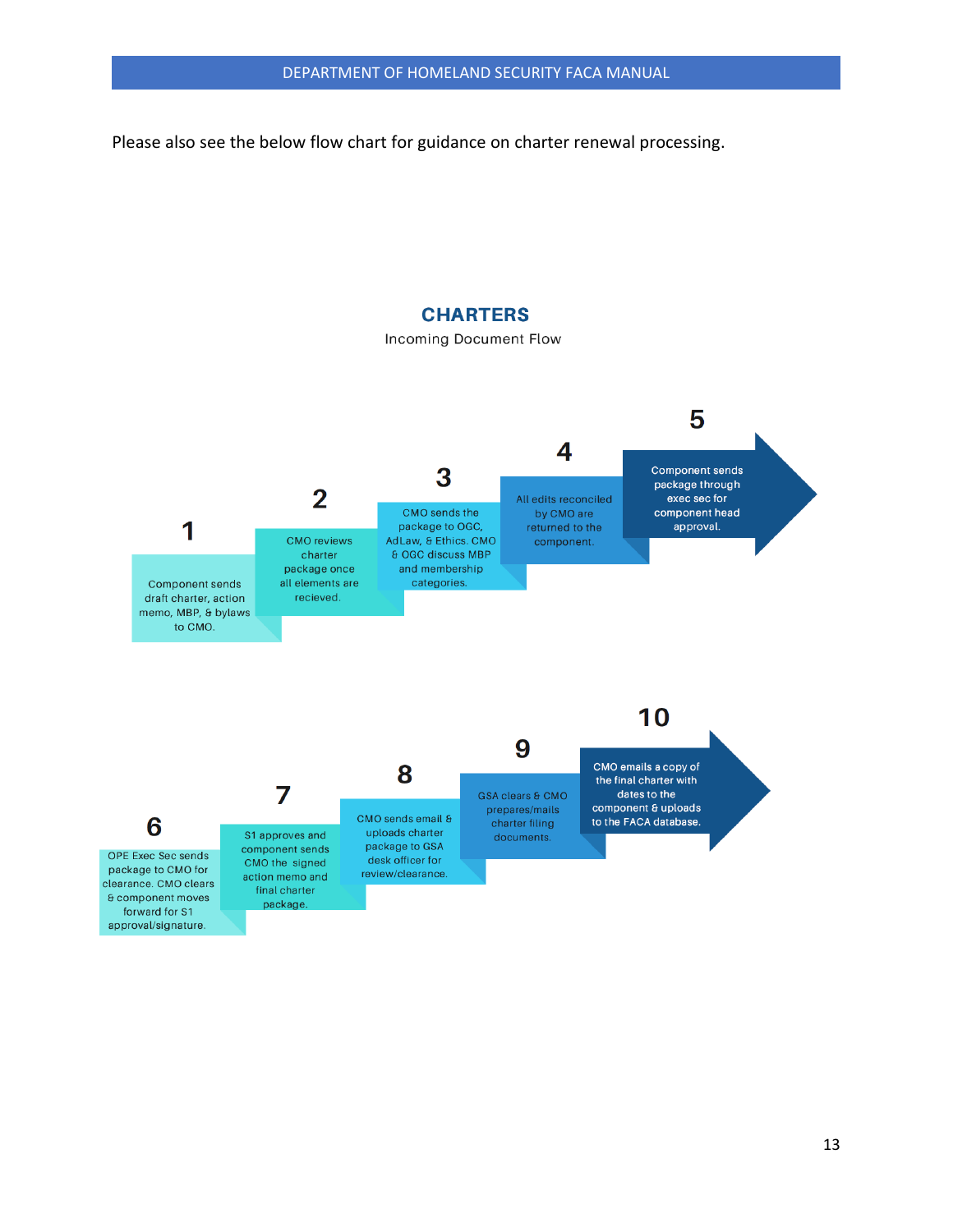#### **RE-ESTABLISHMENT**

Under FACA, an advisory committee must be re-established if it is not renewed and a new charter is not filed before the date of expiration. Advisory committees may not resume meetings or conduct any business until the re-establishment charter is filed with Congress. Follow the procedures for charter renewals in the subsequent section. If an advisory committee's charter is renewed in a timely manner, re-establishment is not necessary. Note that the CMO must wait 15 calendar days after publication of the notice of re-establishment in the Federal Register before filing the charter.

#### **TERMINATION**

An advisory committee should terminate as soon as it has completed its mission, become obsolete in the time that has passed since it was established, no longer undertaking the purpose for which it was originally formed, or the Department determines that it is no longer needed. If this determination is made prior to the charter's expiration, the charter will simply not be renewed, and the Component head will advise the Secretary via an information memorandum. When termination of an advisory committee is appropriate prior to the charter expiration date, the Component head will recommend termination to the Secretary via an action memorandum.

If a legislative change is required to terminate a non-discretionary advisory committee, the CMO will note this action in the FACA database and the committee will be listed as "Administratively inactive" pending legislative action.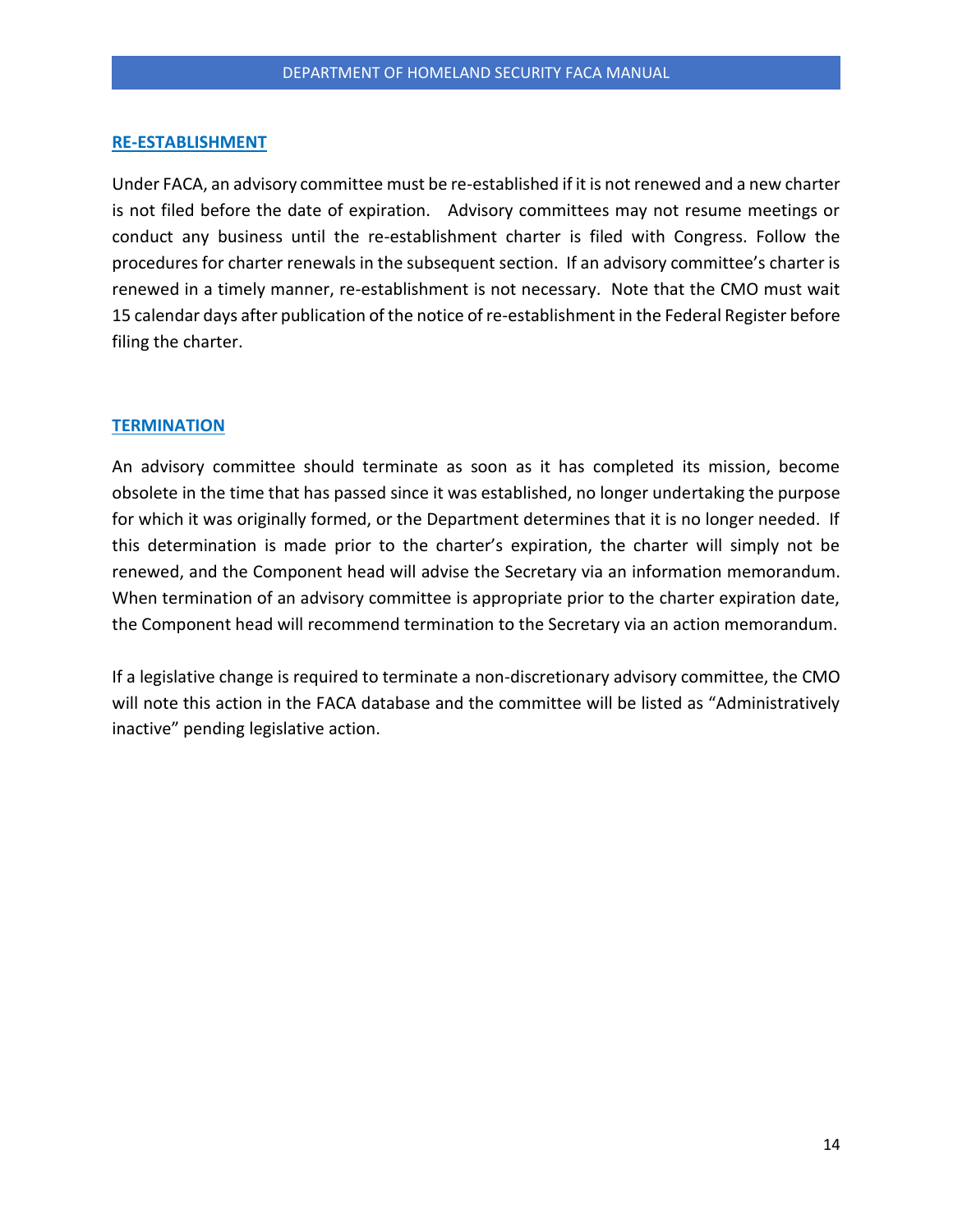## **OPERATING YOUR ADVISORY COMMITTEE**

Congratulations!

You have just been appointed as the Designated Federal Officer (DFO) for your advisory committee. So, what does it mean to be the DFO of an advisory committee and what are your next steps? As the DFO, you are required by law to know and understand various aspects of how to legally and ethically manage your advisory committee.

Specifically, the DFO role requires understanding the below:

- How FACA, FACA regulations, Secretariat guidance, and related laws apply
- The agency FACA administrative procedures
- Excellent oral & written communication skills (briefings)
- Strong coordination/organizational skills
- Ability to work with external parties (public)
- FACA Training
- What comes first, the DFO or the committee?
- The authority/function of your committee
- the role of the DFO in Establishing, Managing, Operating, and Terminating a FAC
- Use and purpose of subcommittees
- Serving as liaison between your FAC and the public
- Ensuring independence of your FAC

As you begin to navigate these requirements, it is important to be aware of how you will structure your committee. To begin, you should understand what a committee is as well as the purpose of your committee. Advisory committees are defined as any committee, board, commission, council, conference, panel, task force, or other similar group, which is established or utilized by the President or by an agency official, for obtaining advice or recommendations for the President or on issues or policies within the scope of an agency official's responsibilities.

Following this, take the time to review your committee documents. This includes your Charter, Bylaws and Membership Balance Plan (MBP). During the chartering process, advisory committees are required to provide a description of their plan to attain fairly balanced membership. Therefore, whenever a charter is submitted for *establishment*, *renewal,* or *reestablishment*, an advisory committee is required to create or update its membership balance plan, as applicable. Your charter will show you the purpose of the committee's establishment, when it was established and provide you with guidance when in doubt. Getting familiar with your charter establishment date or renewal date will allow you to be fully prepared when it is time for your charter renewal. Please check your renewal date as soon as possible to verify that it is current. As the DFO, if you allow the charter to expire you will be forced to file a re-establishment which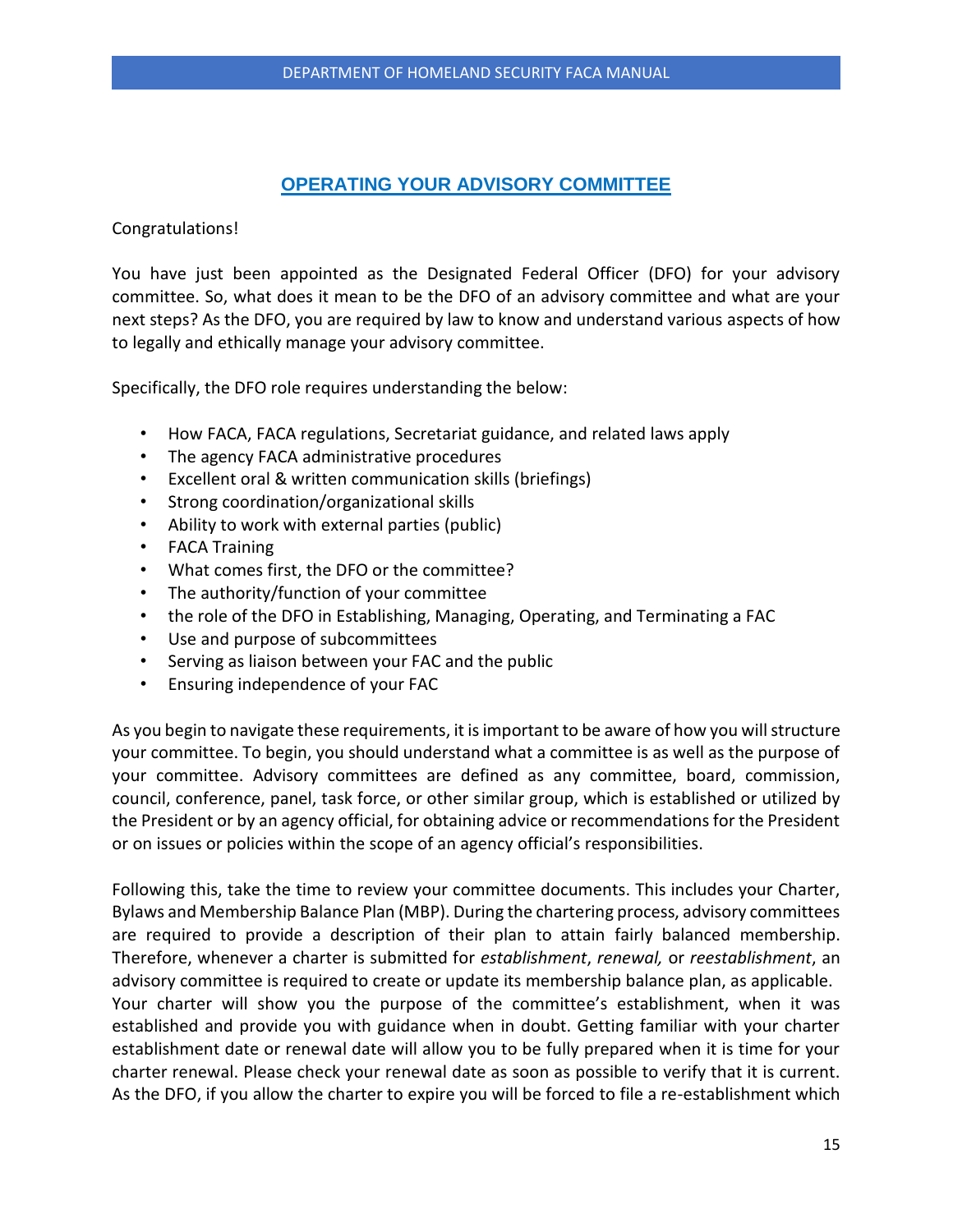could prevent your committee from fulfilling their duties in a timely manner. Equally as important, your committee's bylaws will guide you on the appropriate operations and activities of your committee. Lastly, your MBP will notate the how you will balance your committee in order to maintain the integrity, perception, credibility, and acceptance of the work your committee performs. See Figures 1-6 for examples on how your committee documents should look.

GSA provides guidance on how to prepare charters, you may find that information here:

#### [https://www.gsa.gov/cdnstatic/Preparing\\_FAC\\_Charters\\_%28F%29-110211.pdf](https://www.gsa.gov/cdnstatic/Preparing_FAC_Charters_%28F%29-110211.pdf)

Along with these example charters, GSA also provides additional guidance on the best practices for writing effective and compliant advisory committee charters. You may find this information here:

[https://www.gsa.gov/cdnstatic/Preparing\\_Federal\\_Advisory\\_Committee\\_Charters\\_vers\\_4.pdf](https://www.gsa.gov/cdnstatic/Preparing_Federal_Advisory_Committee_Charters_vers_4.pdf)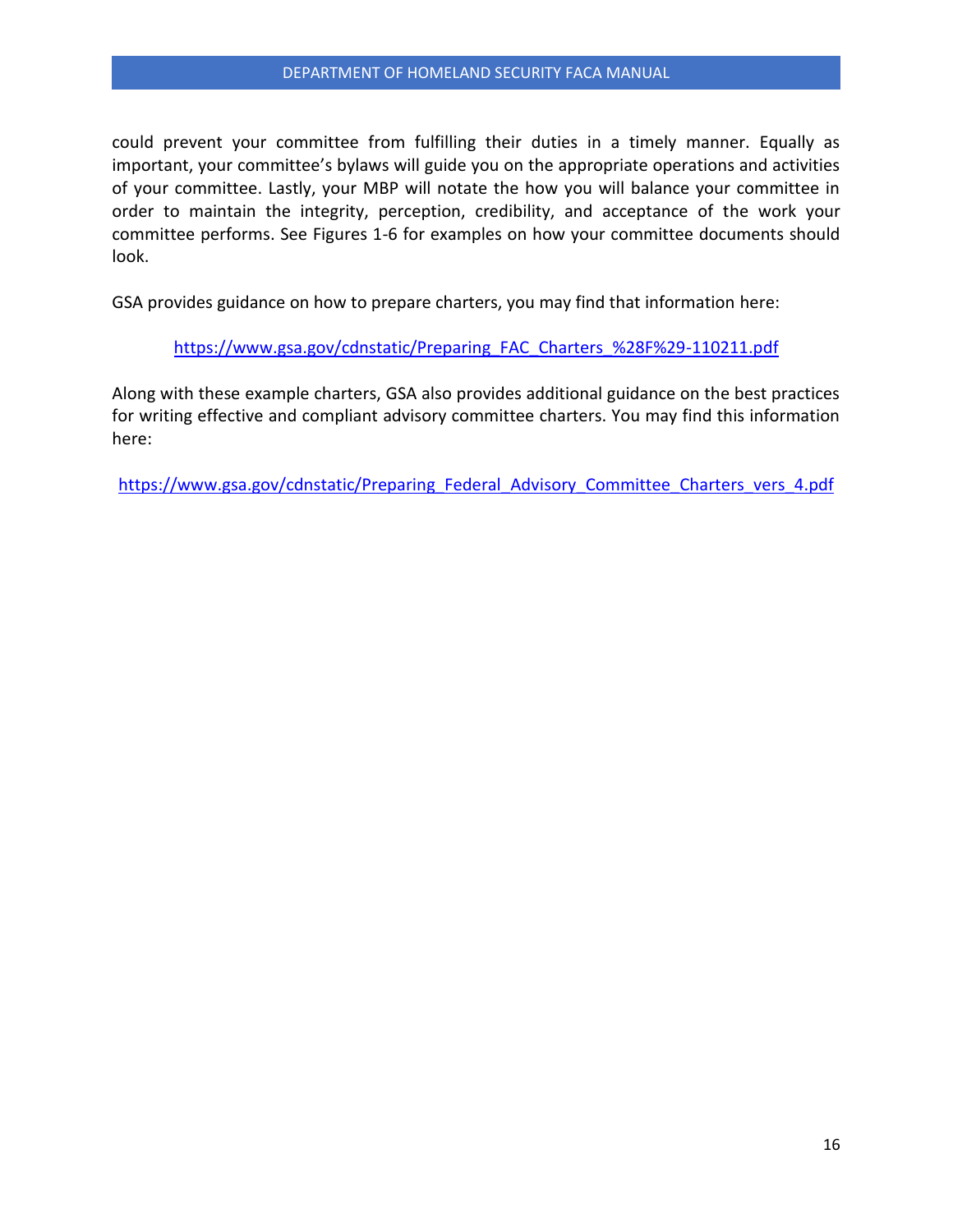#### **MEETINGS**

As you continue to progress in your position as the DFO, you will find that there may be pressure to conduct your first meeting quickly. However, before you begin planning for your meeting, it is important that you have a good understanding of the legal and ethical requirements.

No meeting shall be held in the absence of the DFO or ADFO. DHS Federal advisory committees operate using the principles of a quorum and consensus to the maximum of possible. Unless otherwise established in the committee's charter or legislation, a quorum shall consist of a majority (more than one half) of the committee's authorized membership including ex-officio members. If a **quorum is not present, contact the CMO immediately** to discuss options. Each meeting of a committee shall be conducted in accordance with an approved agenda.

#### **Responsibilities of the Designated Federal Officer (DFO) for Planning a Meeting:**

Before the meeting, the DFO:

- Approves the plan to hold a committee meeting;
- If necessary, coordinates with the OGC regarding ethics training and submission of financial disclosure reports;
- Approves the agenda;
- Invites the guest speaker(s) to a committee meeting, subcommittee meeting, or workshop, and makes necessary arrangements for the speaker(s) (if applicable)
- Ensures committee signage is visually placed outside of meeting room and/or in building for members and/or the public;
- Ensures members' tent cards are placed;
- Ensures the agenda includes concise descriptions of each major subject or issue listed in the agenda, speaker name and title;
- Priority and timing of topics;
- Grouping together the open and closed sessions, if any, of the meeting, for the convenience of the public.
- Ensures committee members receive the agenda and copies of all information relating to the meeting
- Arranges for resource persons and supplementary materials to aid the committee in dealing with agenda items
- Makes recording arrangements for transcripts, if necessary
- Ensures logistical arrangements for the meeting including arranging overnight accommodations for members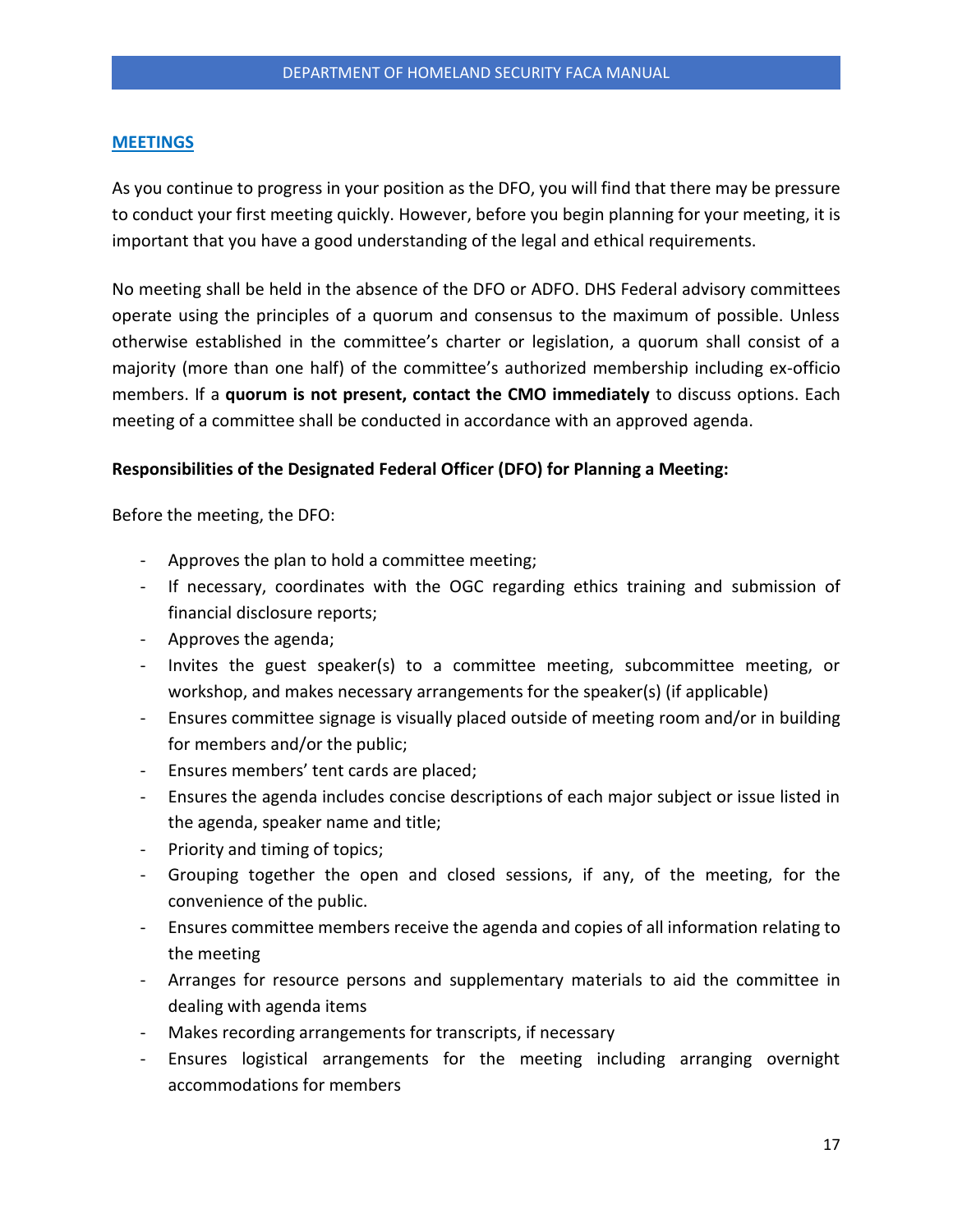- Notifies the public of the meetings
- Ensures that all meeting notices (including cancellation and amendment notices) are published in the Federal Register no later than 15 calendar days prior to the committee meeting in accordance with Section 10 (a)(l) of FACA.

## **CLOSED MEETINGS**

#### **Government in the Sunshine Act**

Advisory committee meetings may be closed or partially closed to the public based upon provisions of the Government in the Sunshine Act of 1976 (Public Law 94-409). Examples of meetings that may be closed under the FACA are:

- Those including discussions of classified information;
- Reviews of proprietary data submitted in support of federal grant applications; and
- Deliberations involving considerations of personnel privacy.

For more information on Government in the Sunshine Act:

Click: [The Government in the Sunshine Act \[PDF -](https://www.gsa.gov/cdnstatic/SunshineAct_R2B-x3-g_0Z5RDZ-i34K-pR.pdf) 18 KB]

Closure must be consistent with the exemption(s) of the Government in the Sunshine Act, 5 U.S.C. 552b(c).

To close all or part of an advisory committee meeting, the DFO must:

(a) *Obtain prior approval.* Submit a request to the agency head, or in the case of an independent Presidential advisory committee, the Secretary, citing the specific exemption(s) of the Government in the Sunshine Act, 5 U.S.C. 552b(c), that justifies the closure. The request must provide the agency head or the Secretary sufficient time (generally 30 calendar days) to review the matter in order to make a determination before publication of the meeting notice required by Final Rule Section 102–3.150.

(b) *Seek General Counsel review.* OGC or, in the case of an independent Presidential advisory committee, the General Counsel of GSA should review all requests to close meetings. The DFO shall obtain a preliminary review of any request to close a meeting from the CMO before requesting OGC review.

(c) *Obtain agency determination.* If the agency head, or in the case of an independent Presidential advisory committee, the Secretary finds that the request is consistent with the provisions in the Government in the Sunshine Act and FACA, the appropriate agency official must issue a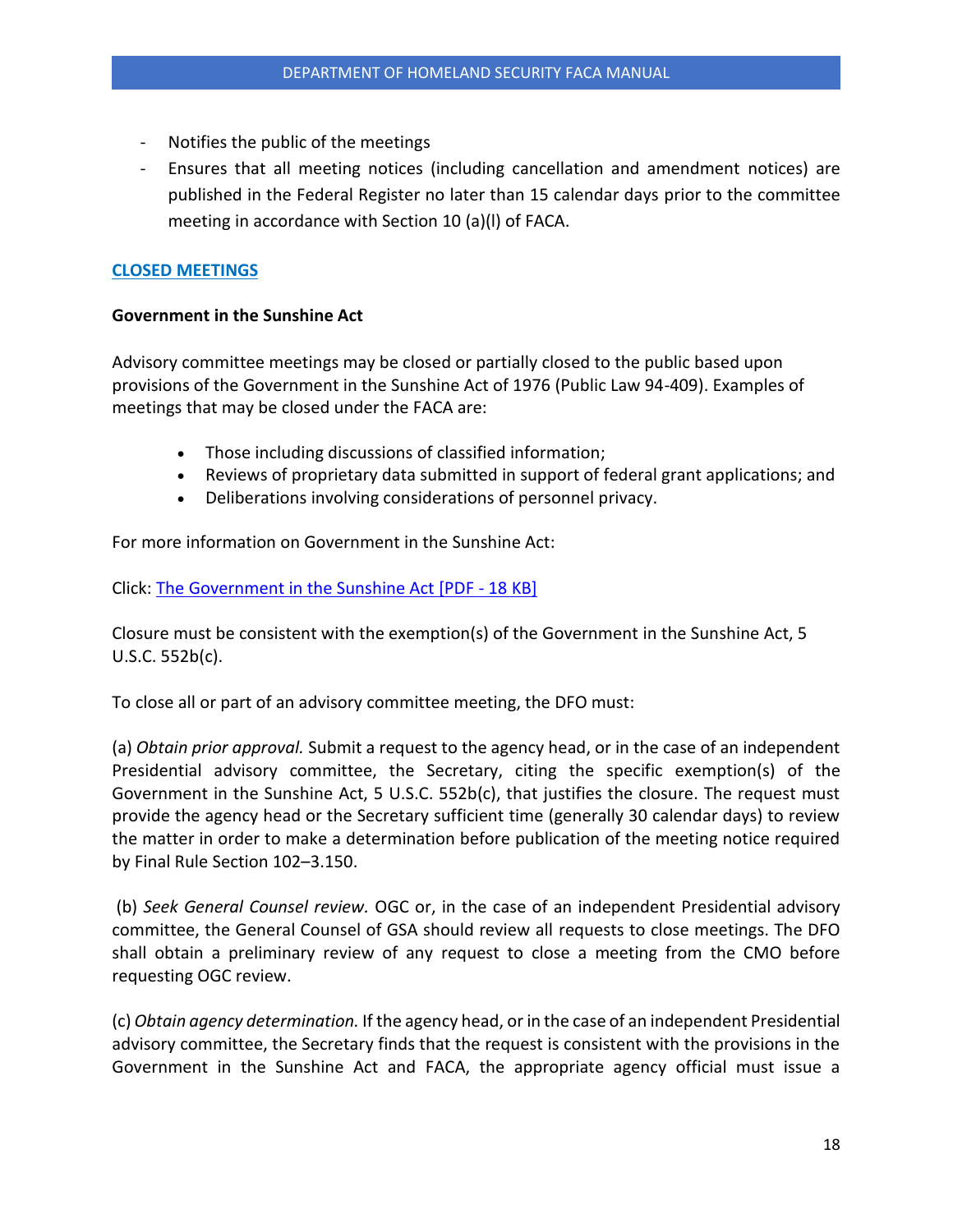determination that all or part of the meeting be closed. The Secretary has given authority to the CMO to issue an agency determination to close all or part of an advisory committee meeting.

(d) *Ensure public access to determination.* The agency head or the chairperson of an independent Presidential advisory committee must make a copy of the determination available to the public upon request.

- Public participants may attend the open portion of the meeting.
- Any member of the public may speak to or otherwise address the advisory committee when the procedures for doing so are published in the Federal Register notice and with a designated time limit to speak.
- Must be allowed to submit written statements to the DFO as provided for in the Federal Register notice. Public participants should be advised that committee members are given copies of all written statements submitted by the public and becomes part of the meeting minutes.

#### After the meeting, the DFO:

- Ensures the Committee Chair certifies and/or signs the minutes within 90 days.
- Ensures that stipends and travel vouchers are processed in a timely manner.

**Note**: Common exemptions cited to legally close Federal advisory committee meetings include:

- Discussion of classified information
- Reviews of proprietary data submitted in support of Federal grant applications (i.e. research committees)
- Deliberations involving considerations of personal privacy

In conclusion, unless an exception applies, closing a Federal advisory committee to discuss a Committee's report and/or recommendations would violate FACA, and meetings should remain open to the public for transparency. The agenda is still arranged so that members of the public are informed about being able to attend the open part(s) of the meeting.

#### During the meeting, the DFO:

- Confers with the Chair as needed
- May chair meeting in the Chair's absence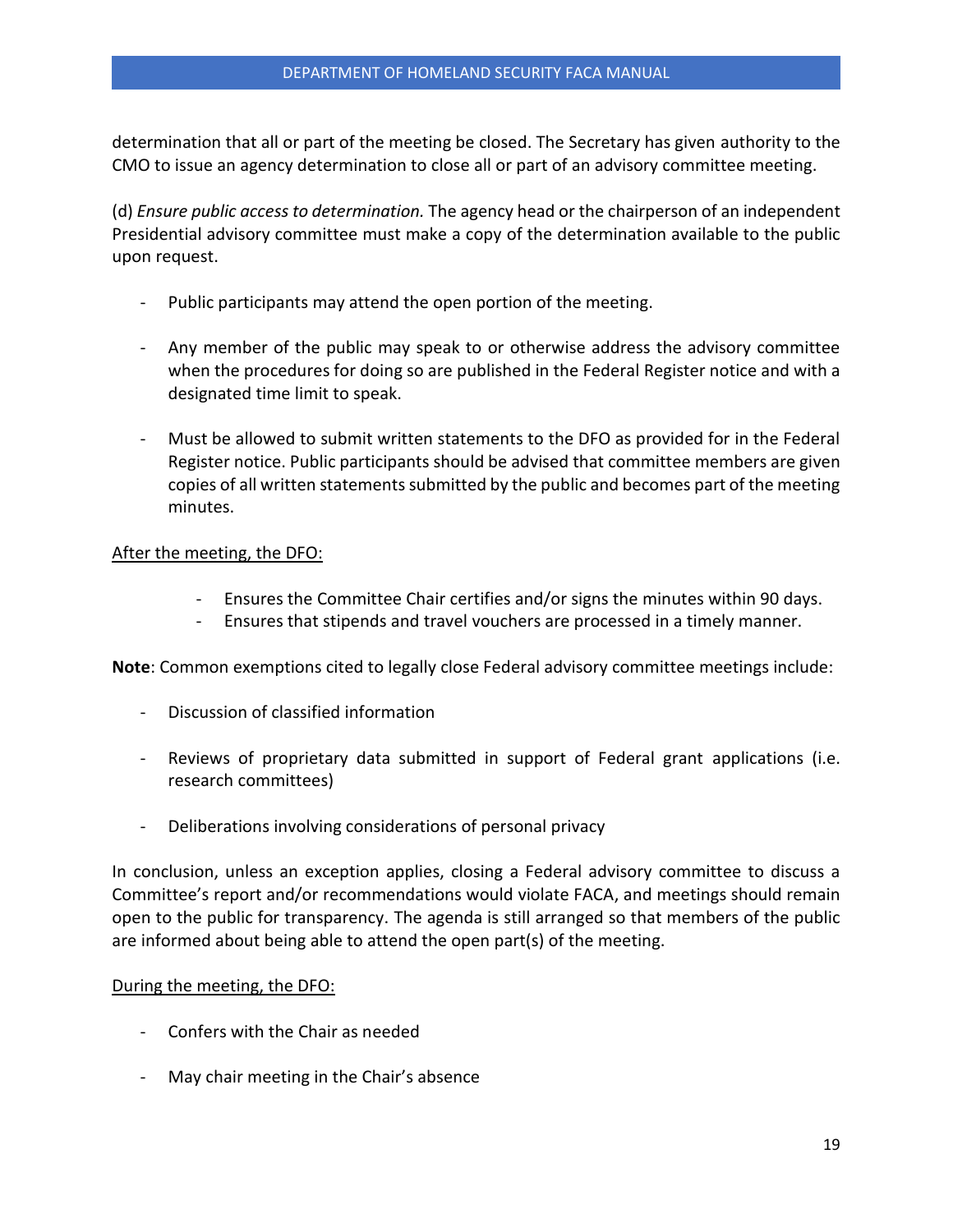- Maintains an attendance log
- Ensures the committee conducts business in accordance with all applicable regulations policies, and procedures
- Ensures accurate records are kept of the committee's deliberation.
- Reminds members and other public attendees that advance review materials, meeting reviews, discussions, and committee recommendations on applications are to be treated confidentially.
- Records motions and votes on each item of business and takes notes on discussions and proceedings, as necessary, to prepare the minutes.
- Authorizes the premature adjournment of any committee meeting if adjournment is in the best interest of the government. Also, authorizes adjournment of any meeting not considered to be in the public interest, such as unwarranted departure from the agenda of the meeting.

#### Public Participants:

- May attend the open portion of the meeting.
- Any member of the public may speak to or otherwise address the advisory committee when the procedures for doing so are published in the Federal Register notice and with a designated time limit to speak.
- Must be allowed to submit written statements to the DFO as provided for in the Federal Register notice. Public participants should be advised that committee members are given copies of all written statements submitted by the public and becomes part of the meeting minutes.

#### After the meeting, the DFO:

- Ensures the Committee Chair certifies and/or signs the minutes within 90 days.
- Ensures that stipends and travel vouchers are processed in a timely manner.

#### **COMMITTEE RECORDS**

All records, reports, and other documents of each advisory committee must be available for public inspection and copying pursuant to FACA. DFOs and advisory committee support staff are required to retain Federal records in accordance with record retention schedules as required by the Federal Records Act and regulations implemented by the National Archives and Records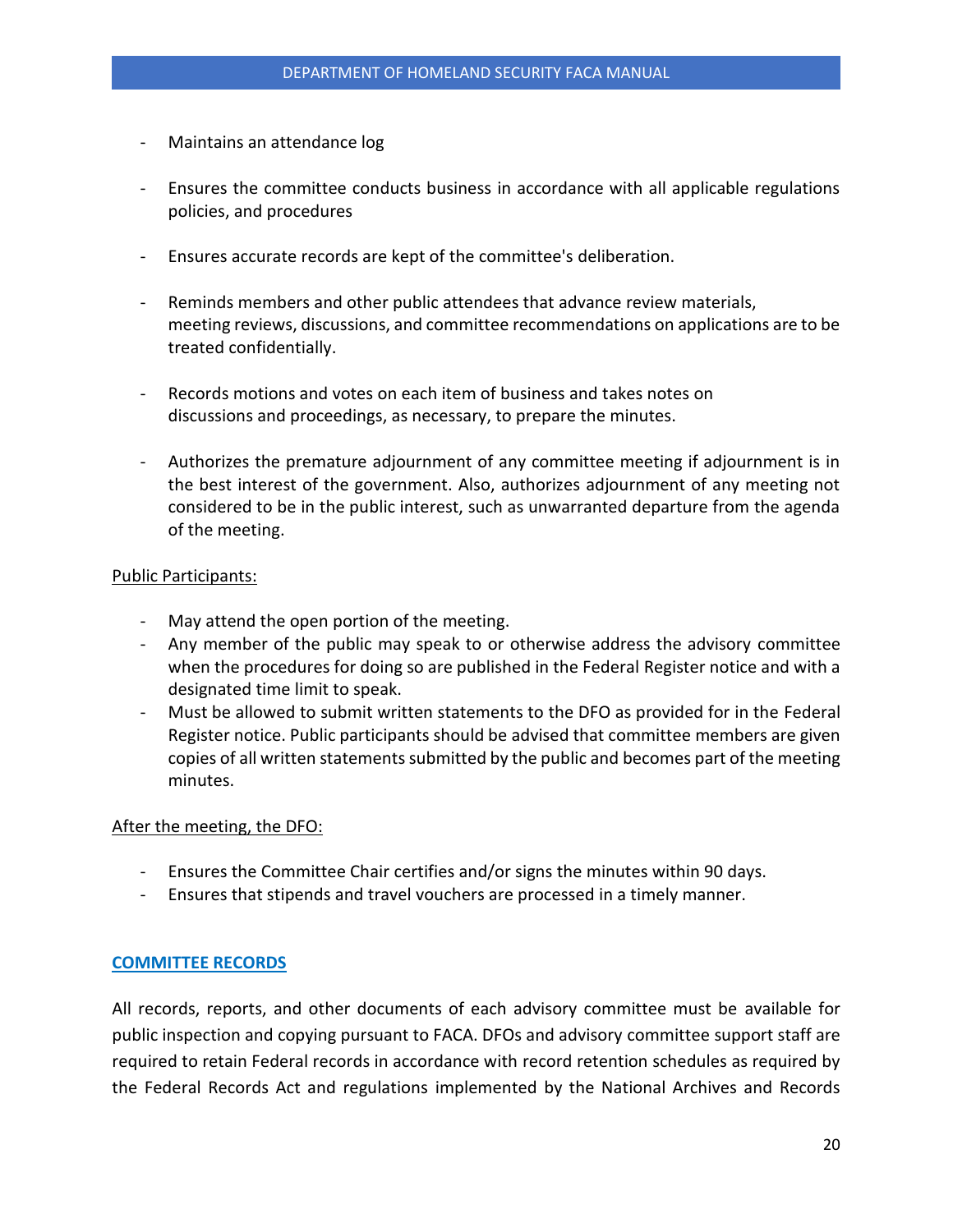#### DEPARTMENT OF HOMELAND SECURITY FACA MANUAL

Administration. DFOs and advisory committee support staff must preserve records containing adequate and proper documentation of the organization, function, policies, decisions, procedures, and essential transactions of the advisory committee. The documents referred to include the records, reports, transcripts, minutes, working papers, drafts, studies, agenda, or other documents made available to or prepared for or by each advisory committee.

Detailed minutes are kept by the DFO or designee, of each advisory committee meeting and subcommittee meeting. By FACA law, the minutes must include the following:

- The time, date, and place of the meeting.
- A list of the persons who were present at the meeting, including advisory committee members and staff, agency employees, and members of the public who presented oral or written statements.
- An accurate description of each matter discussed and the resolution, if any, made by the committee regarding such matter.
- Copies of each report or other document received, issued, or approved by the committee.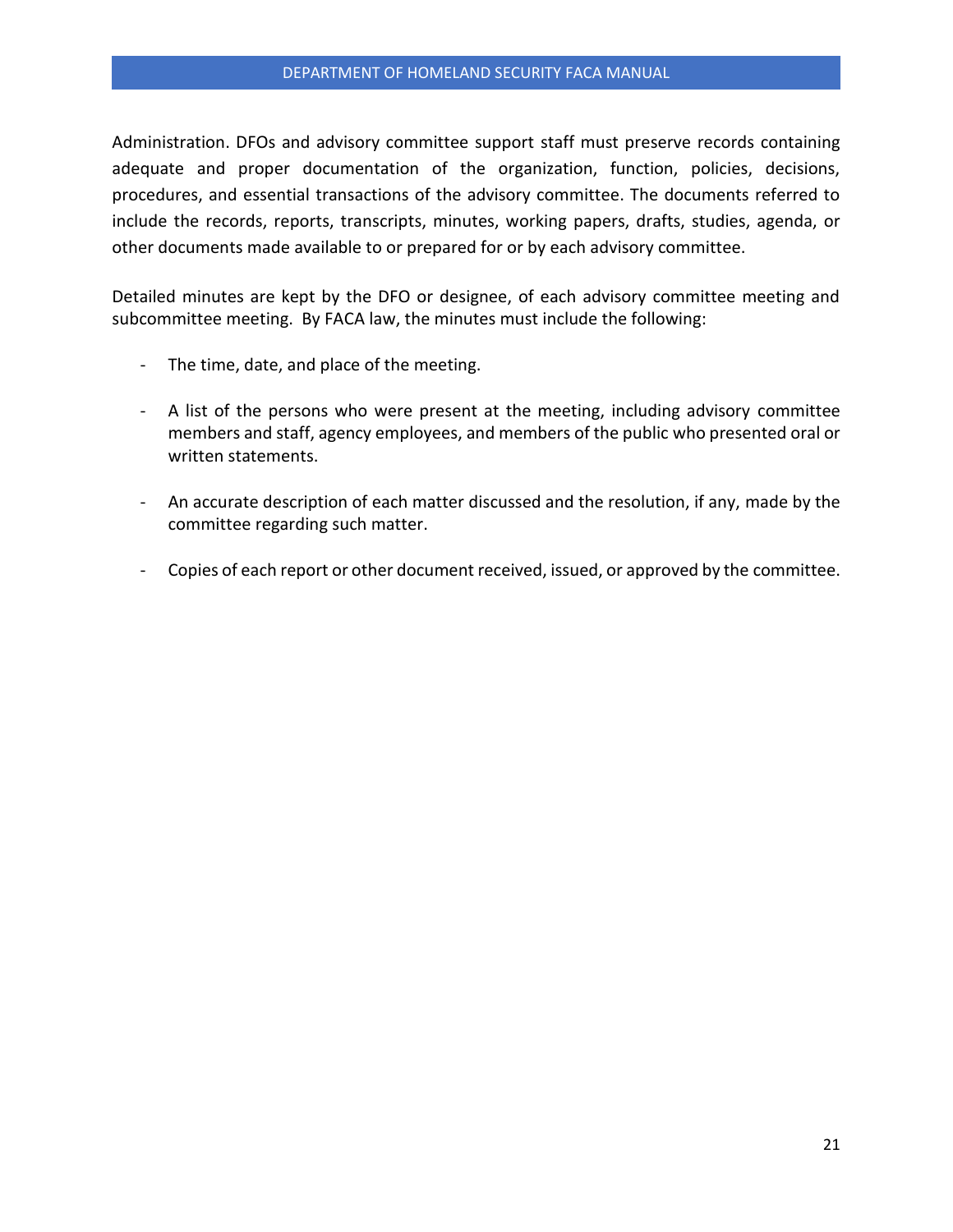## **ROBERT'S RULES OF ORDER (SIMPLIFIED)**

#### **Guiding Principle:**

Everyone has the right to participate in discussion if they wish, before anyone may speak a second time.

Everyone has the right to know what is going on at all times.

Only urgent matters may interrupt a speaker.

Only one thing (motion) can be discussed at a time.

A **motion** is the topic under discussion (e.g., "I move that we add a coffee break to this meeting"). After

being recognized by the president of the board, any member can introduce a motion when no other

motion is on the table. A motion requires a second to be considered. Each motion must be disposed of

(passed, defeated, tabled, referred to committee, or postponed indefinitely).

#### **How to do things:**

## **You want to bring up a new idea before the group.**

After recognition by the president of the board, present your motion. A second is required for the motion to go to the floor for discussion, or consideration.

#### **You want to change some of the wording in a motion under discussion.**

After recognition by the president of the board, move to amend by

 $\mathbb D$  adding words,

**D** striking words or

**D** striking and inserting words.

## **You like the idea of a motion being discussed, but you need to reword it beyond simple word changes.**

Move to substitute your motion for the original motion. If it is seconded, discussion will continue

on both motions and eventually the body will vote on which motion they prefer.

## **You want more study and/or investigation given to the idea being discussed.**

Move to refer to a committee. Try to be specific as to the charge to the committee.

**You want more time personally to study the proposal being discussed.**

Move to postpone to a definite time or date.

## **You are tired of the current discussion.**

Move to limit debate to a set period of time or to a set number of speakers. Requires a 2/3rds vote.

## **You have heard enough discussion.**

Move to close the debate. Requires a 2/3rds vote. Or move to previous question. This cuts off discussion and brings the assembly to a vote on the pending question only. Requires a 2/3rds vote.

## **You want to postpone a motion until some later time.**

Move to table the motion. The motion may be taken from the table after 1 item of business has been conducted. If the motion is not taken from the table by the end of the next meeting, it is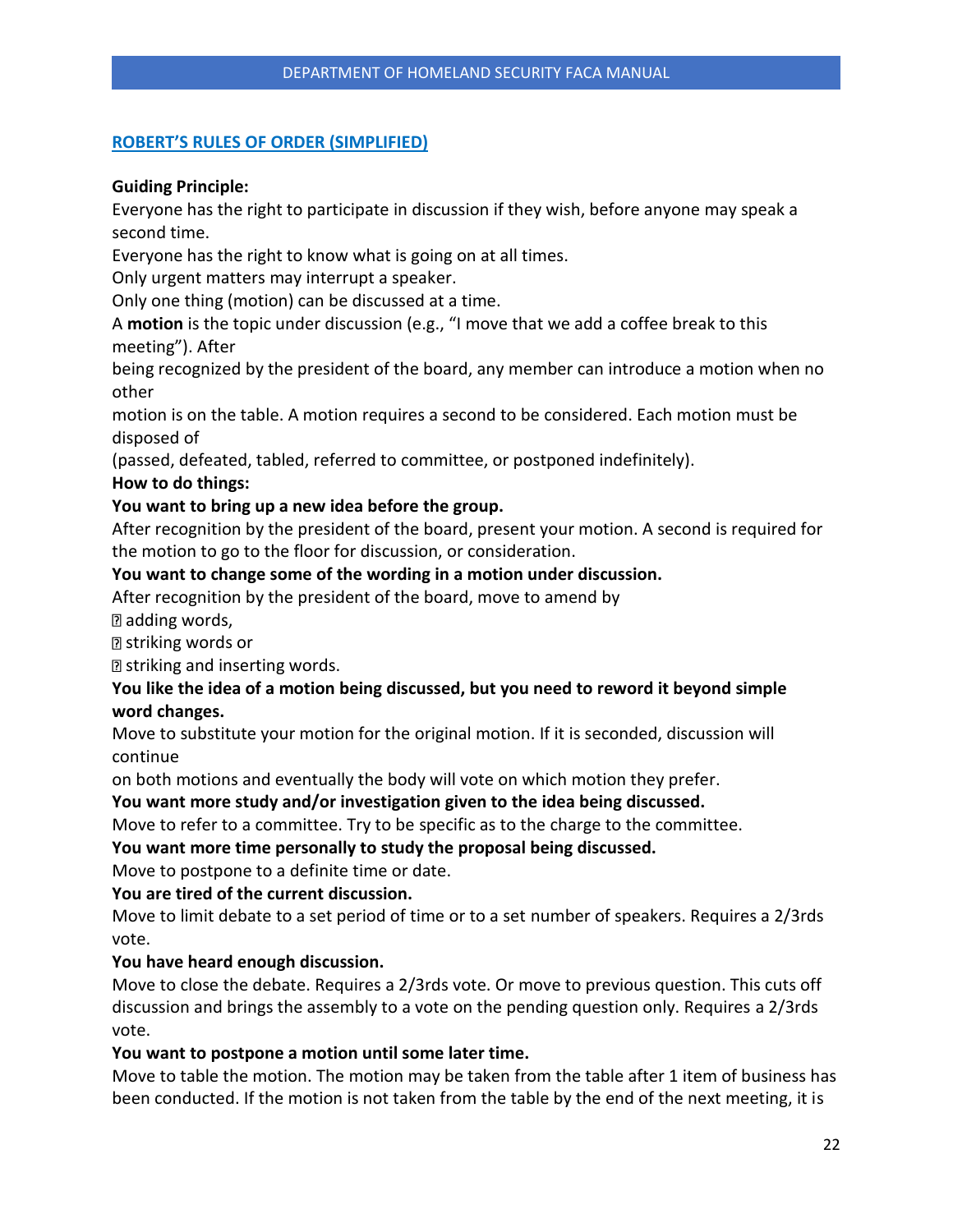dead. To kill a motion at the time it is tabled requires a 2/3rds vote. A majority is required to table a motion without killing it.

## **You believe the discussion has drifted away from the agenda and want to bring it back.**

Call for orders of the day.

## **You want to take a short break.**

Move to recess for a set period of time.

**You want to end the meeting.**

Move to adjourn.

## **You are unsure that the president of the board has announced the results of a vote correctly.**

Without being recognized, call for a "division of the house." At this point a roll call vote will be taken.

## **You are confused about a procedure being used and want clarification.**

Without recognition, call for "Point of Information" or "Point of Parliamentary Inquiry." The president of the board will ask you to state your question and will attempt to clarify the situation.

## **You have changed your mind about something that was voted on earlier in the meeting for which you were on the winning side.**

Move to reconsider. If the majority agrees, the motion comes back on the floor as though the vote had not occurred.

## **You want to change an action voted on at an earlier meeting.**

Move to rescind. If previous written notice is given, a simple majority is required. If no notice is given, a 2/3rds vote is required.

**You may INTERRUPT a speaker for these reasons only:**

to get information about business – **point of information**

to get information about rules – **parliamentary inquiry**

if you can't hear, safety reasons, comfort, etc. – **question of privilege**

if you see a breach of the rules – **point of order**

if you disagree with the president of the board's ruling – **appeal**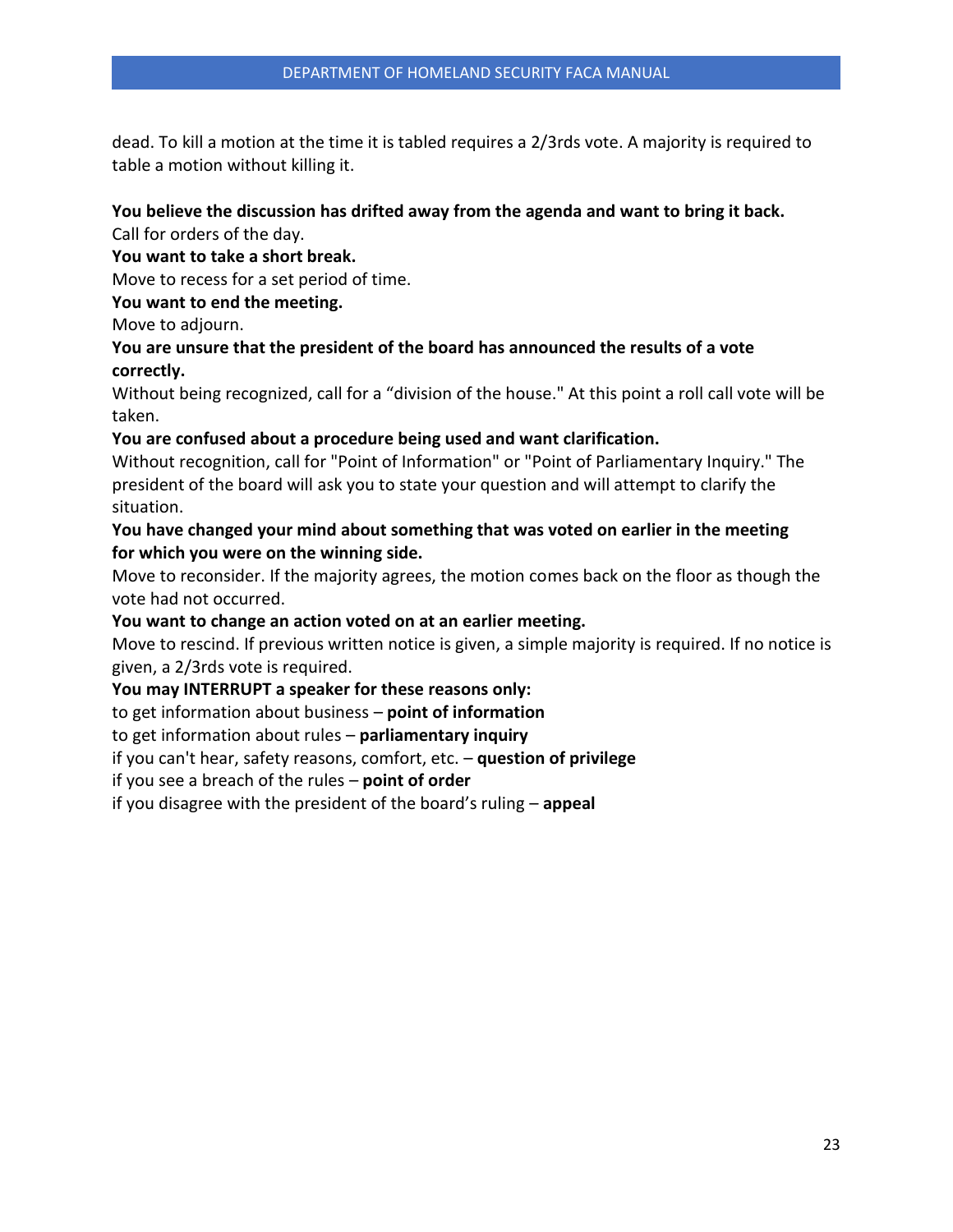## **SUBCOMMITTEES**

If authorized by the committee charter, a committee may establish subcommittees or workgroups to gather information, conduct research, draft position papers, and analyze relevant issues and facts. Subcommittees can be named anything and can be labelled as a task force, work group, group, etc. While subcommittees are generally not subject to FACA, their activities are covered by the charter of the parent committee. Subcommittees may not work independently of the parent committee and must report their recommendations and advice to the full committee for full deliberation and discussion.

## **FEDERAL REGISTER NOTICES**

The Federal Register is a legal publication in which the Executive Branch of the U.S. Government publishes regulations, orders, and other documents. The Federal Register is issued weekdays by the Office of the Federal Register. [\(https://www.federalregister.gov/\)](https://www.federalregister.gov/)

The Federal Advisory Committee Act requires that:

- Section 10(a)(l) Each advisory committee meeting shall be open to the public.
- Section 10(a)(2) Except when the President determines otherwise for reasons of national security, timely notice of each such meeting shall be published in the Federal Register.

Federal Register Notices of Meeting must be published in the Federal Register at least 15 calendar days prior to an advisory committee meeting.

Federal Register Notices must include:

- The name of the advisory committee;
- The time, date, place, and purpose of the meeting;
- A summary of the agenda and/or topics to be discussed;
- A statement whether all or part of the meeting is open to the public or closed; if closed, state the reasons why, citing the specific exemptions of the Government in the Sunshine Act (5 U.S.C. § 552b) (c)) as the basis for closure
- The name, address, and telephone number of the committee's DFO or other official who may be contacted for additional information concerning the meeting.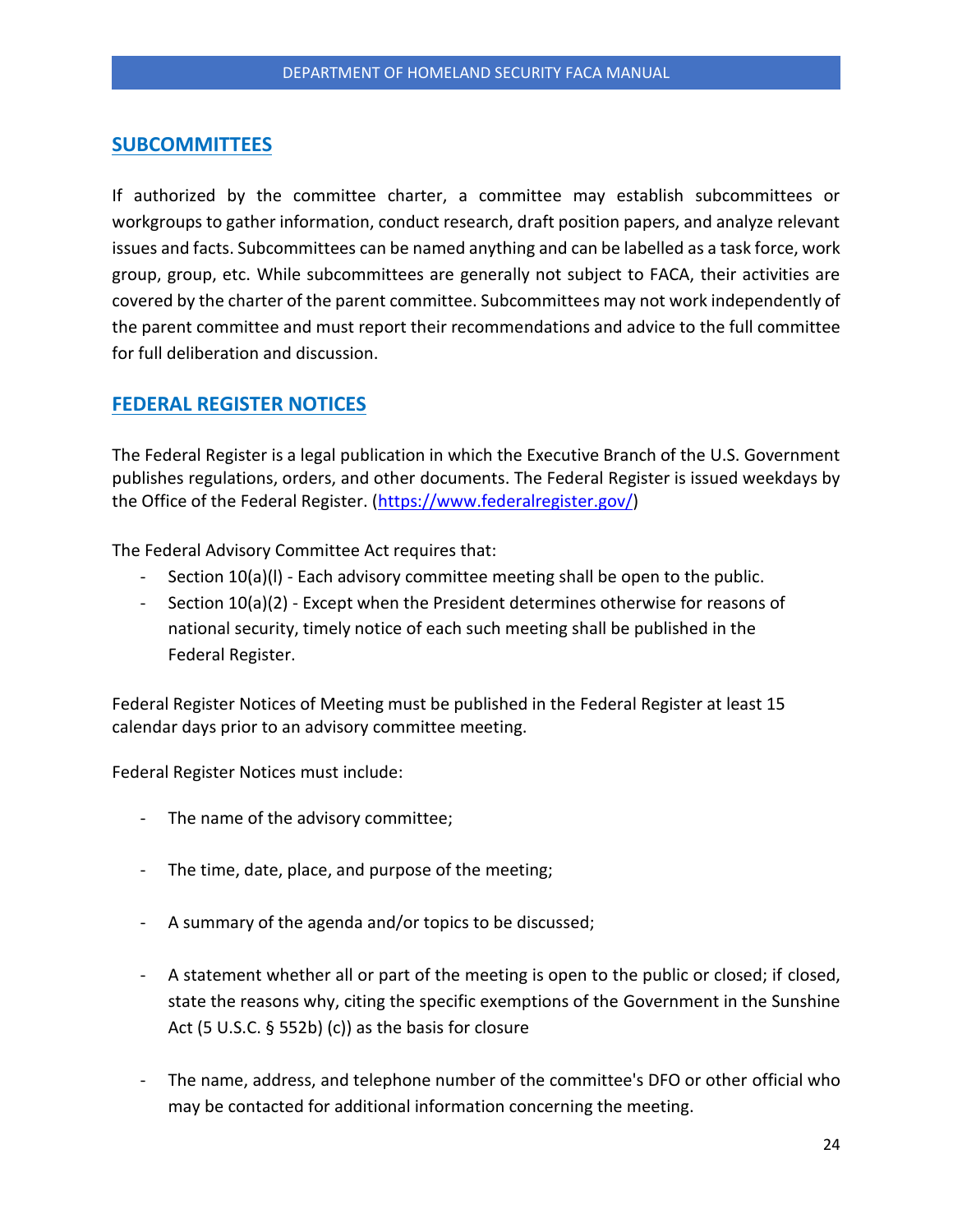- The approved package must be provided to CMO no later than **30 days** before the meeting. If the approved package is not received in CMO as required, the Committee is at risk for meeting cancellation due to an untimely submission to the Federal Register for publication. Exceptions must be discussed with the CMO.
- A cancellation or amended notice of a previously announced meeting must be submitted to the Federal Register at least 15 days in advance of the original meeting date.



**FEDERAL REGISTER NOTICE**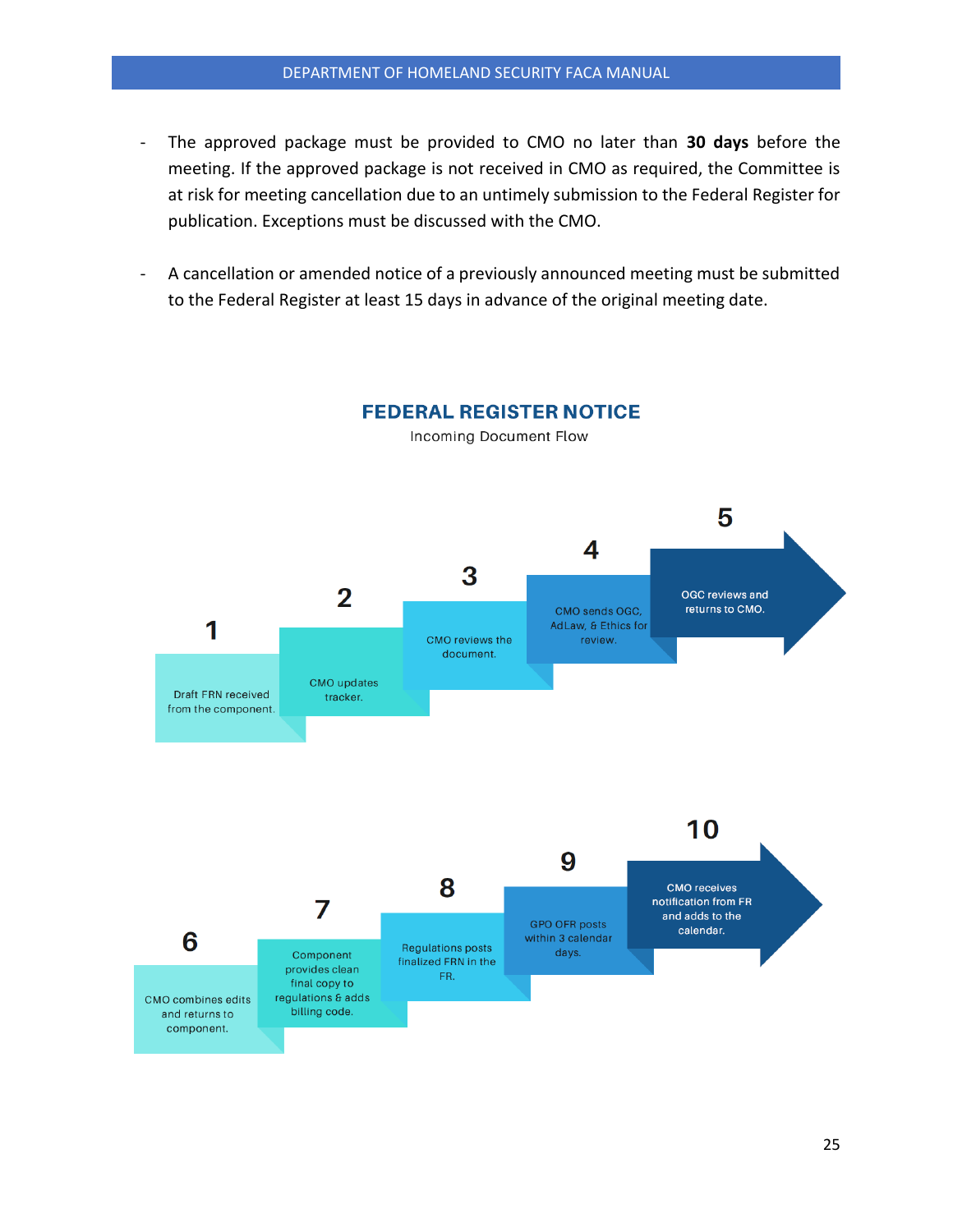# **STAFFING YOUR ADVISORY COMMITTEE**

When making committee decisions such as determining who will be comprised of your advisory committee it is essential to review the FACA Final Rule and your committee documents (Charter, Bylaws, & MBP).

**Section 5(b)(2)** of FACA requires an advisory committee to be fairly balanced in its membership in terms of the points of view represented and the functions to be performed.

**Section 102-3.60(b)(3)** of the Final Rule requires agencies to develop a Membership Balance Plan to attain fairly balanced committee membership. Such plan will "ensure that, in the selection of members for the advisory committee, the agency will consider a cross-section of those directly affected, interested, and qualified, as appropriate to the nature and functions of the advisory committee." (41 CFR  $\S$  102-3.60(b)(3)) Per the Final Rule, "Advisory committees requiring technical expertise should include persons with demonstrated professional or personal qualifications and experience relevant to the functions and tasks to be performed."

## **ROLES & RESPONSIBILITIES**

Considering these requirements look below to see what types of members your committee may be comprised of:

## *Chairperson*

The Committee Chair is a member of the committee selected by the appointing authority. The Chair of a committee presides at all meetings of the committee, makes sure the agenda is adhered to as closely as possible, ensures public participation and certifies the accuracy of meeting minutes. The Chair ensures that all rules of order and conduct are maintained during each meeting. If the Chair must leave the meeting due to a conflict of interest, that individual appoints another committee member/DFO to preside.

## *Special Government Employees (SGE)*

An SGE is an individual appointed based on expertise that will contribute to the committee's objectives. As defined in 18 U.S.C. § 202, an SGE is an officer or employee who is retained, designated, appointed, or employed to perform temporary duties, with or without compensation, not to exceed 130 days during any period of 365 consecutive days. All SGEs must review and comply with the Standards of Ethical Conduct for Employees of the Executive Branch.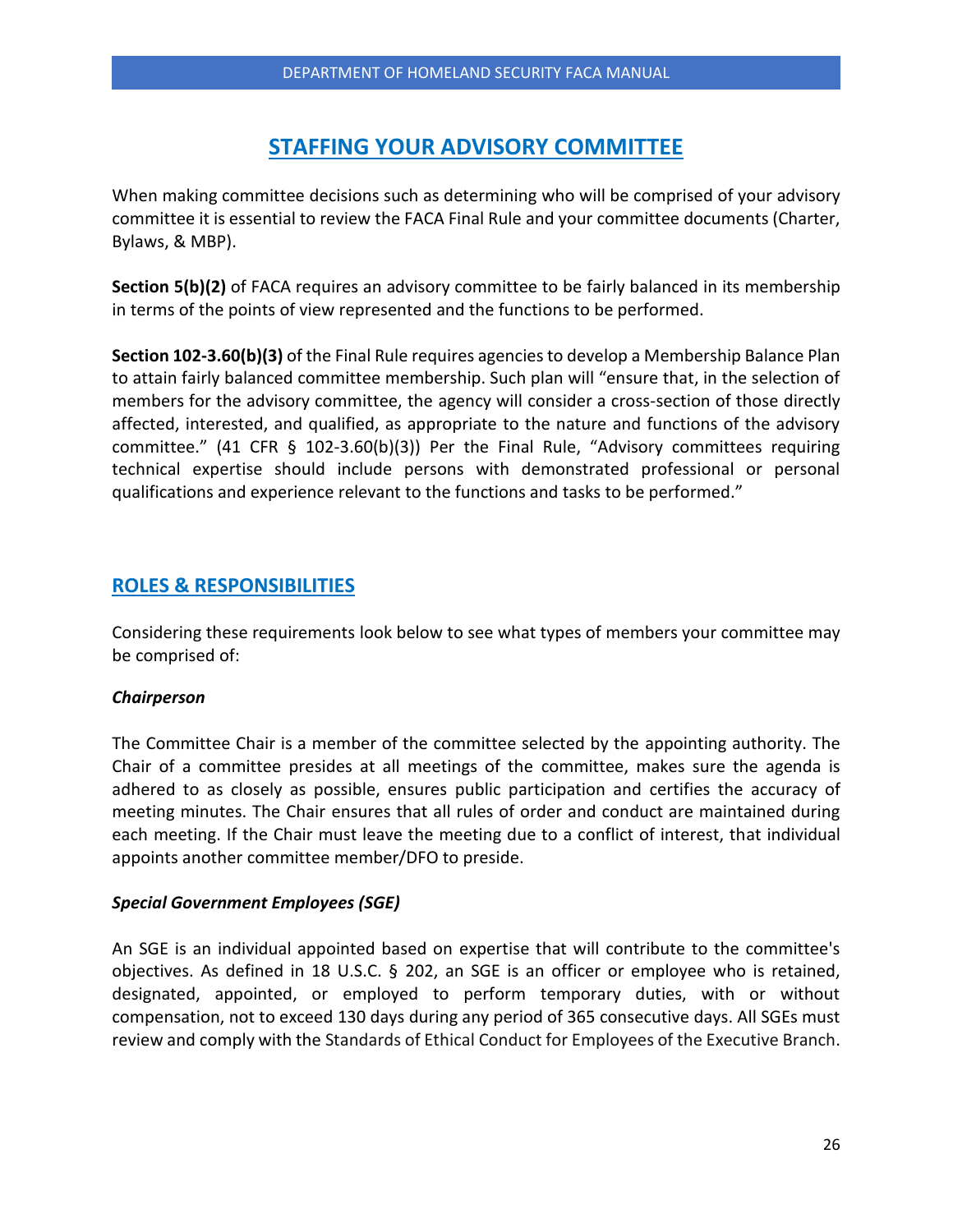#### *Ex-officio Members*

An ex-officio member is a Federal official who represents his or her agency and possesses expertise in a subject matter related to the committee's objectives. Ex-officio members have full voting rights unless otherwise stated in the charter or the committee's authorizing legislation.

#### *Representatives*

A representative is an individual who serves on an advisory committee to provide it with the point of view of a nongovernmental entity.

#### *Regular Government Employees*

Regular government employees are represented by full-time employees of the Federal Government.

#### *Consultants*

Consultants are not members of advisory committees but may be invited to subcommittee or parent committee meetings. They do not deliberate, vote on committee recommendations or count toward a quorum.

#### *Committee Management Officer (CMO)*

- The CMO is responsible for the oversight of all DHS advisory committees established and operated under FACA. This includes:
- Exercising control and supervising the establishment, procedures, and accomplishments of advisory committees established by DHS.
- Assembling and maintaining the reports, records, and other papers of any DHS advisory committee during its existence.
- Ensuring compliance with FOIA, on behalf of DHS, with respect to such reports, records, and other related documents.
- Preparing various annual and intermittent reports on behalf of DHS related to advisory committees, organization, activities, costs, etc. carried out on behalf of the agency, and compliance with the provisions of FOIA with respect to such reports, records, and other papers.
- Providing advice and coordinating FACA and other training to the DHS committee management community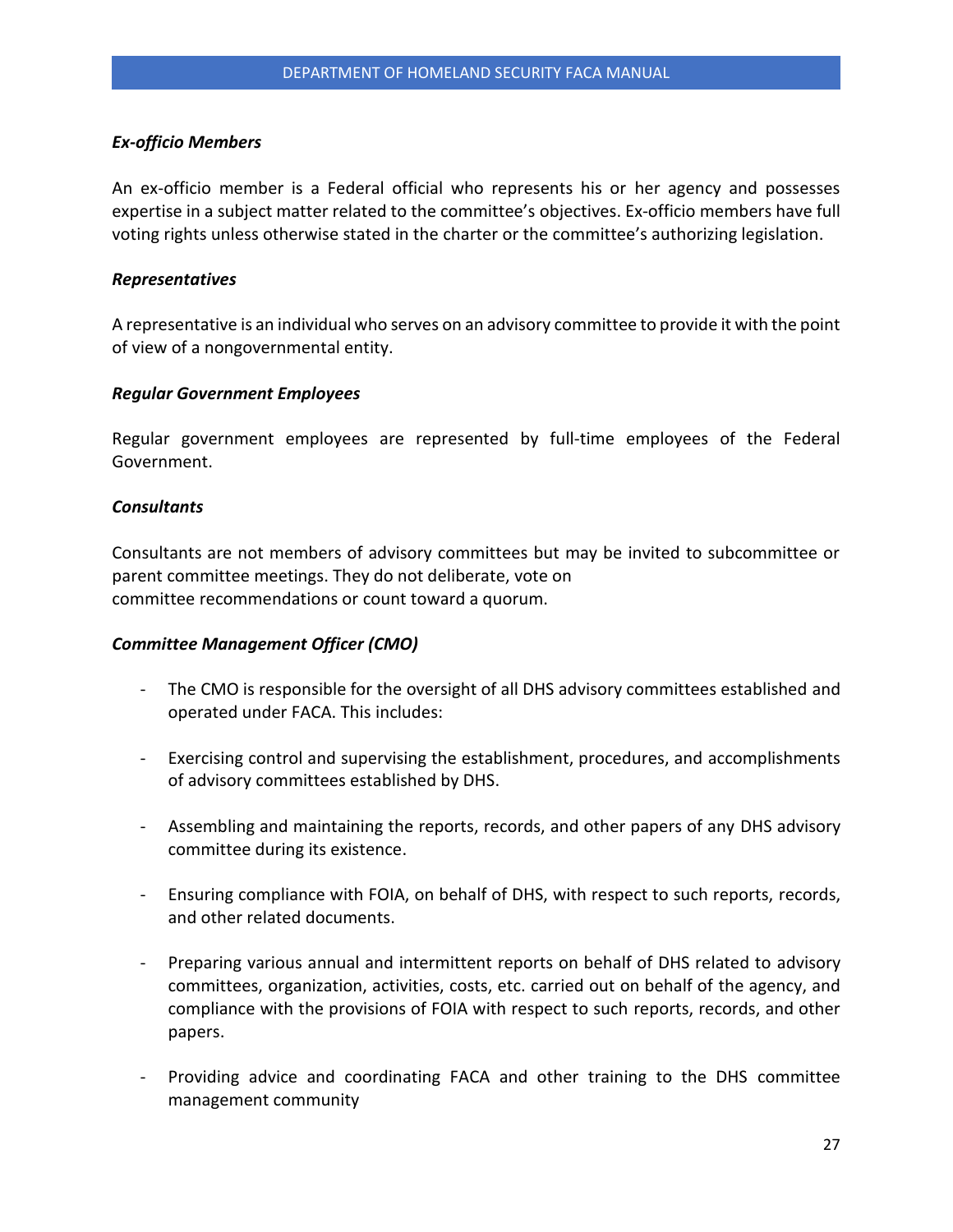- Developing and disseminating DHS policy regarding committee management, ensuring consistency in the implementation of committee management policies and procedures, and devising internal management controls for committee management.
- Establishing uniform administrative guidelines and management controls for DHS advisory committees.
- Developing streamlined procedures for DHS committee management functions
- Overseeing and developing the database of committees, through the customer relationship management (CRM) system managed by the General Services Administration (GSA).
- Consulting with the Office of General Counsel (OGC) regarding the interpretation of applicable laws and regulations and disseminating this information for the committee management community.
- Working closely with GSA's Committee Management Secretariat regarding the reporting of the yearly achievements and costs of DHS's advisory committees.

## *Designated Federal Officer (DFO)*

Many of the duties and responsibilities of DFOs and the ADFOs are set forth in sections 10(e) and 10(f) of FACA.

They must:

- Approve or call the meeting of the advisory committee
- Approve the agenda
- Attend all meetings or subcommittee meetings (or make arrangement for an
- alternate DFO to attend)
- Adjourn the meeting when such adjournment is in the public interest or in the
- best interest of the government
- Chair the meeting when so directed by the agency head.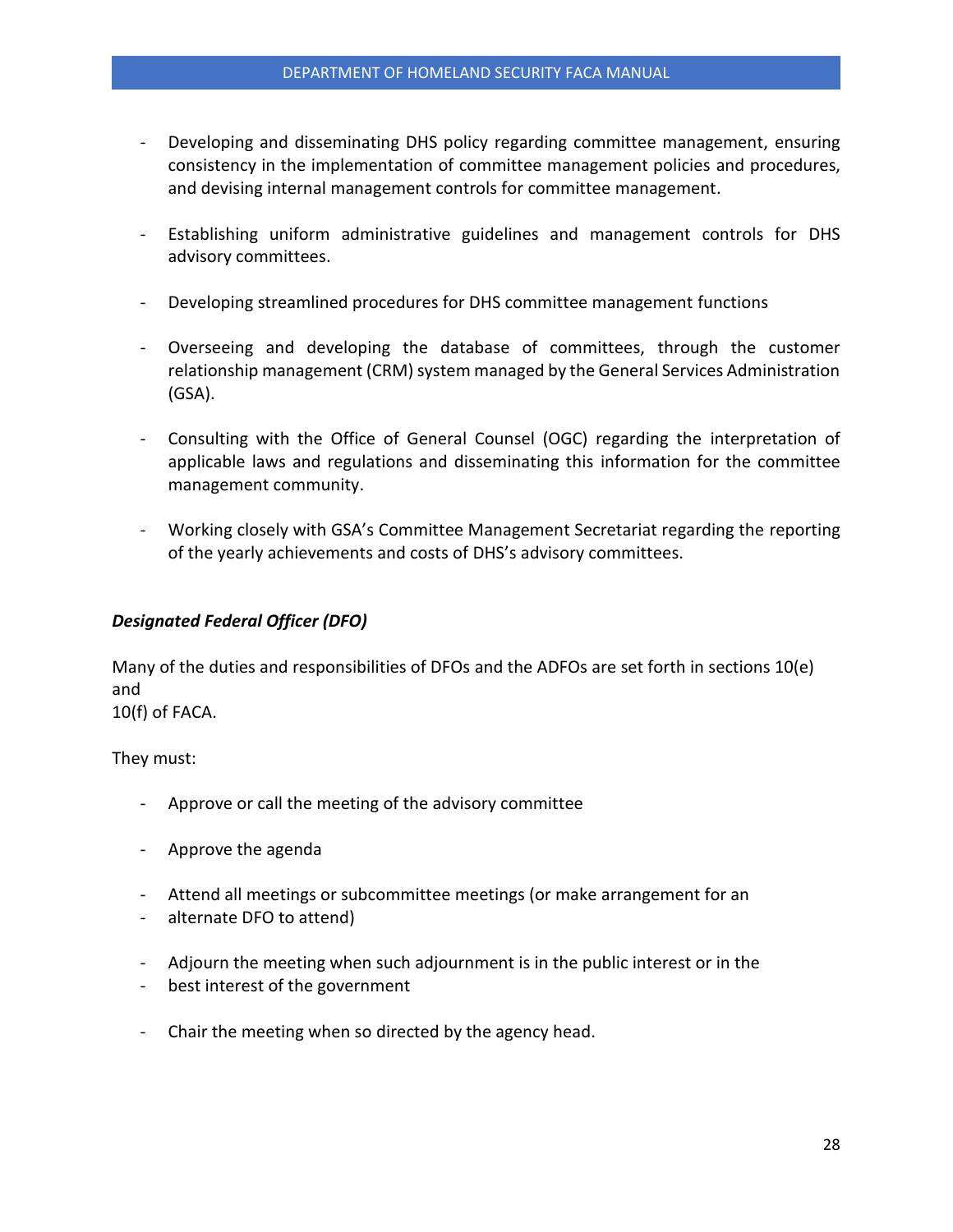- Ensure that accurate records are kept of the committee's deliberations; maintain the records, reports, transcripts, minutes, working papers, drafts, studies, agenda, or other documents that are made available to or are prepared for or by an advisory committee
- Coordinate with your agency's OGC's Ethics Specialty Team (EST) for ethics training for those committees requiring training or, for other committees, the members who desire training. For those committees required to file financial disclosure reports
- Prepare minutes following the meeting and ensure they are certified (or signed)
- by the Chair within 90 days of the committee meeting
- Send the agenda and copies of all related information to the members before the meeting; make logistical arrangements for the meeting including overnight accommodations for members when applicable, notify members of these arrangements; and arrange for resource persons, guest speakers, and supplementary materials when needed
- Provide information for or prepare the Federal Register notice
- Ensure timely appointing of new advisory committee members, and establishing, renewing, amending, or terminating a committee's charter.
- Maintain communication with the Chair during the meeting and make sure that the committee business is conducted according to all applicable regulations, policies, and procedures
- Assist Chair and Committee members with committee management items or
- duties (i.e., upcoming meetings, reporting recommendations and other administrative items);
- Be responsible for all fiduciary duties associated with managing their assigned Committee
- Work closely with DHS's CMO to ensure all these tasks are accomplished in a timely manner, in accordance with DHS policy and FACA.

#### *Committee Support Staff*

Committee support staff responsibilities reside at several different levels at DHS. Staff.

Duties may include:

- Providing technical assistance to DFOs to prepare amendments or renewal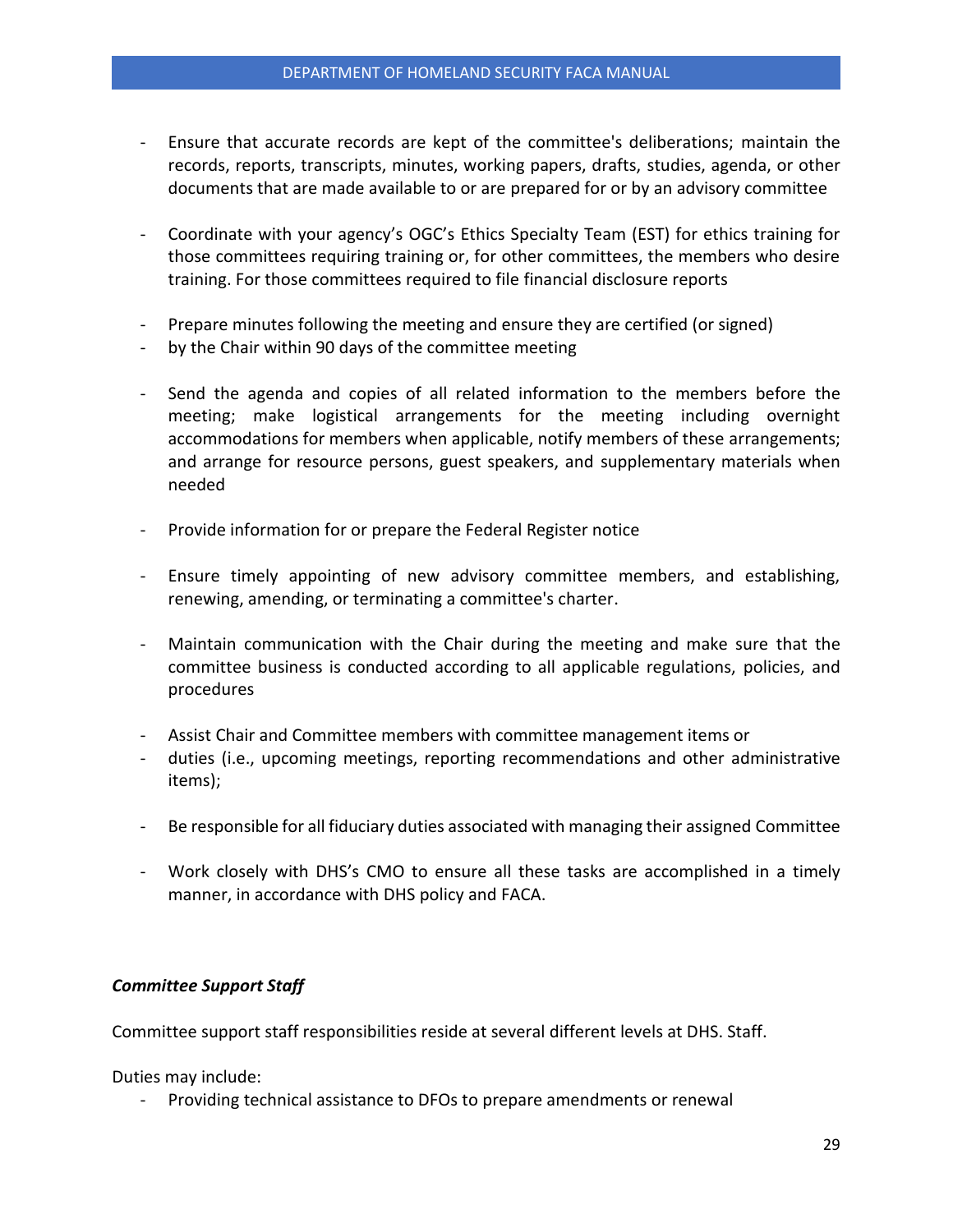- charter packages for committees as necessary.
- Providing technical assistance to DFOs to prepare nomination and appointment
- documents for membership on advisory committees.
- Submitting Federal Register Notices (FRNs) for timely notification to the public of advisory committee meetings
- Advising DHS staff on current policies and procedures
- Preparing reports on DHS committees.

#### **Committee Management Secretariat (CMS), GSA**

Section 7 of FACA required the Administrator of GSA to establish and maintain a Committee Management Secretariat that is responsible for all matters relating to advisory committees. The Committee Management Secretariat responsibilities include:

- Prescribing administrative guidelines and management controls applicable to advisory committees
- Where applicable, providing advice, assistance, and guidance to advisory committees to improve their performance.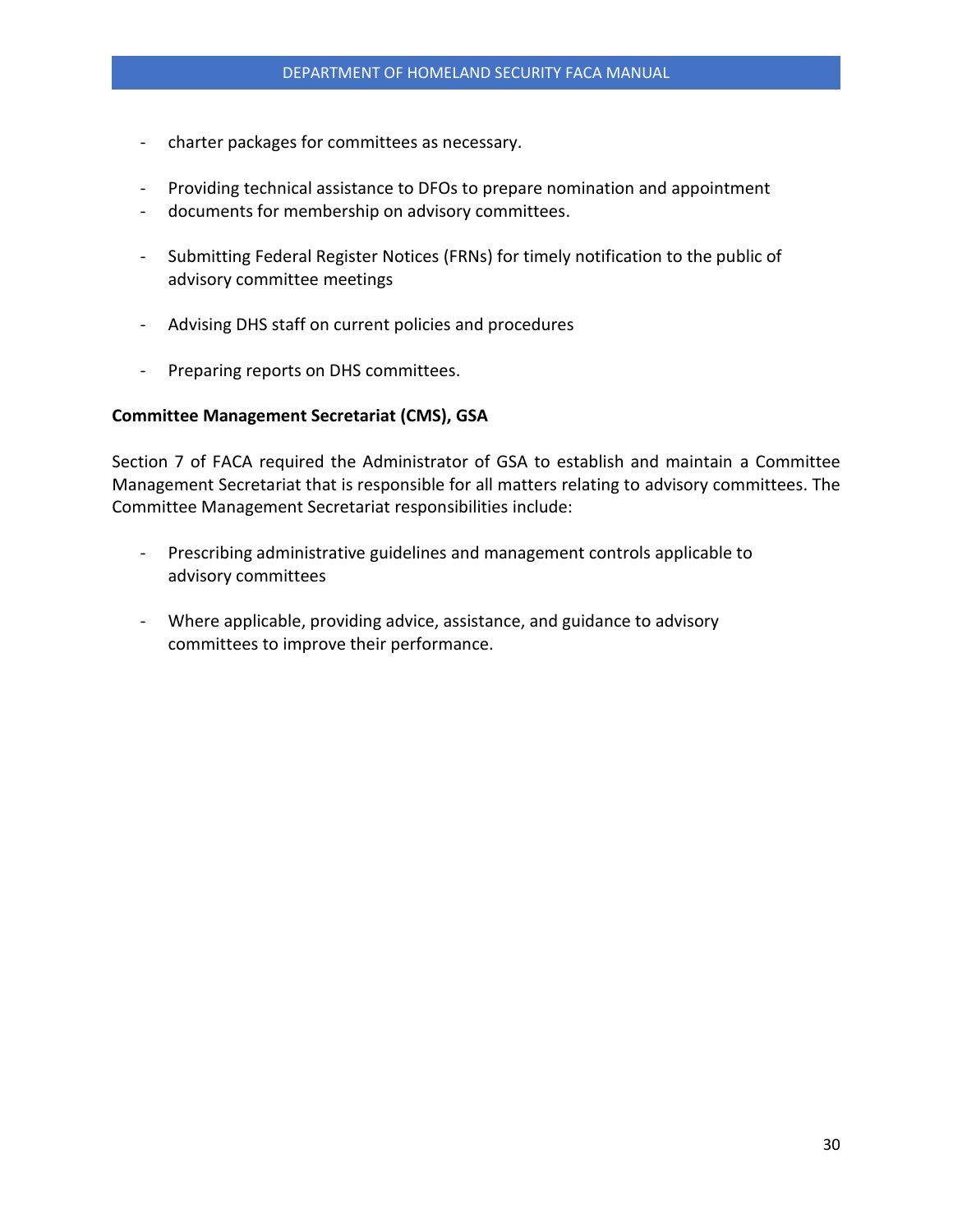# **FACA DATABASE**

# **ACCESS**

The Federal Advisory Committee Act (FACA) database is used by Federal agencies to continuously manage an average of 1,000 advisory committees' government wide. This database is also used by the Congress to perform oversight of related Executive Branch programs and by the public, the media, and others, to stay abreast of important developments resulting from advisory committee activities.

Although centrally supported by the General Services Administration's Committee Management Secretariat, the database represents a true "shared system" wherein each participating agency and individual committee manager has responsibility for providing accurate and timely information that may be used to assure that the system's wide array of users has access to data required by FACA.

In order to gain access to the database the DFO, ADFO and support staff, will need to submit a signed Rules of Behavior form and their FACA 101 certificate of completion to the CMO.

## **TRAINING**

GSA's Committee Management Secretariat offers two Federal Advisory Committee (FACA) training courses: (1) an online FACA Fundamentals course (FACA 101); and (2) an Instructor-Led FACA Management Training course (FACA 201).

## *GSA FACA Fundamentals Online Course*

The FACA 101 course is a fundamental course that can be taken by anyone with a .gov or .mil email address and is highly recommended for Federal officials who need a basic understanding of FACA or are interested in learning more about FACA. Successful completion of the FACA 101 course is a pre-requisite for enrolling in the FACA 201 course.

## *GSA Two Day In-Person Training*

The FACA 201 course is intended for Federal officials directly involved in managing Federal advisory committees, FACA and ethics legal staff, FACA support staff, and managers and decision makers involved in advisory committee management and/or operations. Enrollment in both courses is managed through GSA's online registration process.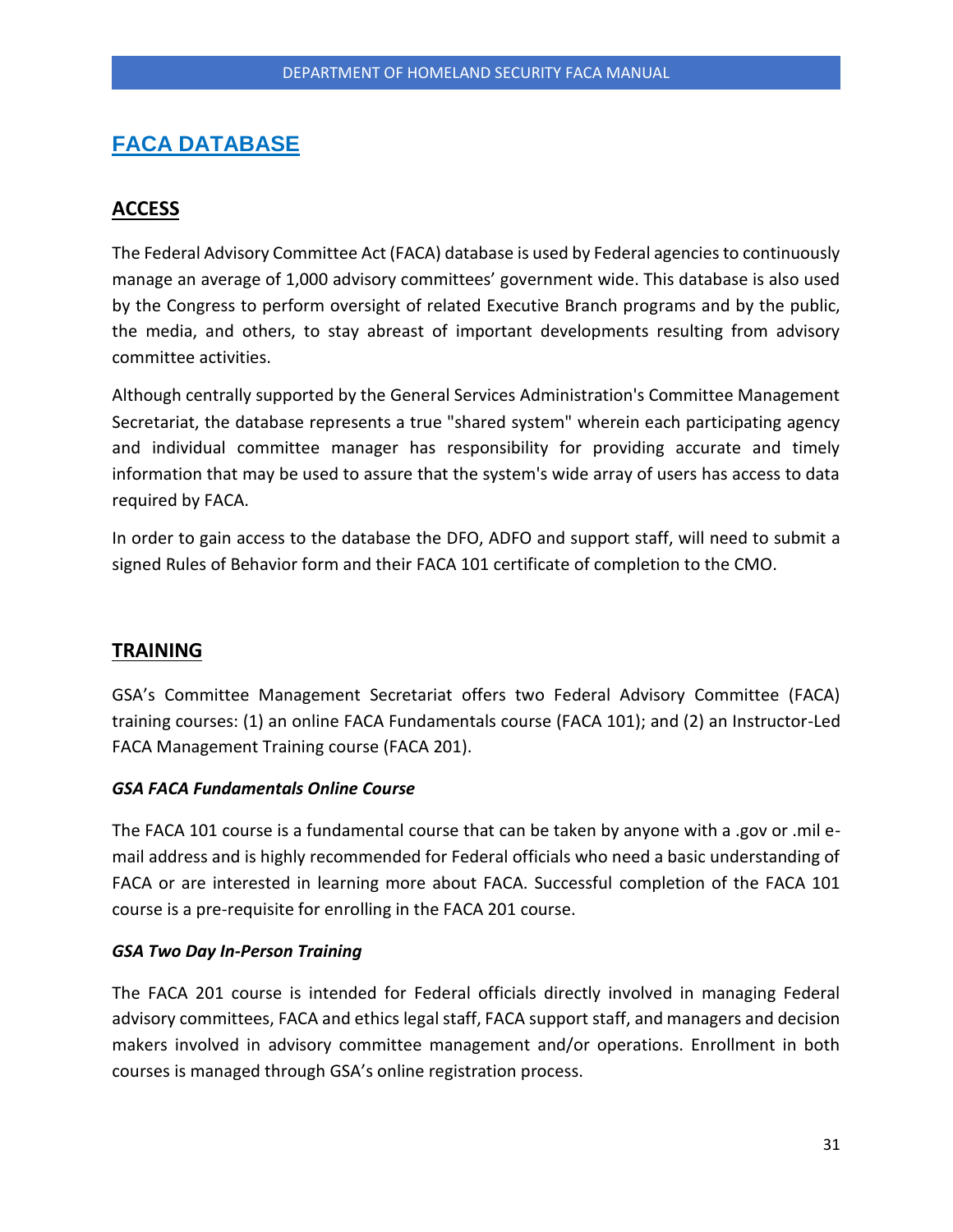#### *DHS On-The-Job Training*

Additional one-on-one training is offered to supplement the learning opportunities offered through GSA. Each committee is unique in how it operates, and the one-on-one training is designed to focus on how to run each committee as seamlessly as possible. In addition to this, CMO holds a monthly training that will support the requirements for the completion of FACA 201 training. If interested, you may submit an email requesting participation to *dhsfaca@hq.dhs.gov.* 

#### *Committee Annual Ethics Training*

The Committee is required to conduct annual ethics training for new committee members and annually for current members. This training is conducted by a representative of the component's Office of Government Ethics (OGE) and organized by the DFO. It is strongly suggested that this training be provided in conjunction with an administrative meeting session so that all training needed for the members can be included. Also, of importance, a Form 450 must be completed and provided to the OGE for each Special Government Employee (SGE) annually before membership can be permitted or continued for any committee member.

## **ANNUAL COMPREHENSIVE REVIEW (ACR)**

The CMO coordinates the DHS's submission of the fiscal year review. GSA will periodically issue instructions regarding requirements and procedures. GSA will use this information to prepare program recommendations and status reports on advisory committee matters.

As required by section 7(b) of FACA, as amended, GSA's Committee Management Secretariat must conduct an ACR of the activities and responsibilities of each Federal advisory committee to determine:

- Whether such committee is carrying out its purpose.
- Whether such committees are consistent with the provisions of applicable statutes, the responsibilities assigned it should be revised.
- Whether such committees should be merged with other advisory committees.
- Whether such committees should be abolished
- Each year, the program offices begin preparing the individual committee reports by gathering information on actual costs for the fiscal year and estimating costs for the next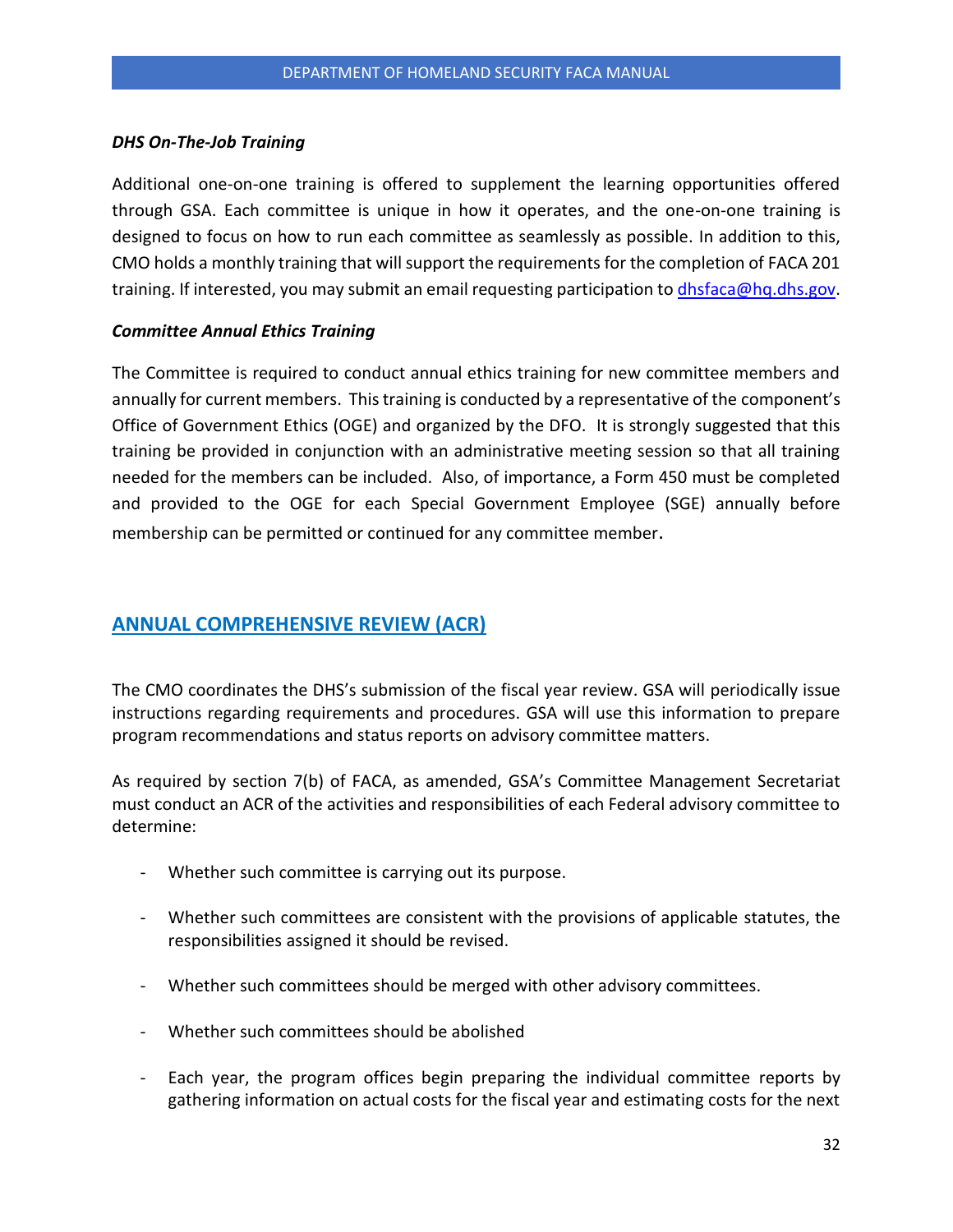fiscal year; all meeting dates; updating committee member information; and the activities and accomplishments of each advisory committee.

- The DFO and/or Committee Support Staff are to ensure that all required information is uploaded into GSA's FACA database no later than **October 31st** of each year. The CMO staff reviews and verifies the report for completeness and accuracy. After reviewing, the CMO certifies the Department's reports to GSA.
- Once GSA is notified that the Department's report has been certified, GSA reviews and finalizes all Departments and agencies reports into a single report which also contains statistical data regarding all advisory committees and makes it available to the public.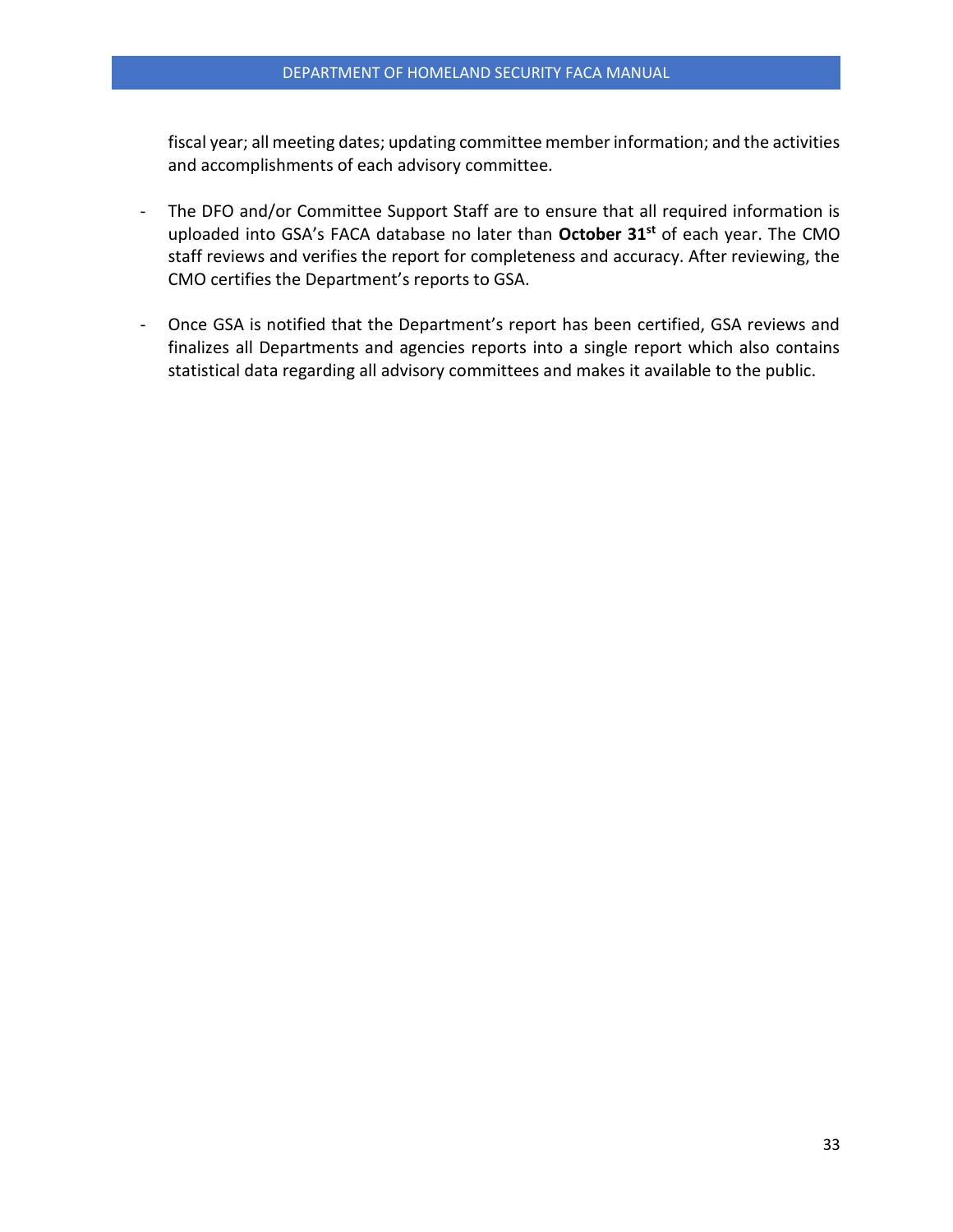# **DHS FACA COMMITTEES**

#### **Board of Visitors for the National Fire Academy (BOVNFA):**

The BOVNFA is a United States Fire Administration (USFA) committee that supports the academic stature of the National Fire Academy (NFA). This committee reviews NFA programs, ensures NFA facilities can complete their duties, ensures funding for NFA programs, and provides recommendations to the USFA. Members are professionals in fire-related fields and seek to provide a balanced representation of fire and emergency services interests.

#### **National Chemical Transportation Safety Advisory Committee (CTAC):**

CTAC is a United States Coast Guard (USCG) that provides advice regarding water transportation of hazardous materials in bulk. This committee reports to the Coast Guard's Marine Safety and Environmental Protection Directorate.

#### **Commercial Customs Operations Advisory Committee (COAC):**

COAC is a Department of Homeland Security (DHS) committee that advises the Secretaries of Homeland Security and the Treasury on commercial operations of the United States Customs and Border Patrol (CBP). This specifically regards policy matters, improvements on commercial operations of CBP, and other functions prescribed by the law.

#### **National Commercial Fishing Safety Advisory Committee (NCFSAC):**

NCFSAC is a USCG committee that provides advice on commercial fishing safety, equipment, and vessels.

#### **Data Privacy and Integrity Advisory Committee (DPIAC):**

DPIAC is a DHS advisory committee that provides advice requested by the Secretary of Homeland Security and the DHS Chief Privacy Officer on issues related to technology within DHS, especially focusing on personally identifiable information and other privacy matters.

#### **Federal Emergency Management Agency National Advisory Council (NAC):**

NAC is a Federal Emergency Management Agency (FEMA) federal advisory committee that advises on all aspects of emergency management. This includes preparedness,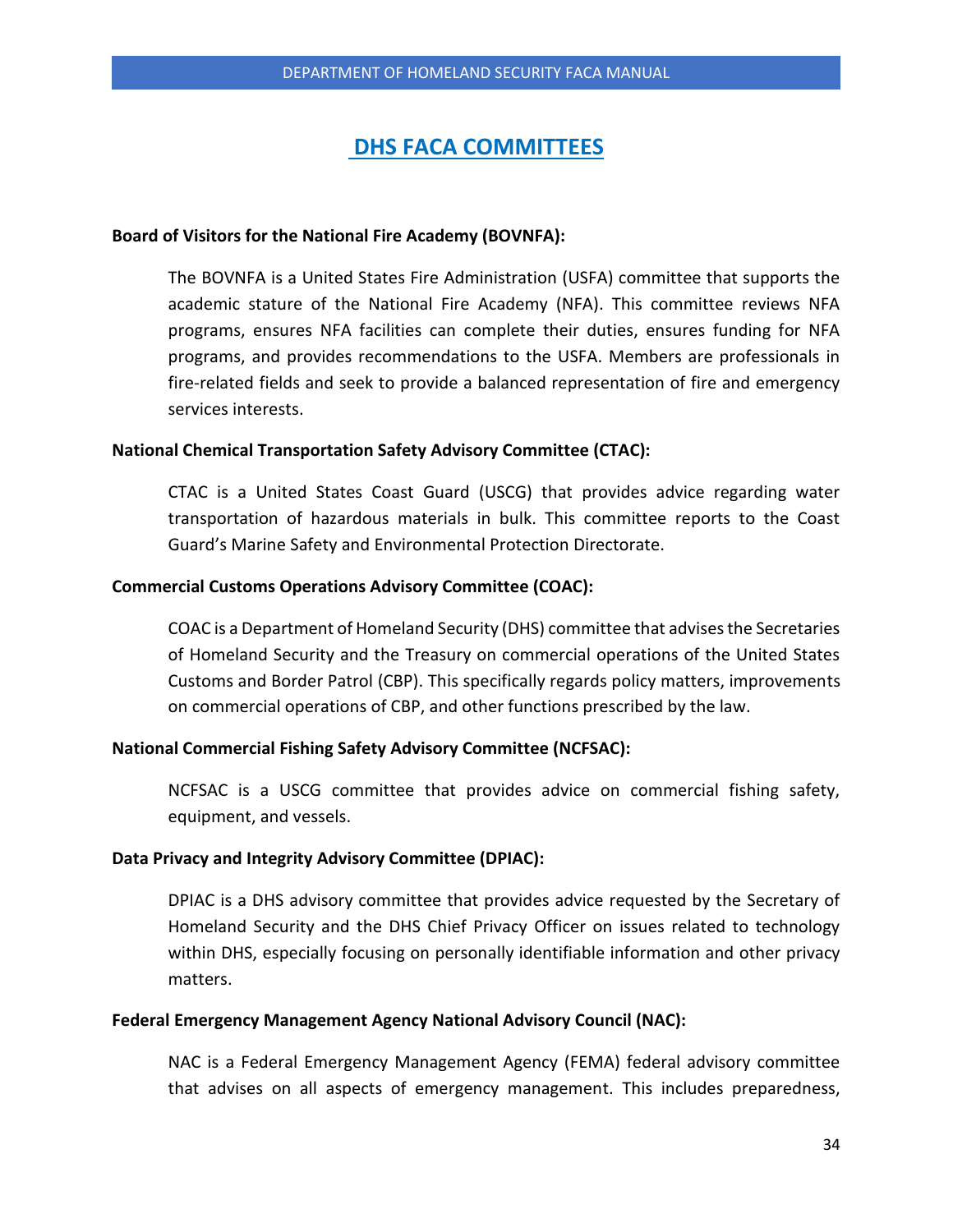protection, response, recovery, and mitigation for natural disasters, acts of terrorism, and other manmade disasters.

#### **Great Lakes Pilotage Advisory Committee (GLPAC):**

GLPAC is a USCG committee that makes recommendations on Great Lakes pilotage, or the act of navigating the Great Lakes on ships. This committee provides updates and changes to the regulations and policies regarding sailing commercial and private vessels on the Great Lakes.

#### **Homeland Security Advisory Council (HSAC):**

HSAC is a DHS council that provides advice and recommendations to the department Secretary that includes creation and implementation of policies for homeland security. This council also conducts research and analysis on security issues and evaluates the impact of any policies on public and private practice.

## **Homeland Security Science and Technology Advisory Committee (HSSTAC):**

HSSTAC is a DHS committee that provides independent expert advice to the Under Secretary for Science and technology.

## **National Merchant Marine Personnel Advisory Committee (MERPAC):**

MERPAC is a USCG committee that provides advice on regulation and policies that affect personnel in the United States Merchant Marines.

## **National Merchant Mariner Medical Advisory Committee (MEDMAC):**

MEDMAC is a USCG committee that advises the Secretary of Homeland Security and the Commandant of the Coast Guard on medical research, medical examiner education, medical standards, and medical certification issues related to the United States Merchant Marines.

#### **National Boating Safety Advisory Council (NBSAC):**

NBSAC is a USCG council that conducts studies and provides recommendations for increasing boating safety for both commercial and private boats and ships. This can be done in consultation with private individuals and groups or other local/state governments.

#### **National Infrastructure Advisory Council (NIAC):**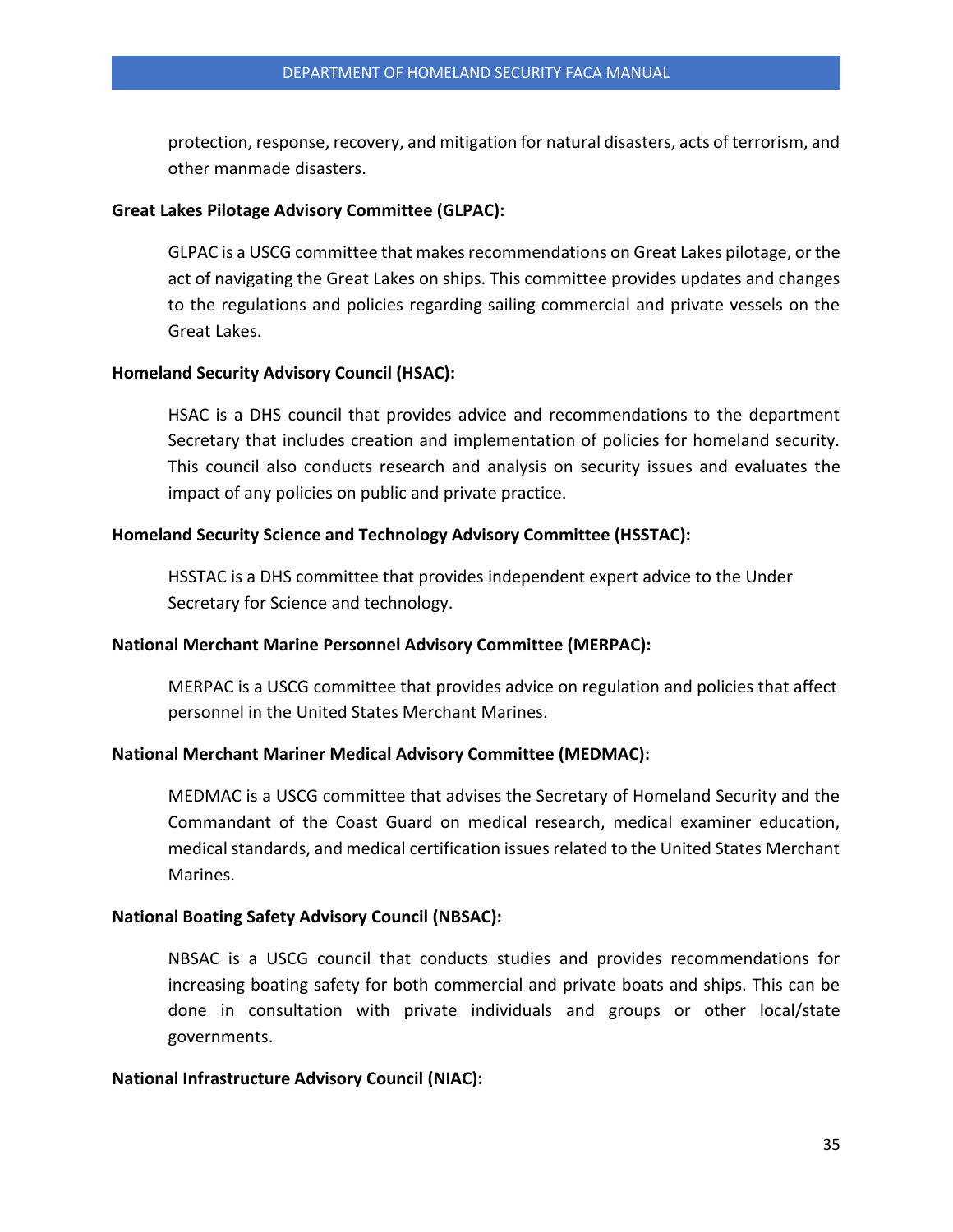NIAC is a Cybersecurity and Infrastructure Security Agency (CISA) council that advises on reducing physical and cyber risks for critical infrastructure sectors. This council is made up of executive leaders from both private industry and state/local government agencies.

#### **National Maritime Security Advisory Committee (NMSAC):**

NMSAC is a USCG committee that provides advice on strategy and policies that seek to ensure safe transportation at sea and in American ports.

#### **National Offshore Safety Advisory Committee (NOSAC):**

NOSAC is a USCG committee that provides advice on offshore mineral and energy resources and industries.

#### **National Navigation Safety Advisory Council (NAVSAC):**

NAVSAC is a USCG council that provides advice and recommendations on matters relating to maritime navigation including collisions, ramming's, groundings, navigation regulations, diving safety and marine information.

#### **President's National Security Telecommunications Advisory Committee (NSTAC):**

NSTAC is a CISA committee that provides advice on the availability and reliability of telecommunication services.

#### **Technical Mapping Advisory Council (TMAC):**

TMAC is a FEMA council that provides advice on standards and procedures for flood risk mapping.

#### **National Towing Safety Advisory Committee (TSAC):**

TSAC is a USCG committee that advises on costal waterway navigation in the commercial towing industry on America's waterways.

#### **US Customs and Border Protection User Fee Advisory Committee (UFAC):**

UFAC is a United States Customs and Border Protection (CBP) committee that advises on the performance of immigration inspection services in airports and seaports.

#### **Faith Based Security Advisory Council (FBSAC):**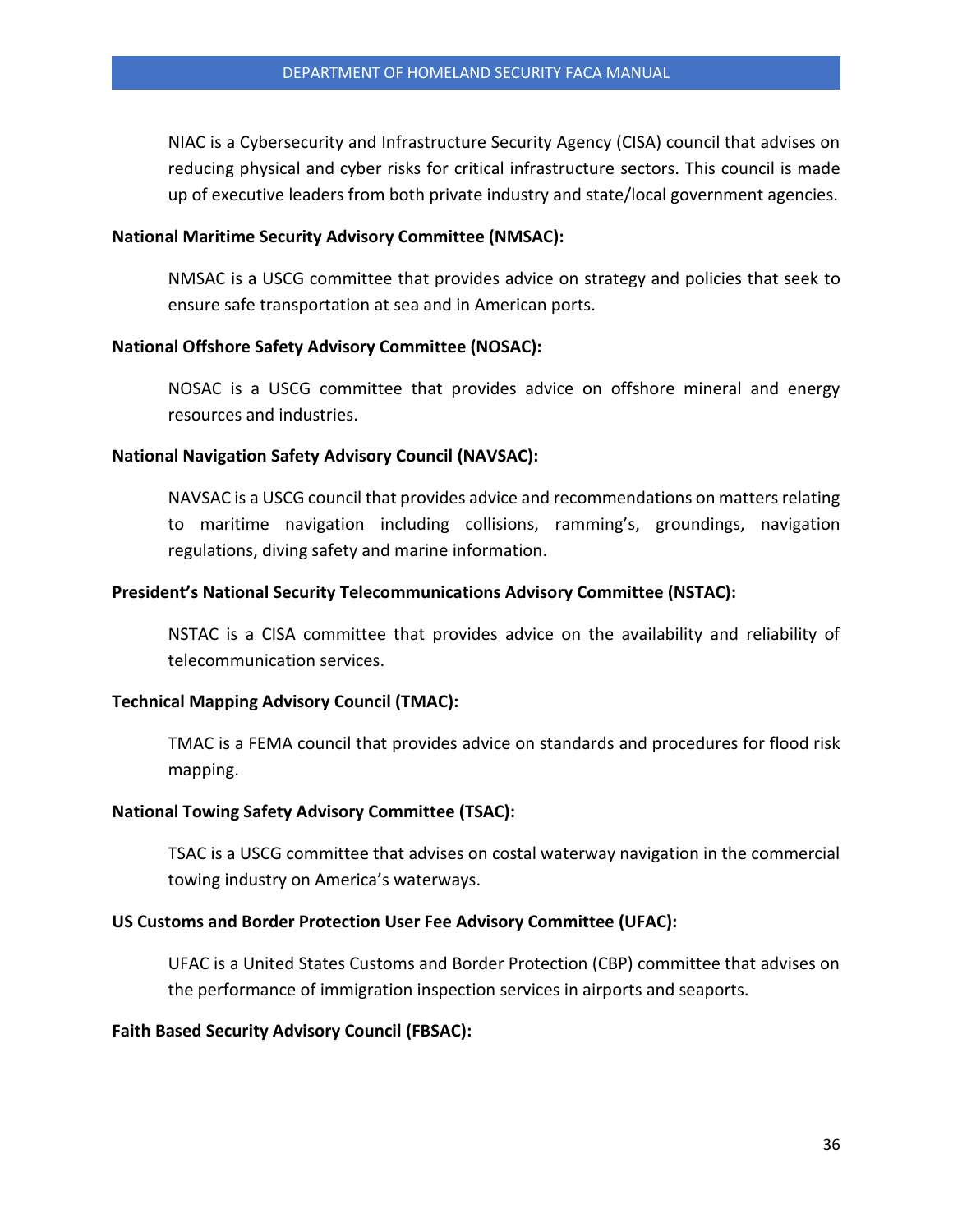FBSAC is a DHS council that provides advice and recommendations on protecting houses of worship, preparedness, and coordination with the faith community. FBSAC reports to the Assistant Secretary for Partnership and Engagement.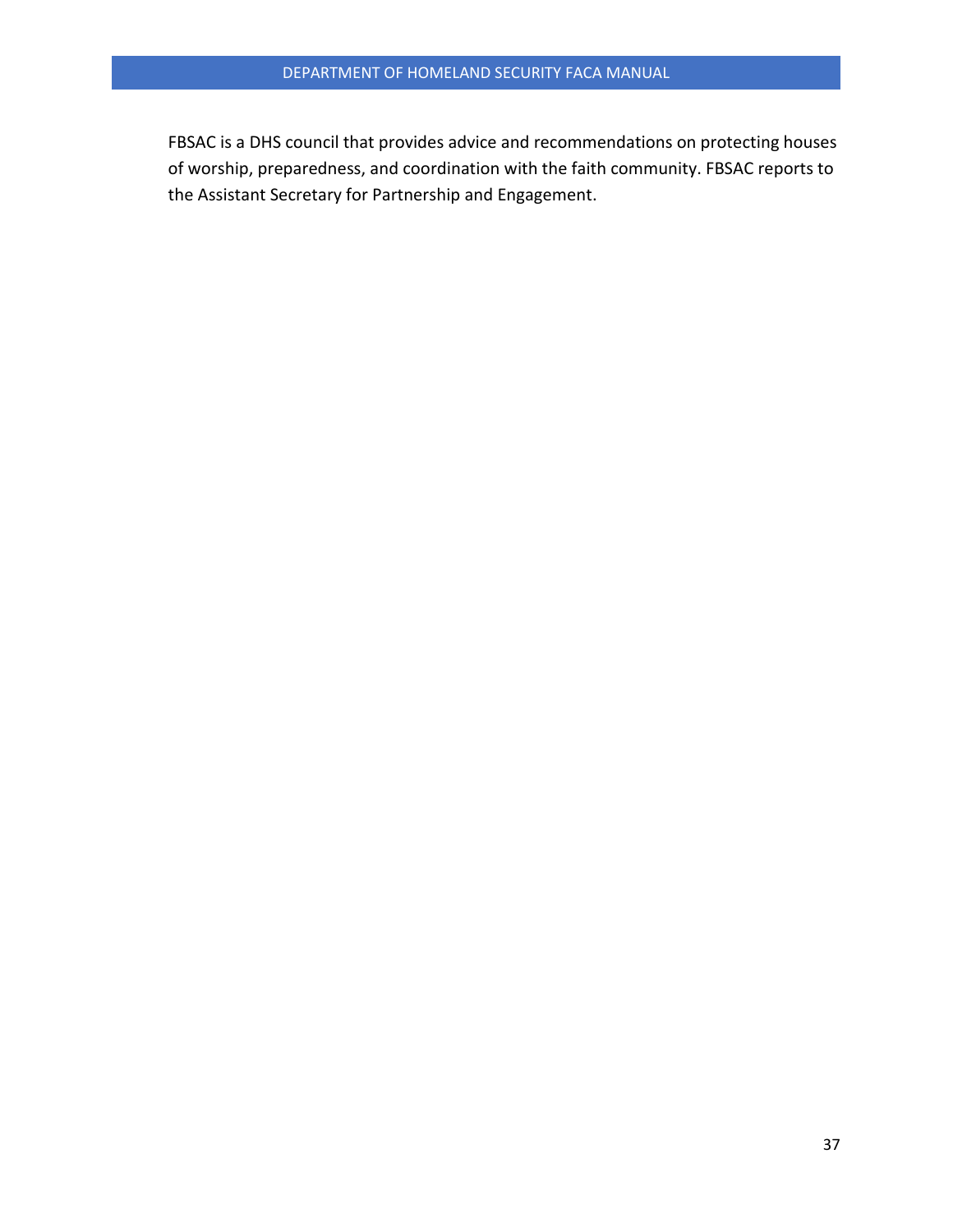## **FREQUENTLY ASKED QUESTIONS**

# **Q: Committee meetings require transparency. To accomplish this, should I write meeting minutes or a meeting summary?**

A: Both options are good, just do one or the other.

## **Q: What do the committee meeting minutes require?**

A: The minutes must contain enough information to ascertain who participated, where it was and what was discussed.

## **Q: What does the idea of "public inspection" entail?**

A: The idea of "public inspection" is the ability for the public to scrutinize committee minutes and committee business. While required by the FACA Final Rule, public inspection is usually accomplished by simply posting the minutes or summary on the committee's webpage.

## **Q: Can a committee meeting be completely closed to the public?**

A: Yes, but there needs to be enough justification to accomplish this. The material needs to be of either a sensitive nature either via security clearances or could have a serious effect on DHS business if the public knows. The DHS FACA director will decide whether the justification is enough based on the information provided.

#### **Q: What is the estimated time for appointment reviews?**

A: Max of 5 days review time for CMO and OGC

#### **Q: What comes after the appointment reviews?**

A: Review of apt memo and letters by CMO, then AS1 to signs each, and then Exec Sec will mail/email for you or send the signed copies back to PRIV to mail/email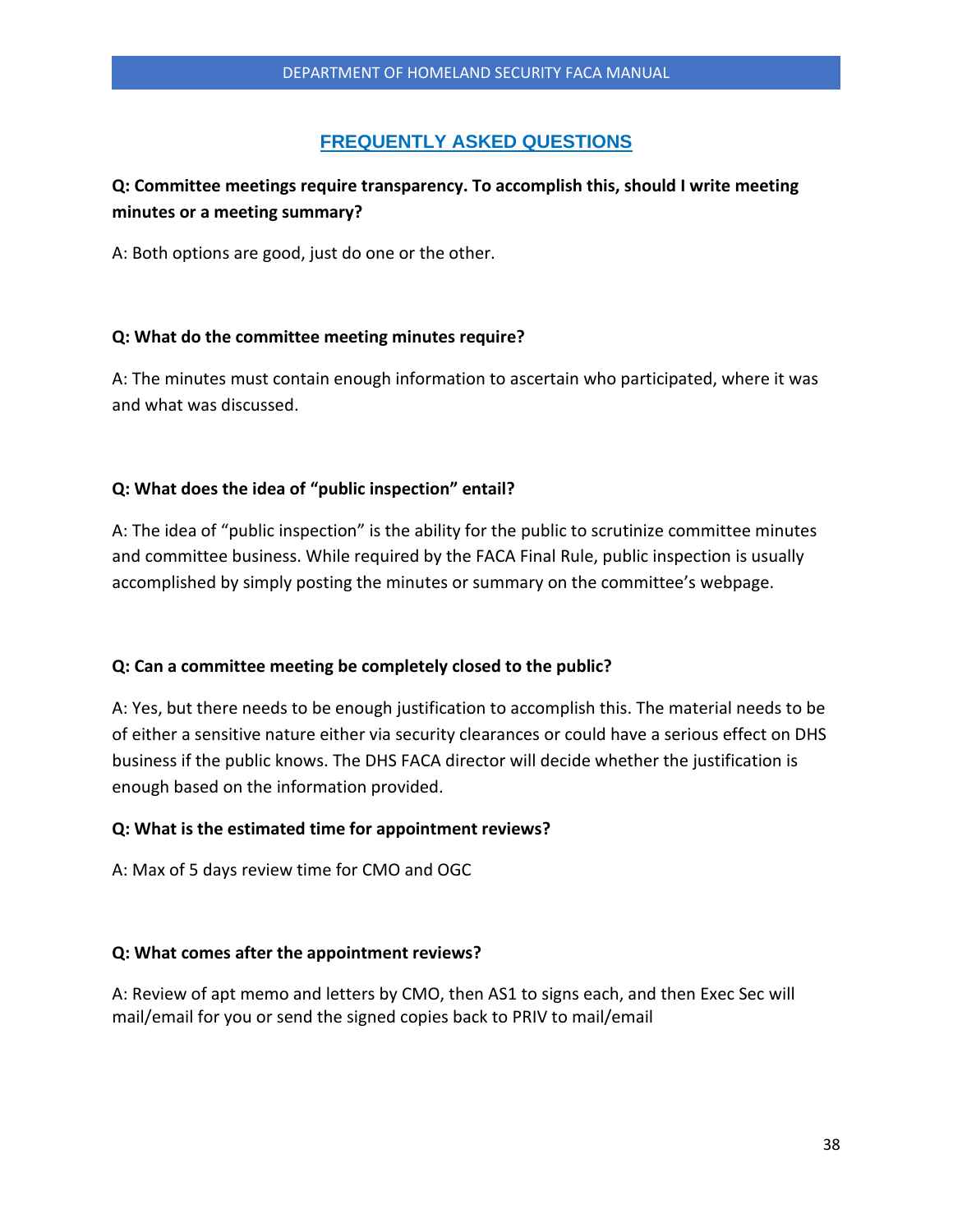## **Q: Is there a timeline or checklist that I could consult to make sure I'm working through all requirements?**

A: There are no more requirements other than FRNs and CMO maintains a DFO tip list to remember for meeting days.

## **Q: Should we plan for an administrative meeting with just the new members to conduct necessary training?**

A: There is no training for members other than Ethics and FACA briefing prior to their first meeting.

#### **Q: How long does it typically take to get new members onboarded?**

A: The onboard is on your own timeline once you receive AS1's signature on the appointment letters.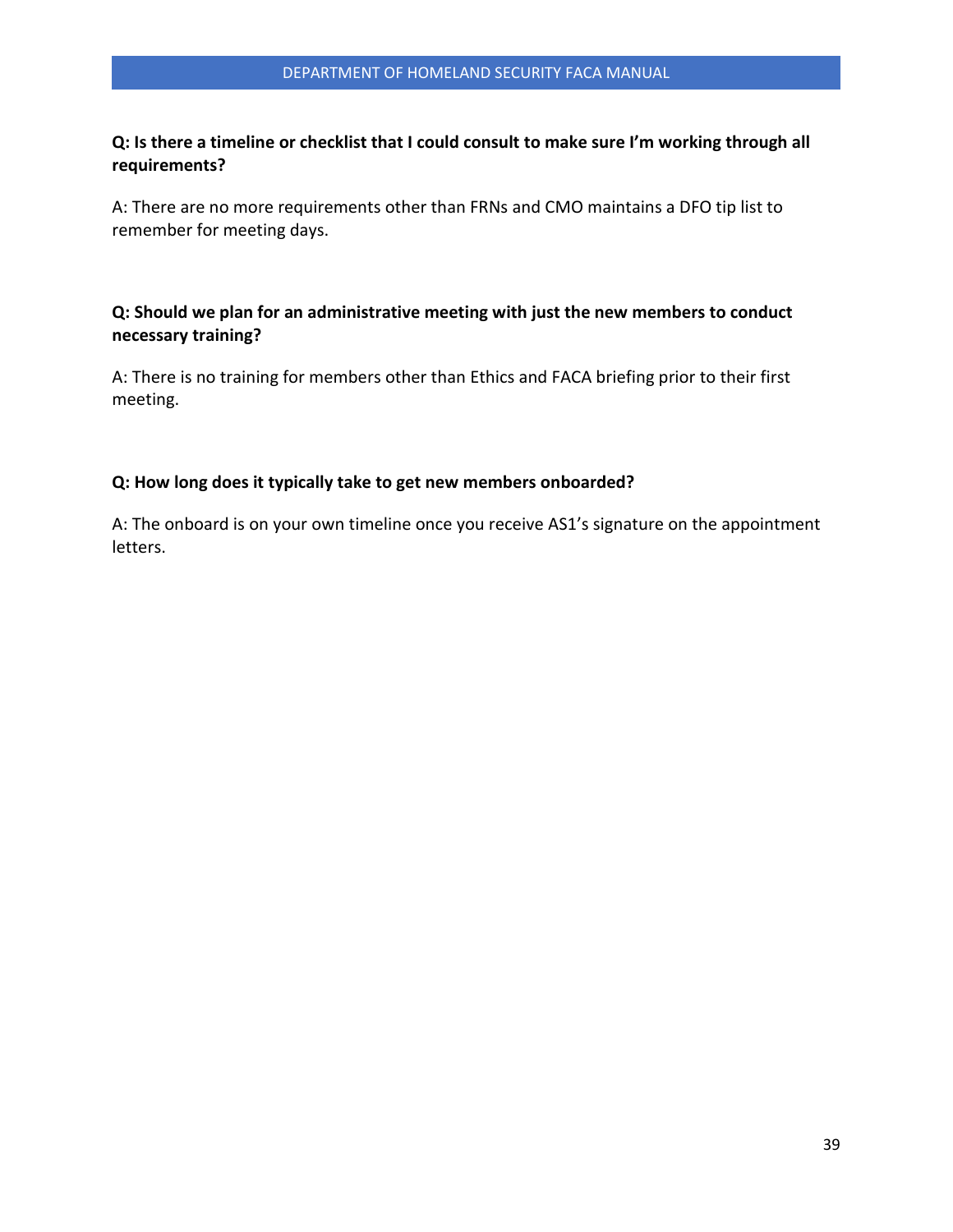#### **DEFINITIONS**

**Advisory Committee** - Unless specifically exempted by statute, any committee, board, commission, council, conference, panel, task force, or other similar group, which is established by statute, or established or utilized by the President or by an agency official, for the purpose of obtaining advice or recommendations for the President or on issues or policies within the scope of an agency official's responsibilities.

**Advisory Committee Member** - An individual who serves by appointment or invitation on an advisory committee.

**Alternate Designated Federal Officer (ADFO**) – The individual who performs the duties of the DFO in his or her absence from the committee and/or subcommittee meeting or during the planning phase of the committee preparation when decisions must be made to commit the agency to specific courses of action.

**Committee Management Officer (CMO)** - The DHS employee designated by the Secretary to implement the provisions of section 8(b) of FACA and any delegated responsibilities of the agency head under FACA.

**Attendance Log** - Record of all persons who attend all or part of a committee meeting. This listing will be included in the summary of minutes of the meeting.

**Balanced Membership** - Membership must be fairly balanced in terms of points of view represented and the functions to be performed.

**Chair** - Individual appointed to preside at committee meetings and ensure that all rules of order and conduct are maintained during each session.

**Charter** - Document which details the purpose for the establishment of a committee; the authority under which the committee is established; the function and structure of the committee. Also provides an estimate of the frequency of meetings, how members will be compensated, the annual cost of operating the committee, reports due from or about the committee, and the date the committee will terminate if the charter is not renewed.

**Closed Meeting** - A meeting or portion of a meeting that is not open to the public. Closure must be consistent with the exemption(s) of the Government in the Sunshine Act, 5 U.S.C. 552b(c).

#### **Committee Management Office (CMO)** - This office formulates and

oversees the implementation of Department policies, laws, regulations and procedures governing committee management activities.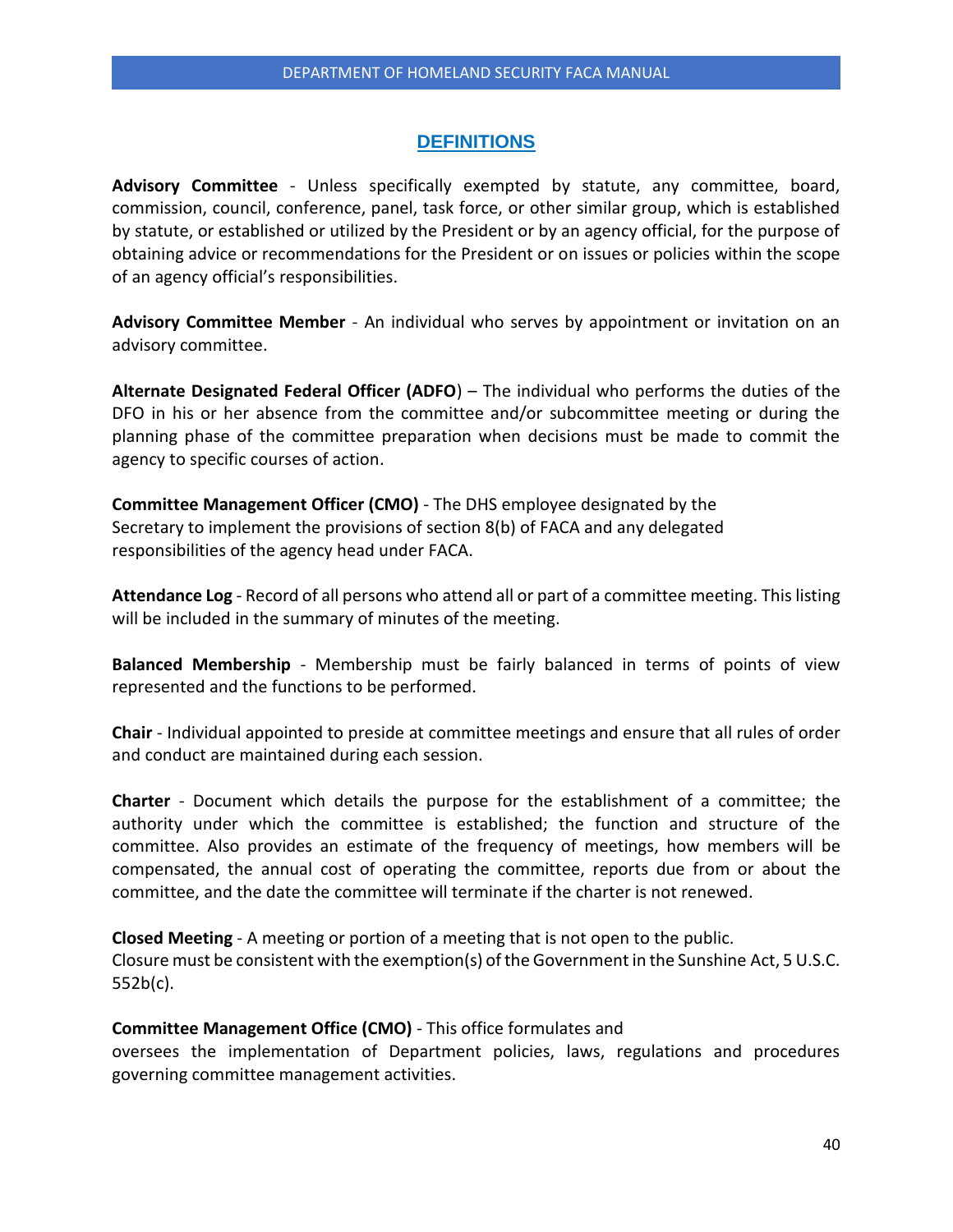**Committee Management Secretariat (CMS)** - The organization established pursuant to section 7(a) of FACA, which is responsible for all matters related to advisory committees and carries out the responsibilities of the Administrator under FACA.

**Committee Meeting** - Any gathering of advisory committee members (whether in person or through electronic means) held with the approval of an agency for deliberating on the substantive matters upon which the advisory committee provides advice or recommendations.

**Consultant** - A person who provides expertise to a Federal advisory committee on an intermittent basis.

**Deliberation** - The act of the Committee or Subcommittee discussing and deciding accurate recommendations and/or data.

**Designated Federal Officer (DFO)** - The individual designated by the agency head, for each advisory committee for which the agency head is responsible, to implement the provisions of sections 10(e) and (f) of FACA and any advisory committee procedures of the agency under the control and supervision of the CMO.

**Discretionary Advisory Committee** - An advisory committee established under the authority of an agency head or authorized (but not required) by statute; its establishment or termination is within the legal discretion of an agency head.

**Establishment Date** - The date the committee's charter is filed with the appropriate standing committee of the Senate, House of Representatives, and the Library of Congress. It is the same as the date of the transmittal letter and remains the same throughout the committee's existence; may also be referred to as filing date. The establishment date for committees established by Executive Order is the date the charter is received by the Director, Committee Management Secretariat, and GSA.

**Ex-Officio Member** - A Federal official who serves as a committee member and possesses expertise in the subject matter. This member has full voting rights unless prohibited by statute or restricted by the committee charter.

**Expert** - A person with excellent qualifications in a professional, scientific, technical or other field, who is regarded as an authority or a practitioner of unusual competence and skill by other persons in the profession, occupation, or activity.

**Federal Register** - The daily publication used as to provide the public with information regarding regulations and legal notices issued by Federal agencies.

**Federal Register Notice** - A specific document published in the Federal Register to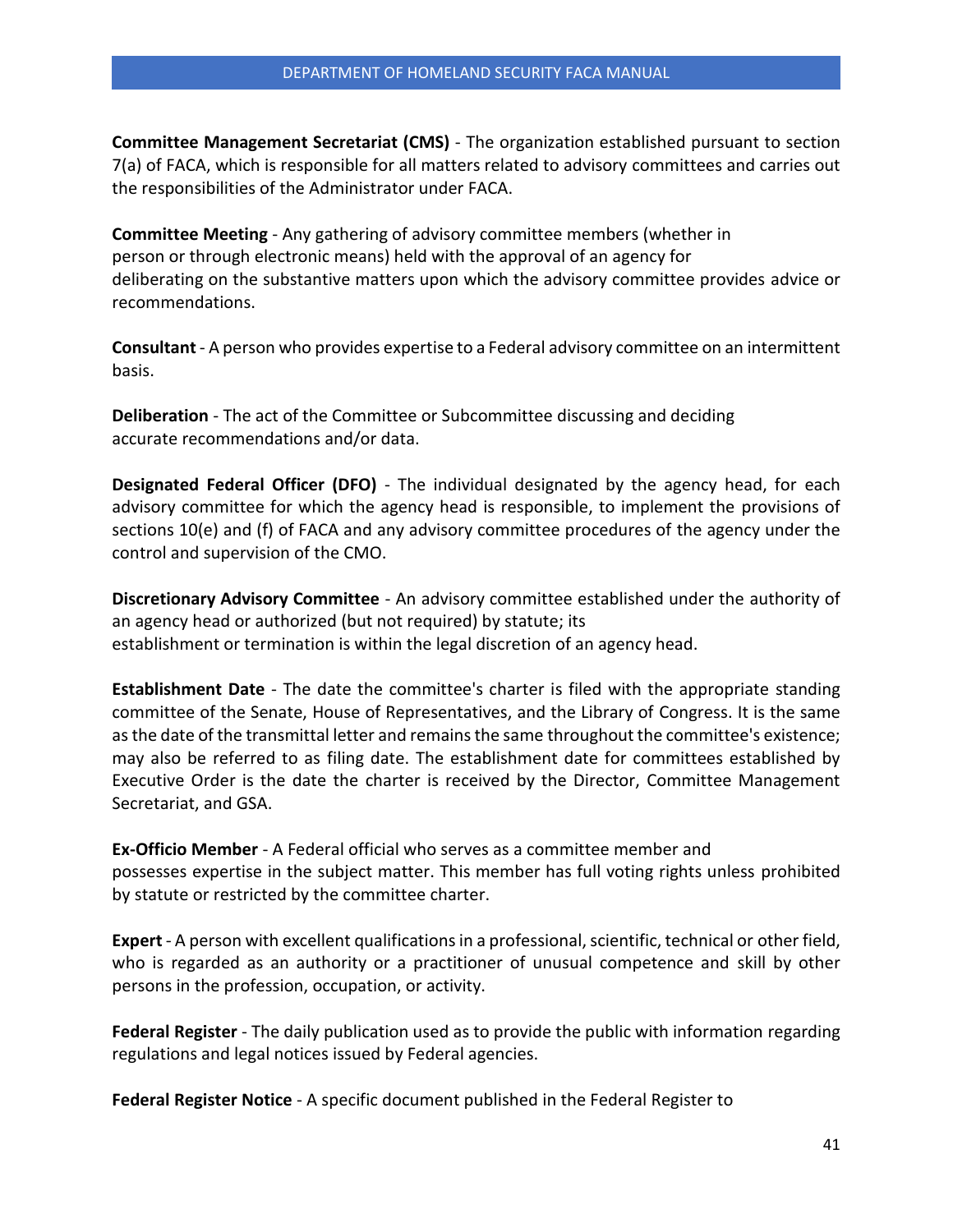inform the public of meetings of Federal advisory committees, the establishment of new committees, request names of potential nominees, or to provide other information.

**Financial Operating Plan** - Method of capturing the total costs related to the operation and staff costs of committees. This information is used when preparing the GSA Report, when a committee is being established to estimate the costs it will incur, and when a committee is being renewed to permit cost comparisons of prior and proposed expenditures.

**Form 450 Confidential Financial Disclosure Report** - When a Committee is required to submit financial disclosure reports, Committee members use this form to report their employment, investments, other income and assets, and their outside activities which may be used to assist in determining whether conflicts of interest exist.

**Guest** - An individual who has been requested by the DFO or other Federal official to share views or knowledge of a subject before the committee. A guest is not required or expected to perform a service, officially or unofficially. A guest may not attend closed meetings.

**Office of Government Ethics (OGE)** - OGE is a separate executive agency

established under the Ethics in Government Act of 1978, as amended (5 U.S.C.

appendix 4, section 401). OGE provides overall direction of executive branch policies in preventing conflicts of interest on the part of officers and employees of all executive agencies.

**Open Meeting** - This meeting is held to review and discuss non-confidential data and documents, approve minutes of the previous meeting, discuss pending matters, make reports and presentations and plan future meeting dates.

**Partially Closed Meeting** - A Federal advisory committee meeting that has open and closed sessions.

**Quorum** - A quorum is a majority (one more than half) of the committee's authorized membership including ex-officio members, unless the charter or statutory authority states otherwise.

**Reappointment of Members** - The reappointing of a member to the same committee.

**Renewal of charter** - The process used to document the continuance of an advisory committee.

**Representative** - A committee member who represents a particular stakeholder interest.

**Secretary** - As used in this Handbook, the Secretary of DHS.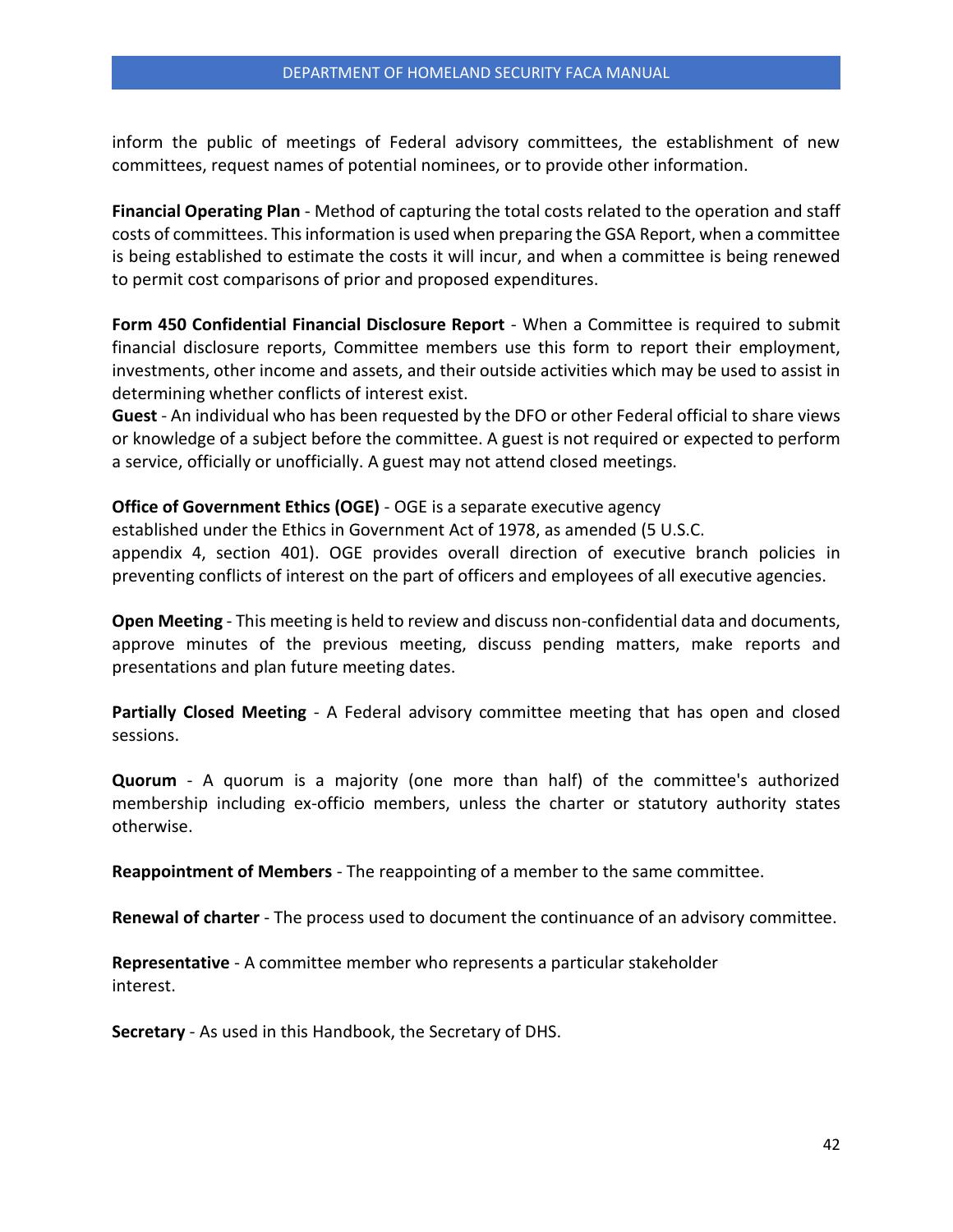**Special Government Employee** - An officer or employee in the executive branch of the Federal Government who is appointed to perform temporary duties, with or without compensation, for a period not to exceed 130 days during any period of 365 consecutive days.

**Statutory Advisory Committee** - A committee established by Congress or required to be established by Congress. These types of committees may also be referred to as non-discretionary.

**Subcommittee** - A subcommittee is defined as a group, generally not subject to FACA, that reports to an advisory committee and not directly to a Federal officer or agency, whether or not its members are drawn in whole or in part from the parent advisory committee. The activities of the subcommittees are covered by the charter of the parent committee.

**Term of Office** - This is the period of a committee member's service.

**Termination Date** - The date the committee ceases to function.

**Vacancy** - when a committee member completes his/her designated term of service or when a member resigns, dies, or service is terminated for other reason(s).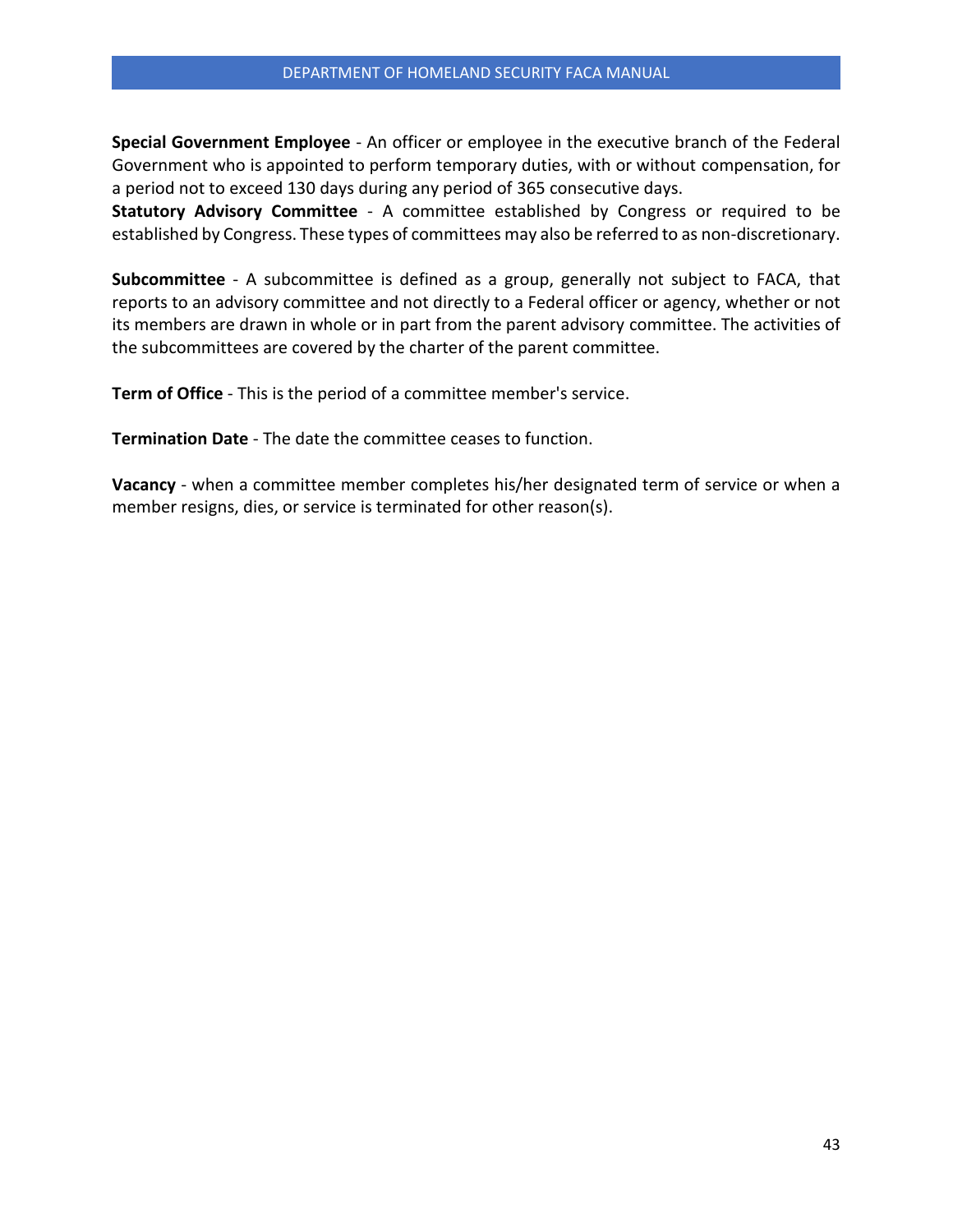## **STAKEHOLDERS**

#### **Departmental Federal Advisory Committee Management Office**

- Director
- Lead Management Analyst
- Management Analyst
- Intern

#### **Departmental Office of General Counsel, Administrative Law Division**

- Assistant General Counsel
- Attorney-Advisor

#### **Departmental Office of General Counsel, Ethics Division**

- Deputy Assistant General Counsel
- Attorney-Advisor

#### **White House Liaison's Office**

- White House Liaison
- Deputy White House Liaison

#### **Departmental Executive Secretariat**

- Associate Executive Secretary
- Director

#### **Office of the Federal Registrar**

- Legal Administrative Specialist of Regulations
- Management and Program Analyst of Regulations